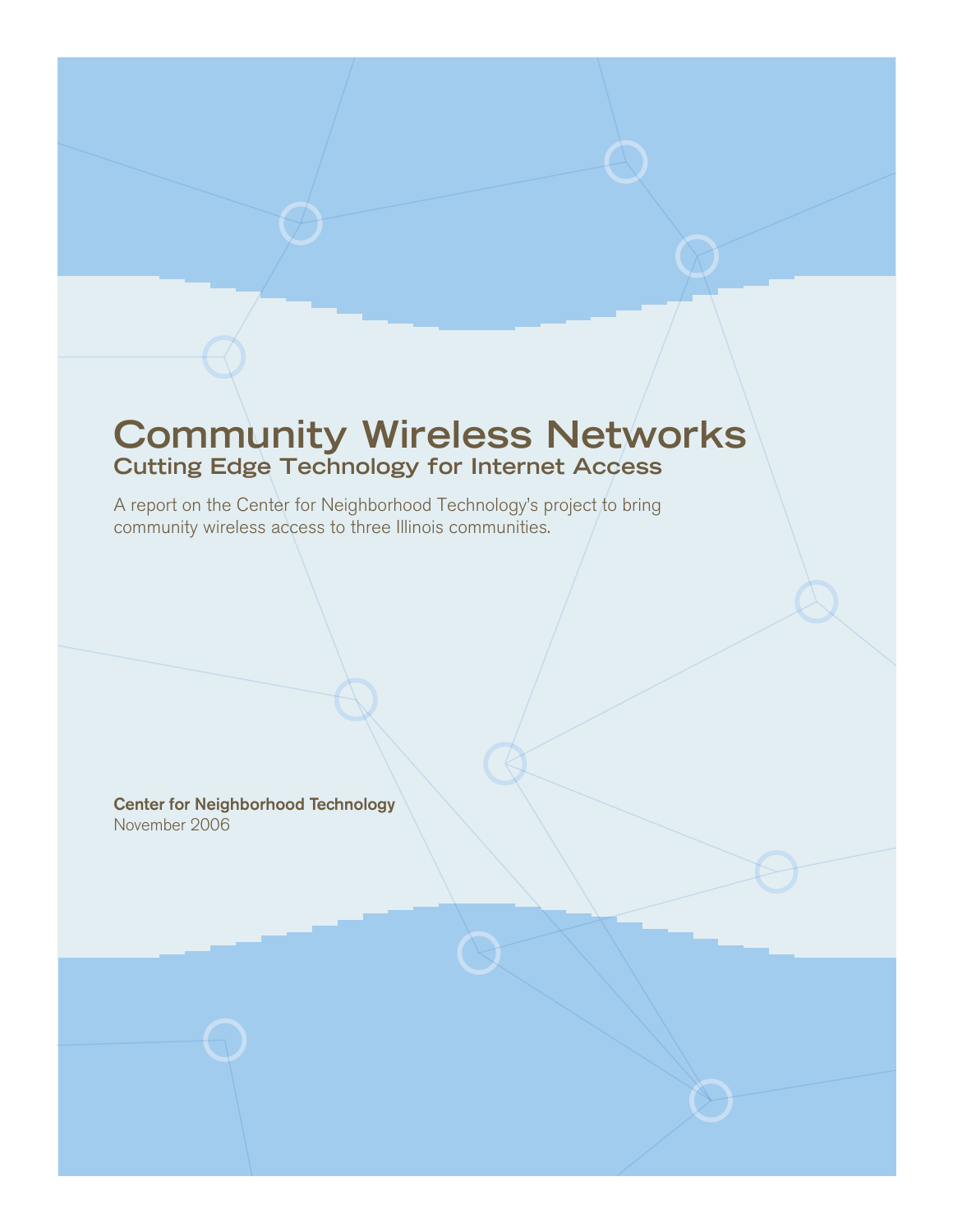

**PAT QUINN** LIEUTENANT GOVERNOR

As Chairman of the Illinois Broadband Deployment Council, I believe in a policy of everybody in and nobody left out. The Internet opens up important opportunities for Illinois residents. The Web is an increasingly vital tool that can help people find work, build job skills, or complete school assignments. But not everyone in Illinois has access to this important resource. A recent study by the Federal Communications Commission (FCC) concluded that Illinois ranks twenty-seventh in the country when it comes to purchasing broadband services.

The Center for Neighborhood Technology's Wireless Community Network Project offers a new approach to connecting low and moderate-income communities to the Internet. The project has connected people who have never had Internet access, and opened new doors for Illinois families.

The inspiring stories go beyond Illinois. After Hurricane Katrina struck the Gulf Coast, the Center for Neighborhood Technology staff realized that the wireless technology they were deploying locally could provide vital communications in the region devastated by the storm. Members of the Center for Neighborhood Technology wireless team mobilized and set up computers with wireless Internet access at shelters in Louisiana and Mississippi. The network helped people connect with relatives and access emergency services.

With this project, the Center for Neighborhood Technology has demonstrated that wireless community networks offer an innovative, effective strategy for connecting people not just to the Web, but also to their neighbors and to their community.

I am please to support this effort to strengthen community connections, create economic and educational opportunities, and provide vital information about issues that are important to Illinois residents.

Sincerely,

Pat Quinn Lieutenant Governor

Room 214 State House 15-200<br>Springfield, Illinois 62706-4700 Chicago, Illinois 60601-3220 Phone 217-782-7884 Phone 312-814-5220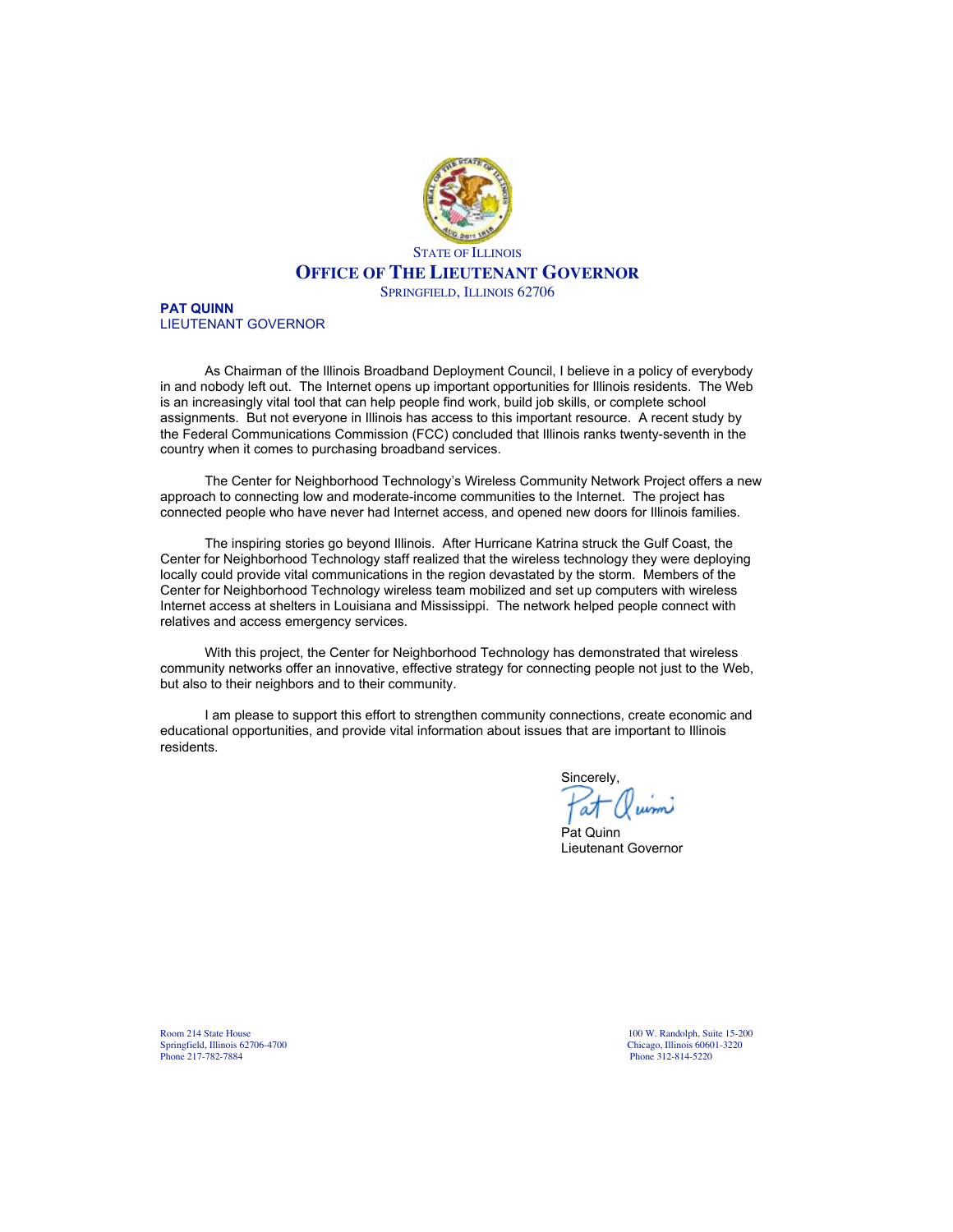# **Community Wireless and the Digital Divide**

Wireless community networks can be an effective strategy for addressing the digital divide. They can offer affordable access to the Internet while building community and strengthening the local economy. In an age when access to the Internet is increasingly a condition for full participation in society and the economy, the development of a community wireless network is a technology that can work on a small, manageable scale and which permits local community control.

In 2003, CNT launched the Wireless Community Network Project to develop pilot networks in three different community settings:

- **North Lawndale**, a Chicago West Side low- and moderate-income African American neighborhood.
- **Pilsen**, a Chicago Near Southwest Side mixed-income Hispanic neighborhood.
- **West Frankfort**, a Southern Illinois former coal mining town.

This project, the first of its kind in United States, has generated a wealth of hands-on experience that CNT wants to share with other groups considering launching a community wireless network. In addition, two of CNT's community wireless technicians traveled to southern Mississippi and Northern Louisiana to assist with disaster relief following Hurricane Katrina.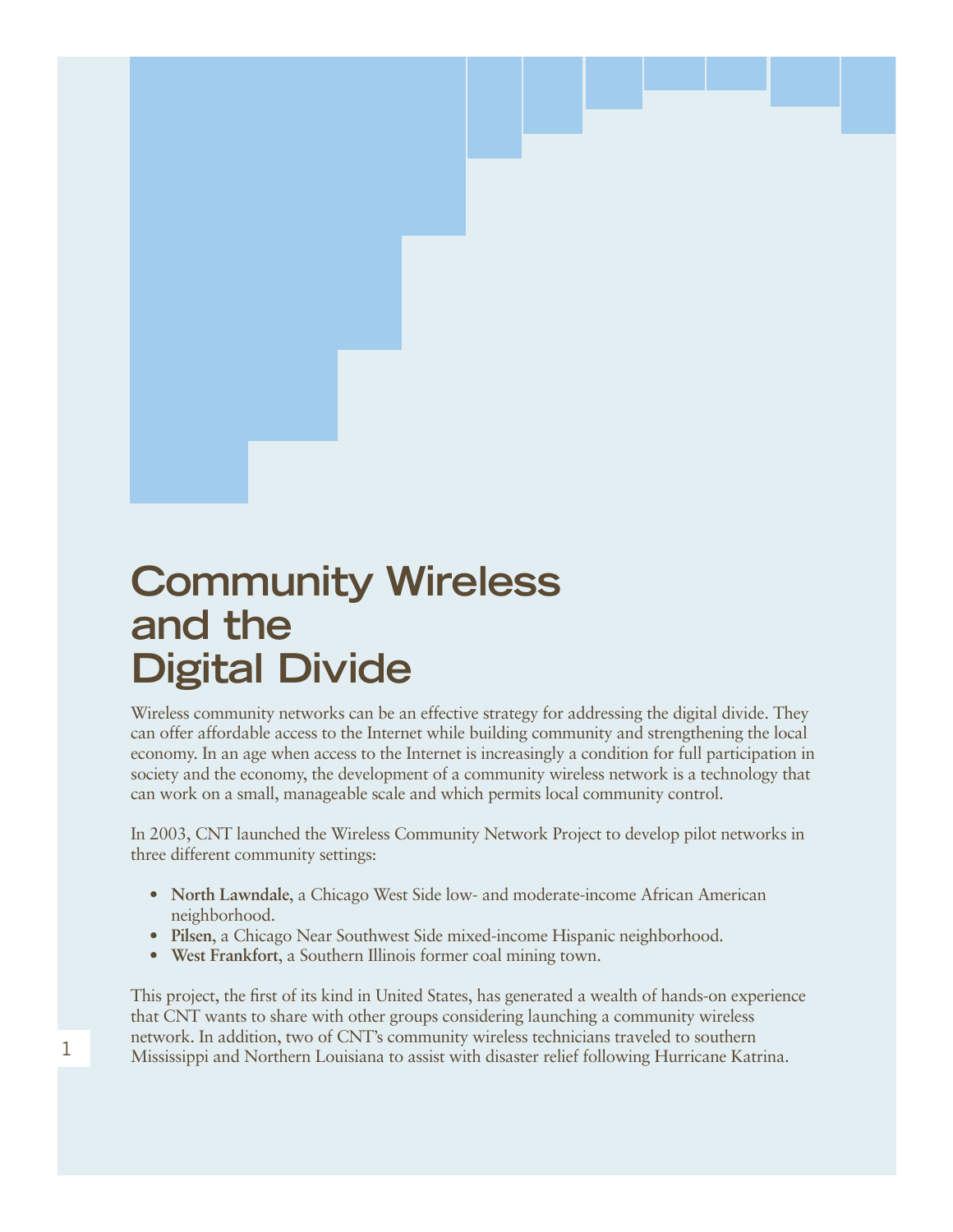

*The telecom spectrum.*



*The First Sears Tower in Chicago's Lawndale community was the location of the Lawndale wireless antenna.*

#### **How Wireless Community Networks Work**

Wireless community networks are a telecommunications technology that provides access to the Internet over the airwaves, rather than by land lines. Wireless uses twoway radios that take advantage of an unregulated portion of the telecommunications spectrum. Wireless community networks are organized on a geographic basis to serve a specific neighborhood or community and to improve the quality of life within that community. These networks are characterized by the linkage of many individuals in a complex web, offering flexibility to changing demands for bandwidth and adaptability when something goes wrong.

#### *Wi-Fi Spectrum:* The

electromagnetic spectrum is an aspect of the physical world, like land, water, and air. Specifically, spectrum is the electromagnetic frequencies (wavelengths) used for communications including frequencies used for radio, radar, Wi-Fi and television. Wi-Fi is a term developed by the Wi-Fi

Alliance to describe wireless local area network (WLAN) products that are based on the Institute of Electrical and Electronics Engineers' (IEEE) 802.11 standards.Use of radio frequency bands of the electromagnetic spectrum is regulated by governments in most countries, a process known as frequency allocation or spectrum allocation. The Federal Communications Commission (FCC) and the National Telecommunications and Information Administration (NTIA) regulate spectrum in the United States.

#### **Resources on the Telecom Spectrum**

www.spectrumpolicy.org/ www.fcc.gov/spectrum/ www.muniwireless.com www.newamerica.net/

*Internet Gateway:* The Internet Gateway is the central antenna where the wireless network is anchored on the earth and connects with the Internet. This gateway needs to be a high enough speed to service the network. Fiber optic is optimum, but T1 lines can also work. On general rule to use is that one T1 line (1.544 megabits



#### **The Center for Neighborhood Technology**

The Center for Neighborhood Technology (CNT) was founded in 1978 to research, adapt and test new community revitalization strategies relevant to urban communities, especially strategies that harnessed the environmental and economic value of the more efficient use of natural resources. Over the years we have worked to:

- Disclose the hidden assets of the Chicagoland economy and urban areas more broadly
- Demonstrate the multi-bottom line benefits of more resource-efficient policies and practices

• Show how the value of what we demonstrated could be captured to benefit communities and their residents inclusively.

Our work, especially in the areas of energy, transportation, materials conservation and housing preservation, helped fuel a generation of community development institutions and learning, garnering us a reputation as an economic innovator and leader in the field of creative sustainable development.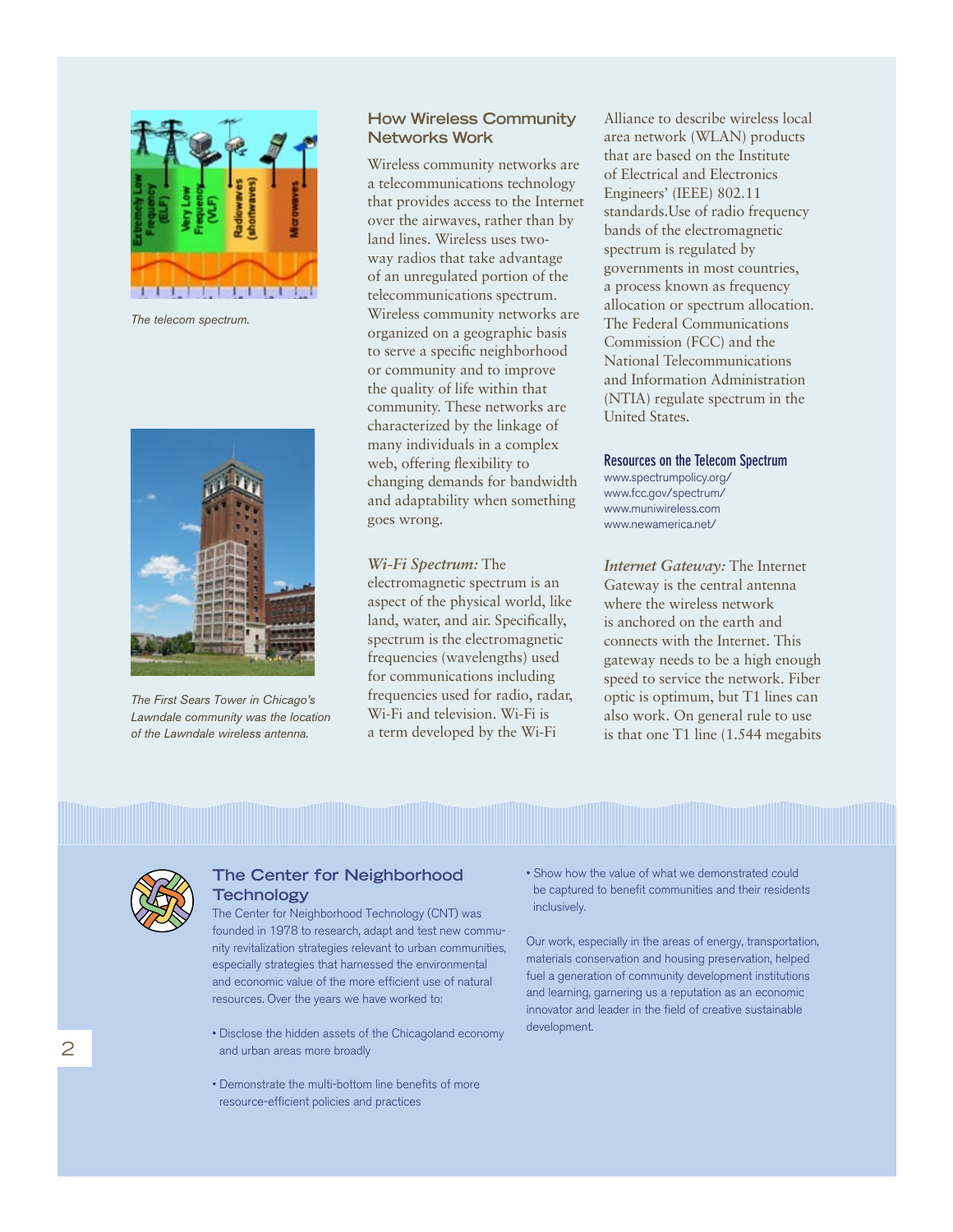per second) is capable of supporting around 300 wireless users, while 3,000 wireless users can be handled by one for each fiber optic connection (155 megabits per second).

*Repeaters:* Repeaters are two-way radios that send and receive messages from the Internet. The Wireless Community Network Project uses rooftop repeaters. Other systems place repeaters on lamp poles or other tall structures. The repeaters need to have reliable access to power and be located near to users.

*User Connections:* Members/users can connect with the repeaters either through an Ethernet cable or with a wireless card attached to their computer.

*Mesh Network:* Community wireless networks need a way to adapt to changes in the demand for bandwidth from minute to minute. A member may want to download a video and require lots of bandwidth for 20 minutes, then not use the network again for two days. And a repeater malfunction needs to affect the smallest number of users. A mesh network is the strategy which the Wireless Community Network used to address these challenges. It links all of the repeaters together in a complex web which offers each packet of information a range of routes to and from the Internet Gateway. WCN has piloted and tested open source mesh network software developed by the Champaign-Urbana Community Wireless Network (CUWiN). Because of the resilience and flexibility

of the software developed, the network could be effectively deployed in conditions too adverse for more traditional networking systems, but since there is no fixed infrastructure for nodes in the mesh network to connect to, it's possible for individual nodes or sections of the network to become isolated from other sections.



#### **Champaign-Urbana Community Wireless Network**

E-mail: cu-wireless-support@cuwireless.net Phone: (217) 278-3933 x30 Fax: (217) 278-7171

#### **Hurricane Katrina**

Once the impact of Hurricane Katrina began sinking in, Wireless Community Network technicians Paul Smith and Rogers Wilson III realized that wireless technology could provide essential phone and Internet communications. They headed for Rayville, Louisiana with a van full of donated computer and wireless equipment where they met up with a dozen other volunteers from Wireless Internet Service Providers (WISPs) from across the country. Paul and Rogers, with 10 other volunteers, first set up computers, Internet access, and VoIP phones at 12 nearby shelters. Over 1,000 calls were placed from the shelters within the network's first three days connecting hurricane victims with relatives and with FEMA, looking for resources and services.

Then Paul went on to Bay St. Louis, Mississippi. Working out of the Powerhouse of Deliverance Church—which had a flood line at the ceiling—a team set up wireless links for the local hospital and other locations. Volunteers received official clearance from the Emergency Operation Center to access city infrastructure for the network hardware. Paul subsequently launched the first website for what is now known as Radio Response, a network of wireless practitioners committed to providing wireless communications in emergency situations.

Our technology, designed for urban neighborhoods, proved itself to be useful and flexible far beyond our expectations. You can read more about CNT's efforts after Hurricane Katrina in the New York Times article "Talking in the Dark".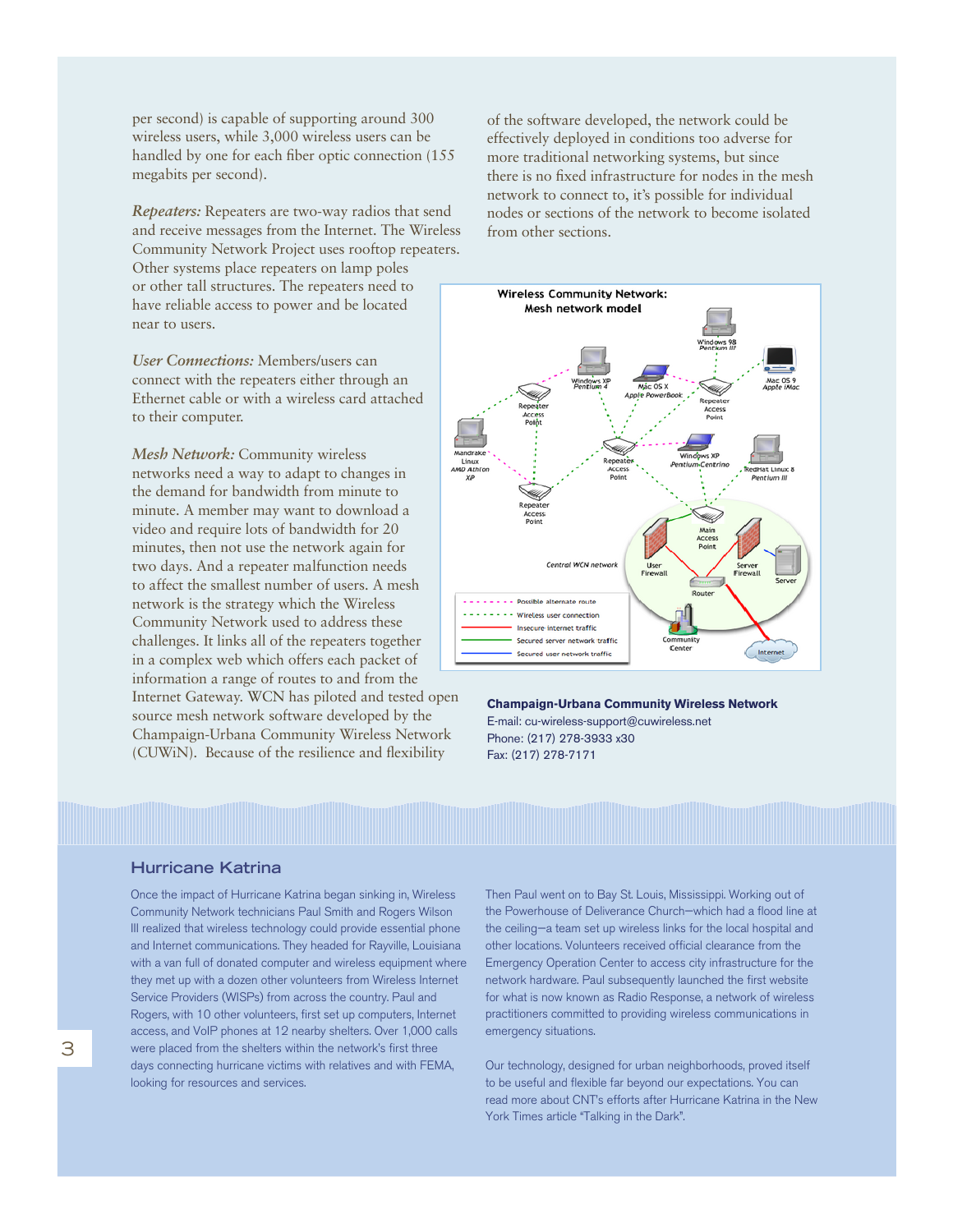#### **Wireless and Your Community**

Community wireless networks have the potential to provide Internet accessibility that is affordable, ubiquitous, and democratically controlled. In addition, they offer an exciting new tool for community economic development that can reduce poverty, promote a sense of community, and encourage civic participation. This community aspect is especially important. Your community, however, does need to meet certain basic specifications.

*User Density:* The Wi-Fi signal can travel between 250 and 300 feet, depending upon the type of antenna. This defines the furthest distance that members can be from each other. The system works best when members are much closer.

*Topology:* Wi-Fi works on a line-of-sight basis, which means that one has to be aware of the height of each node and the presence of any obstructions, like dense foliage. Each node needs to be able to "see" other nodes in the network.

*Robust Mesh Network:* The mesh network software identifies the optimum route from each node to the Internet gateway. The more routes that a packet of information can take to reach the Internet gateway, the more robust and flexible the network. At a minimum, each node needs to see two other nodes, while the ability to see three or four is much preferred.

#### **Developing a Network**

*Commitment to Reliability:* A community wireless network is a major responsibility. Members need to be able to count on it, not just for occasional use, but to run their businesses and handle emergencies. The organizing group needs to be prepared to accept this responsibility to provide continuous, high quality accessibility to the members. Think about the phone company. When you pick up your phone, you expect a dial tone. Every time. A wireless network should aim for a comparable level of reliability.

*Community Buy-In: By its very nature, a* community wireless network needs to have users/ members throughout the community if the mesh technology is to work well. Hence it will have the active support of a large number and broad range of community residents. It can't be created by a small group, however dedicated, on the margin of the community.

*Technical Capacity:* A wireless project is technically challenging. It can only be successful if there are a group of "geeks" committed to it—people who already know and love computers and the Internet. They can't be people who are getting their introduction through the wireless project. The success of the wireless network will require the care, feeding and recognition of its technology experts.

*Organizational Anchor:* The organizing group will have its hands full designing and implementing the network and recruiting members. It is highly desirable to locate the project in an existing

#### **An E-Entrepreneur in North Lawndale**

Using his connection from the North Lawndale Wireless Community Network, Clifton Augustine launched an e-business a couple of months after being connected. Mr. Augustine was on the cleaning staff of the Homan Square Community Center Campus, one of the neighborhood sponsors of the network.

He was an early adopter and a wireless enthusiast from the start and would give regular reports on the status of the network.



*North Lawndale residents assembling Wi-Fi repeater nodes for installation on local rooftops*

The project provided him his first computer in late 2005. He immediately tried to hook up Voice over Internet Protocol (VoIP) even before the network was configured for that application. Within weeks he was handing out business cards with his own URL for an out-of-the-box e-commerce site (http://www.oneightgiftshop.com/).

He also started selling a relative's performance DVD on the site. For Clifton, computer and wireless access quickly opened the doors for entrepreneurship and creativity.

4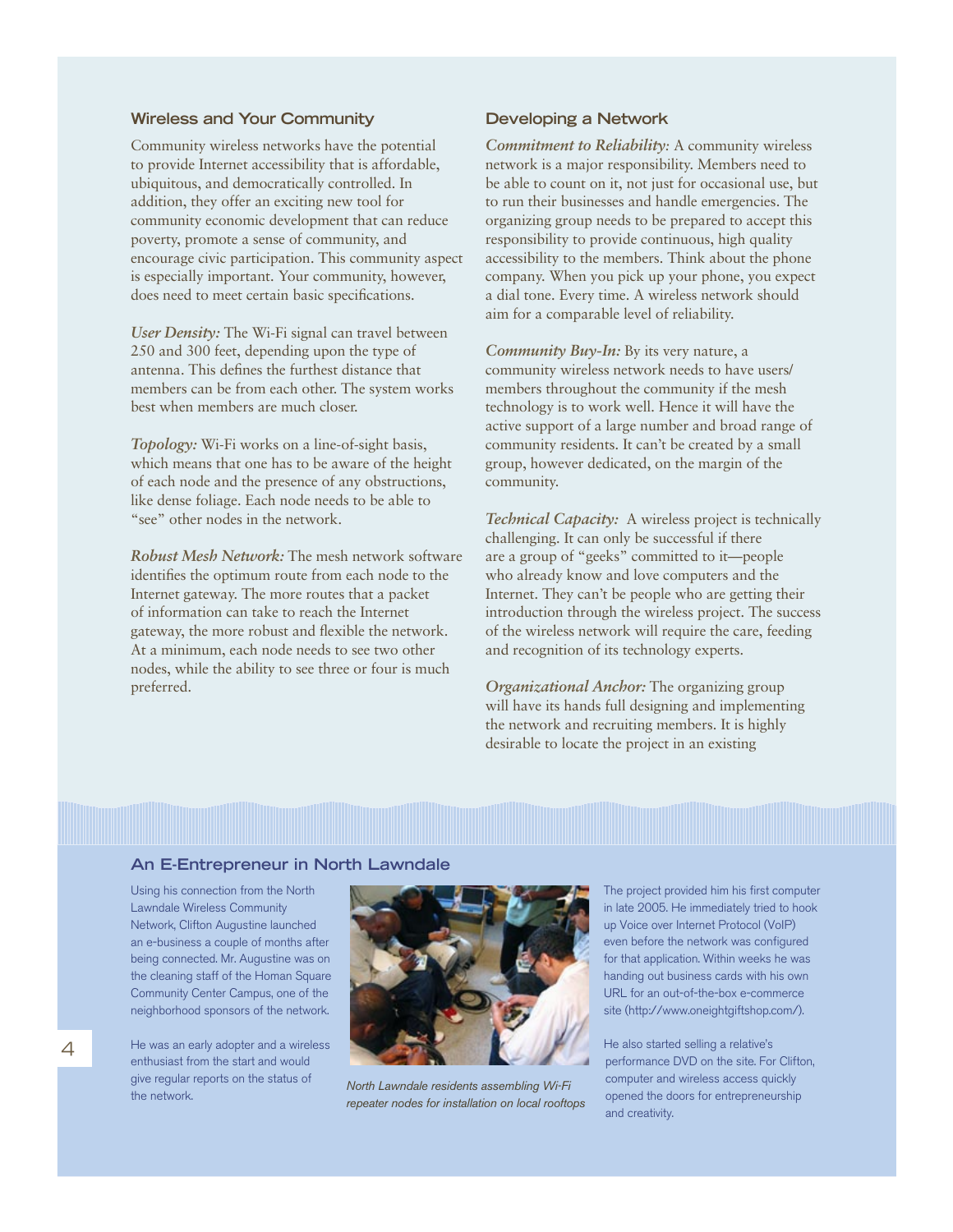institution which has by-laws, 50l(c) 3 IRS non-profit status, and financial systems already in place. The organizing group should focus on the challenge of the network rather than the challenges of the network and institution building.

*Computer Access:* The wireless network requires that the members all have computers, either in their homes or businesses. If you want an inclusive community network, the organizers will need to take responsibility for finding and setting up used computers for those who don't already have them.

*Money:* Your community wireless network will require funding. The amount depends on size, technology, and whether it is developed on a volunteer or staff basis. At the beginning, there will be high capital costs; and, ongoing, the network will need to pay for Internet services, among other things. Someone with business experience needs to develop a business plan so that the economic aspects of the network are clear and members can make the critical decisions about membership and monthly fees, etc.

#### **The Public Policy Context**

Access to the wireless spectrum can't be taken for granted. It depends upon decisions by the Federal Communications Commission (FCC). There are several issues pending before the FCC which will affect you:

*Stronger Wi-Fi Spectrum:* The current portion of the telecom spectrum allocated to Wi-Fi provides

signals that are not strong enough to go through walls. Even dense foliage can obstruct the signal. Efforts are underway to expand unregulated spectrum available for Wi-Fi using spectrum formerly allocated for analog television. Your voice is needed on this issue.

*Network Neutrality:* The principle that residential consumers of broadband network services must be the sole payers for these services. In other words, Network Neutrality prohibits broadband carriers from billing third parties for content or services. This is said to be good for consumer welfare because it puts consumers in control of web content moving through the broadband network to the home. In U.S. politics, network neutrality refers to a range of proposed legislation related to restricting the billing for broadband services and the kinds of services broadband carriers may offer. This legislation prohibits the sale of voice- or video-grade Quality of Service (QoS) enhancements for a fee. Finally, the legislation prohibits content- or service-sensitive blocking or censorship on the part of broadband carriers.

*Engage the Policy Debate:* The Wireless Community Network strongly encourages that you be in touch with the following national groups that address Wi-Fi policy:

**Free Press:** Free Press is a national, nonpartisan organization working to reform the media and involve the public in media policymaking. Through education, organizing and advocacy, Free Press promotes diverse and independent media ownership,

#### **West Frankfort Success Story**

West Frankfort is a former mining town in southern Illinois. Two and a half years ago, Willie Browder moved into one of West Frankfort's public housing complexes with his partner and four small children after he lost his license as an over-the -road truck driver and became unemployed.

His Internet through the West Frankfort Wireless Community Network Project permitted Willie to research the steps necessary to regain his license. He applied for reinstatement, registering for the necessary classes over the Internet. He then found a good paying job online



*Willie Browder with his wireless broadband access at home.*

with TRL Trucking. Willie now uses the internet to pay bills – even to find a house in a nearby town.

Willie's four year old son was born deaf. Willie and his partner used the Internet to research a cochlear implant for the boy. The implant has restored his hearing and he has begun to talk. They find that contacting his doctors by email gets a faster response than phone calls that often go unanswered.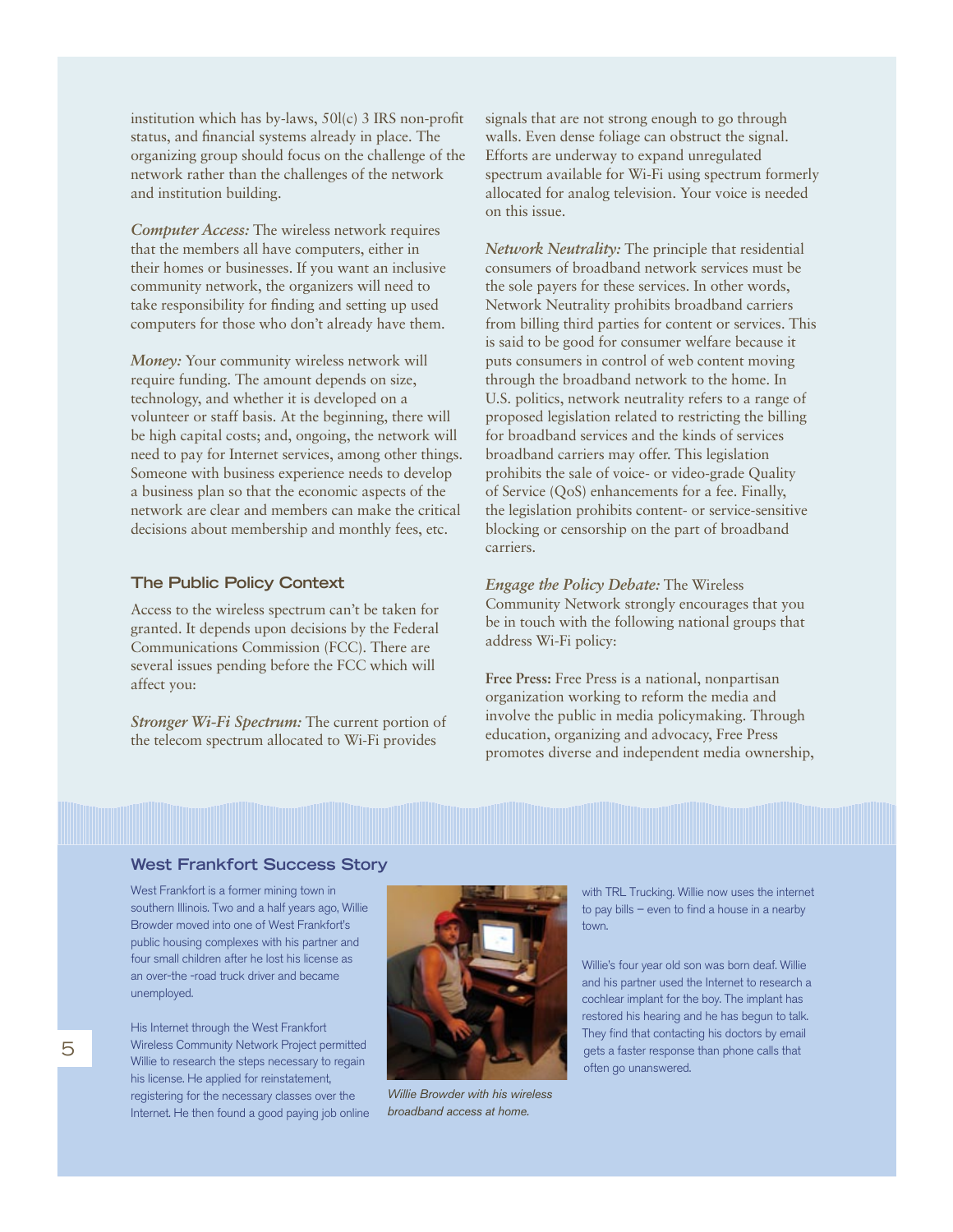strong public media, and universal, affordable access to communications.

**Free Press** 100 Main St P.O. Box 28 Northampton, MA 01061 Phone (877) 888.1533 Fax (413)585.8904 http://www.freepress.net

#### **New America Foundation:** The purpose of the

New America Foundation is to bring exceptionally promising new voices and new ideas to the fore of our nation's public discourse. Relying on a venture capital approach, the Foundation invests in outstanding individuals and policy ideas that transcend the conventional political spectrum. Through its Fellowships and Policy Programs, New America sponsors a wide range of research, writing, conferences, and events on the most important issues of our time.

#### **New America Foundation**

1630 Connecticut Avenue, N.W. 7th Floor Washington, DC 20009 Phone: (202) 986.2700 Fax: (202) 986.3696 http://www.newamerica.net

**Media Access Project:** The Media Access Project is a thirty year old non-profit tax exempt public interest telecommunications law firm which promotes the public's First Amendment right to hear and be heard on the electronic media of today and tomorrow.

#### **Media Access Project**

1625 K Street, NW Suite 1000 Washington, DC 20006 Phone: (202) 232.4300 Fax: (202) 466.7656 http://www.mediaaccess.org



*Students built their own mesh wireless repeaters and then personalized them.*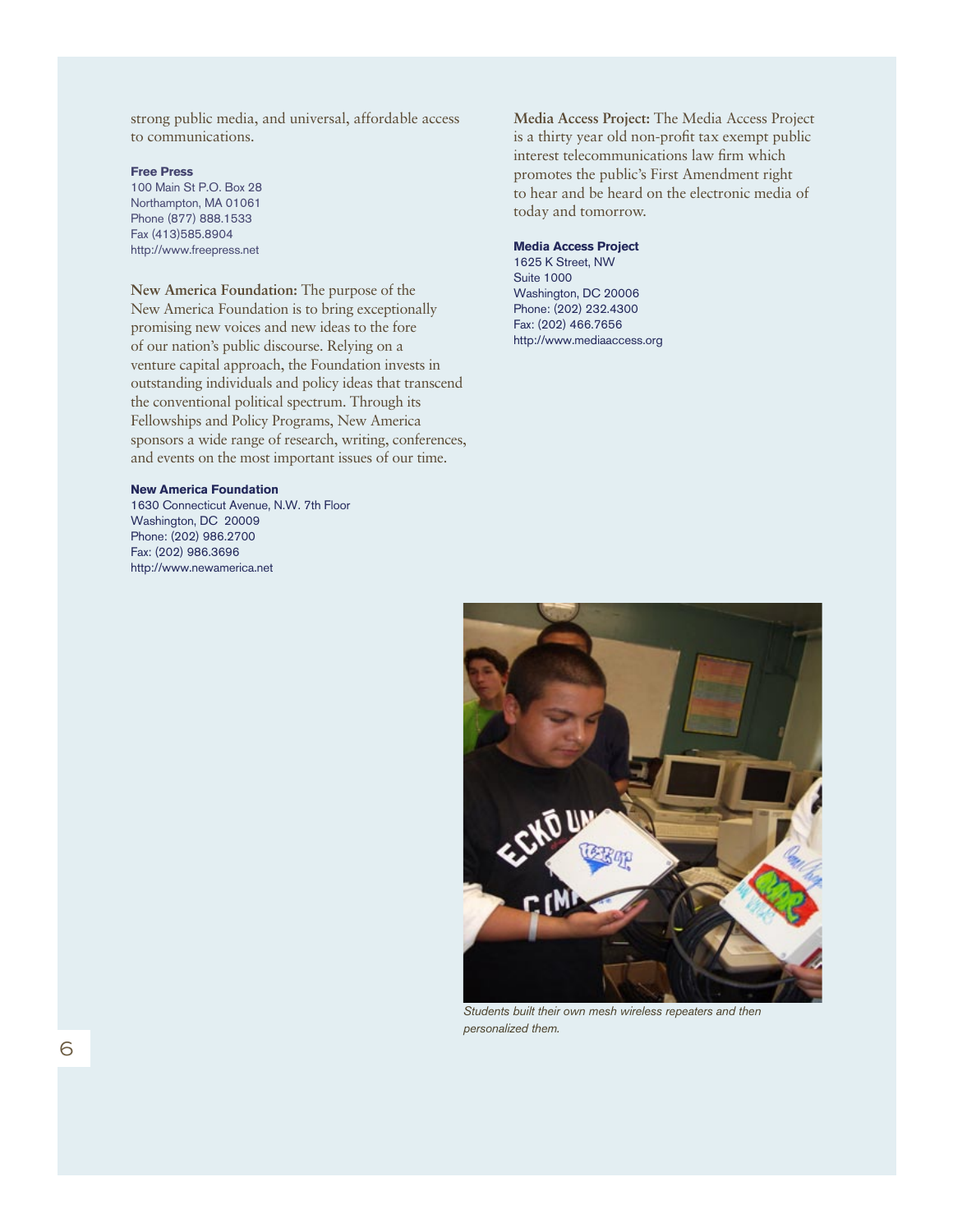#### **WCN Funders, Community Partners**

#### **and Contributors**

The Center for Neighborhood Technology wants to express its deep appreciation for the support of the following funders of the Wireless Community Network Project:

#### **Funders**

Technology Opportunity Program (TOP), US Department of Commerce Illinois Department of Commerce and Economic Opportunity Grand Victoria Foundation

#### **Community Partners**

John A Logan Community College Gads Hill Community Center Neighborhood Technology Resource Center Homan Square Foundation Carole Robertson Center for Learning North Lawndale Employment Network North Lawndale Community News Chicago SCORES Korean American Community Center's Youth Technology Program One Economy and the Digital Connectors Program

#### **Contributors**

Champaign-Urbana Community Wireless Networks Lawndale Business and Local Development Corporation Prometheus Radio Integrated Technology Providers Inc. Boeing Foundation Krueger Communications Inc. DesignPac Inc. Vox Inc. Blueair Essex Two Inc. American Academy of Periodontology

#### **CNT Community Advisory Committee**

Richard Beckwith, Intel People & Practices Research **Group** Charles Benton, The Benton Foundation Steve Brodeur, Telecom Entrepreneur Michael Catolico, Tangent Business Solutions Ellen Craig, Telecom Consultant Carol Davids, Illinois Institute of Technology Ken Nordine, Telecom Entrepreneur Susan Satter, Illinois Attorney General's Office Richard Somerset-Ward, Community Technology **Consultant** Stelios Valavanis, OnShore Communications Michael Wapner, Telecom Expert Bob Weissbourd, RW Ventures

#### **CNT WCN Project Staff**

Many thanks to the staff members who contributed to this project:

Norman Clearfield Bill Comisky Nicole Friedman Peter Haas Bob Lieberman Lisa McNally Stephen A. Perkins Rob Simmons Paul Smith Kathy Tholin Rogers Wilson III (Lawndale) Nicholas Woytek

Assembly and editing of the WCN project information provided by Jennifer S. Oatfield, INK.



*Node on a rooftop in Lawndale. with the old Sears Tower in the background.*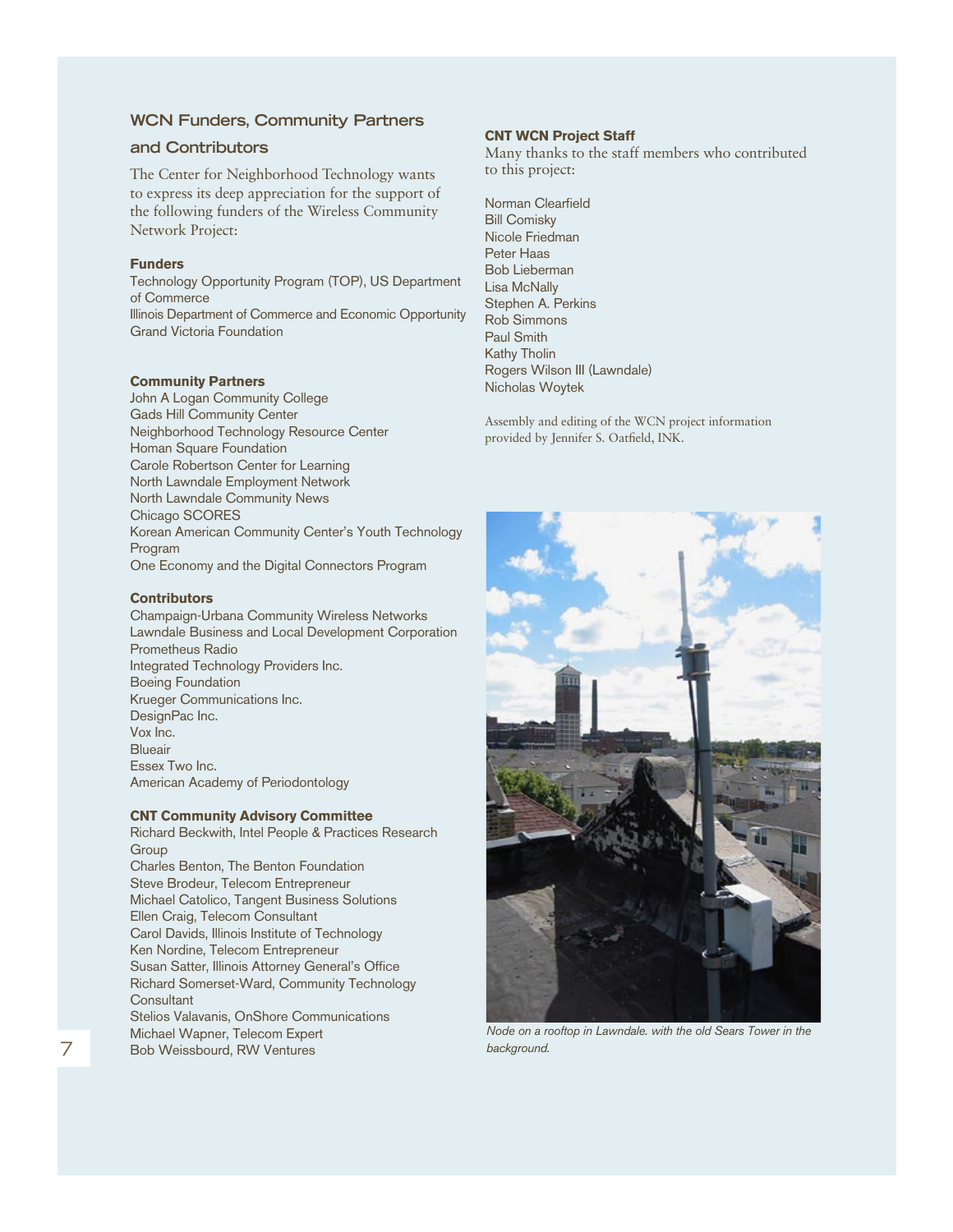#### **The Future: Municipal Wireless Networks and Community Development**

Much has happened since the Wireless Community Network Project was first conceived four years ago. Wireless has grown from isolated, largely indoor "hotspots" to municipal-wide wireless networks. Many large cities, including Chicago, are planning for border-to-border wireless networks. The promise, yet to be realized, is affordable Internet access without redlining, perhaps even subsidized fees and free computers for low-income users.

What municipal wireless networks lack, however, is community. They are not "place based." So far, municipal networks are not being designed to strengthen intra-community ties and grow neighborhood businesses. Indeed, it is possible that municipal networks could decrease business activity in low- and moderate-income communities as residents make purchases over the web, where local merchants have no presence.

The challenge is to design municipal wireless networks so that they mimic the neighborhood-centered characteristics of community wireless networks.

#### **For More Information**

This is a summary report which provides an overview of this three-year demonstration program. CNT has also published two other reports which address the challenges and opportunities of wireless community networks in greater detail:

#### *What We Learned: A Guide to Thinking About Community Wireless Networks*

To help communities considering developing a wireless community network decide whether it is an appropriate project for them

#### *Building Community Wireless Networks: A How To Do It Manual*

To help communities that have decided to develop a wireless community network fulfill their goals and avoid the problems which the WCN encountered

Both these reports are available on the enclosed CD and at www.cnt.org.

©2006 by the Center for Neighborhood Technology All Rights Reserved.



*Node Building Party at Carole Robinson Center in Lawndale.*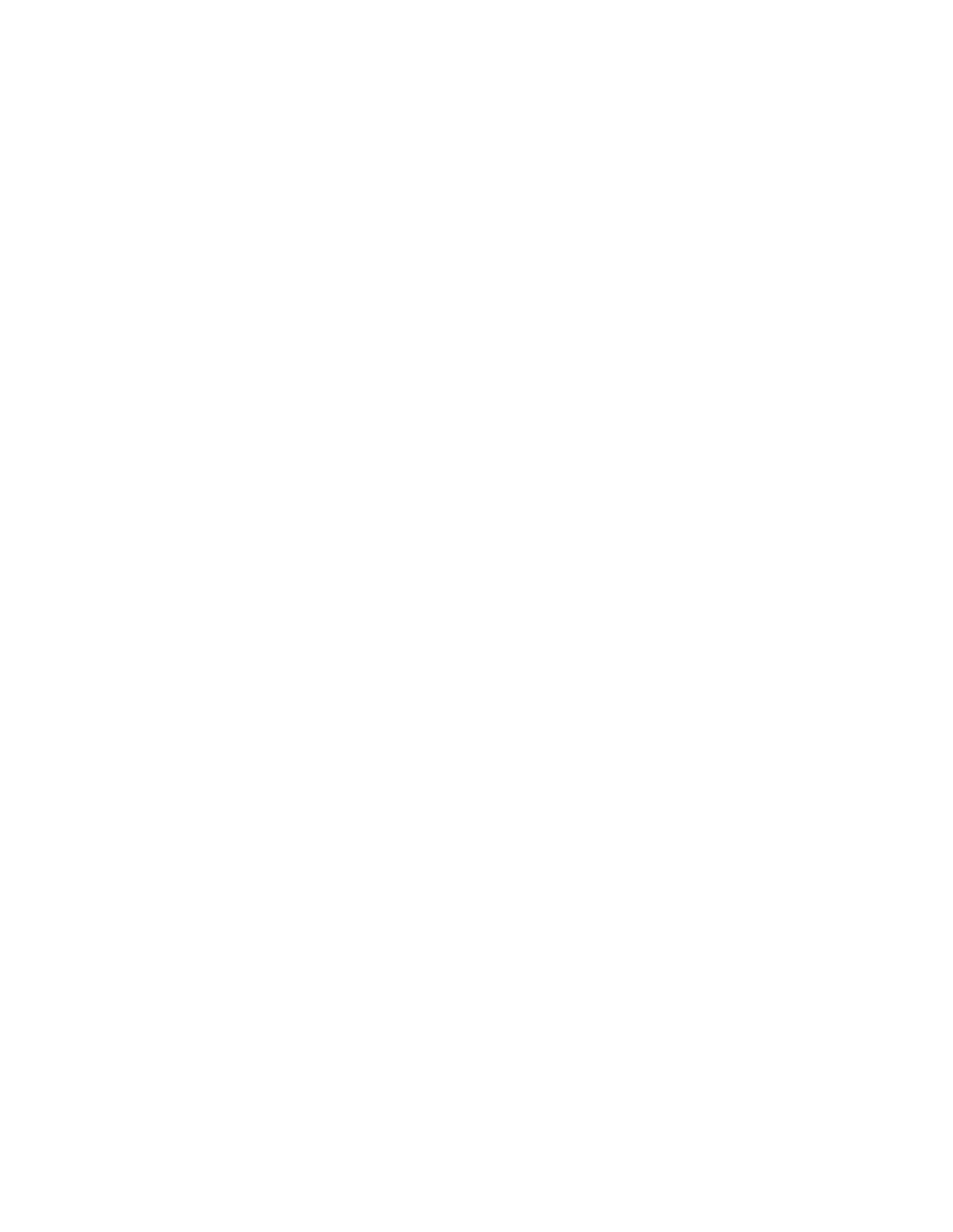

Center for Neighborhood Technology 2125 West North Avenue Chicago, IL 60647 (773) 270-4800 www.cnt.org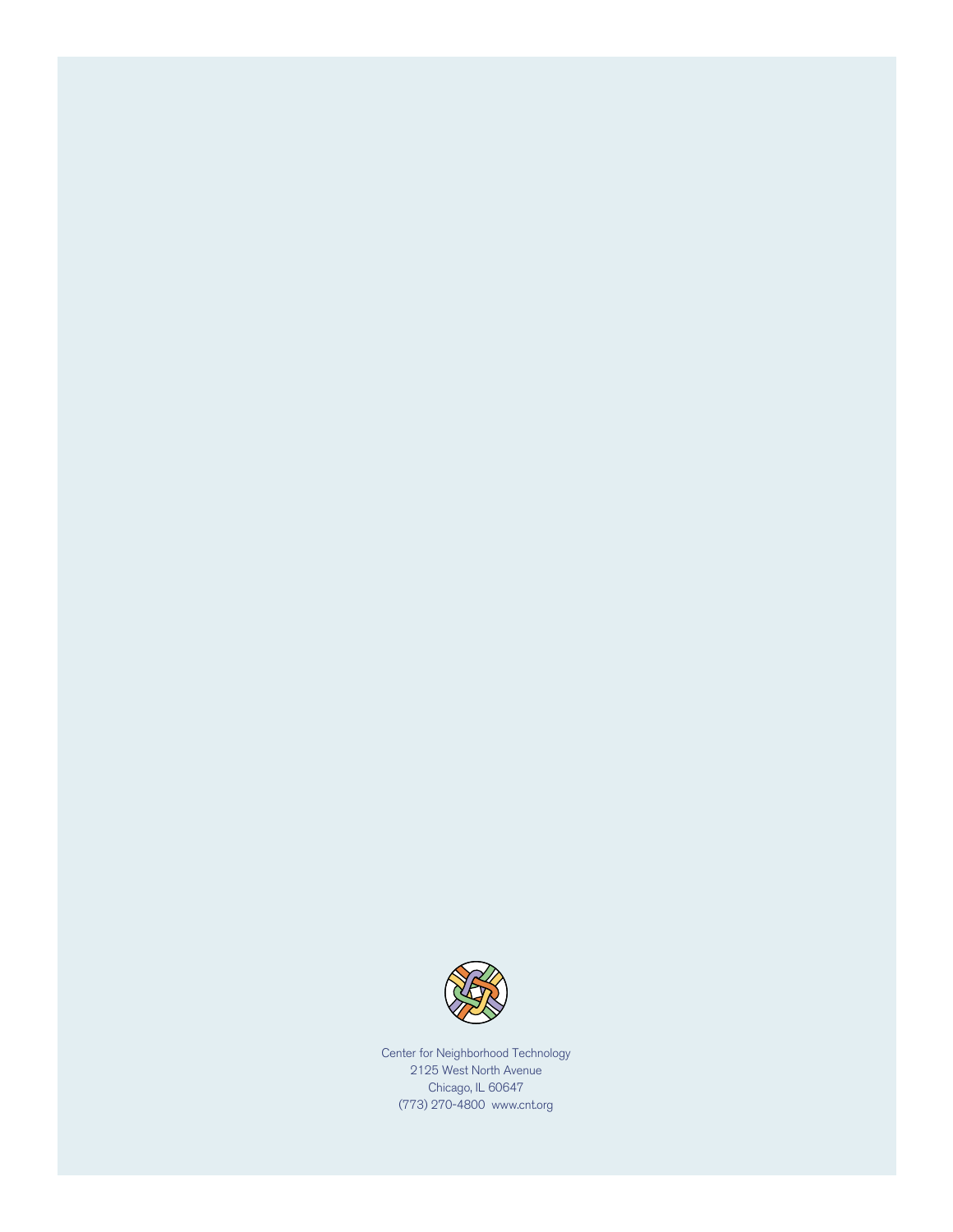# **What We Learned**  *A Guide to Thinking About Community Wireless Networks*

# *Preface*

Like doing rehab in an older home, you sometimes don't know what a project will look like or cost until you get into it. CNT has developed three different resources to help you define your network project.

- ♦ *The Wireless Community Network Project: App;ying Cutting Edge Technology to Improve Internet Access* provides an overview of CNT's Wireless Community Network Project.
- ♦ *What We Learned* (this document) offers information and asks strategic questions relevant to community wireless networks.
- ♦ *Building Community Wireless Networks: A How To Do It Guide* provides greater detail about the actual execution of a community wireless project.

This report is intended to help you make an informed decision about whether a community wireless network is a good fit for your organization and community.

# *Introduction*

The Internet has become a tool used across the globe to communicate, learn and teach, and access to the Internet is becoming necessary to stay connected with today's society. Grocery shopping, applying for jobs, and continuing education are a just a few activities that traditionally were done exclusively in the physical realm, but now have migrated partially or entirely to the web. Ultimately, the Internet provides a wealth of information to individuals with access. Internet access can also be access to higher-skilled employment opportunities, health and educational resources. Most importantly, it is a tool to keep in touch with and informed about issues, events and people that matter most to the individual Internet user.

Those without access to an Internet connection, mostly working-class and poor families, are beginning to find it increasingly difficult to apply for jobs, obtain information about their children's schools, or obtain government services. This separation between those with regular, effective access to digital technologies like Internet connectivity and those without that access is known as the digital divide. The divide is both self-reinforcing, as those without access are increasingly unable to obtain the means to gain access, and growing even as the number of people gaining access to the Internet grows.

The pace at which technology advances makes it difficult, even for those who do have access, to use the Internet effectively. Now, without a high-speed connection, the amount of information that can be accessed is limited, because Internet content providers design

#### **The Center for Neighborhood Technology 1**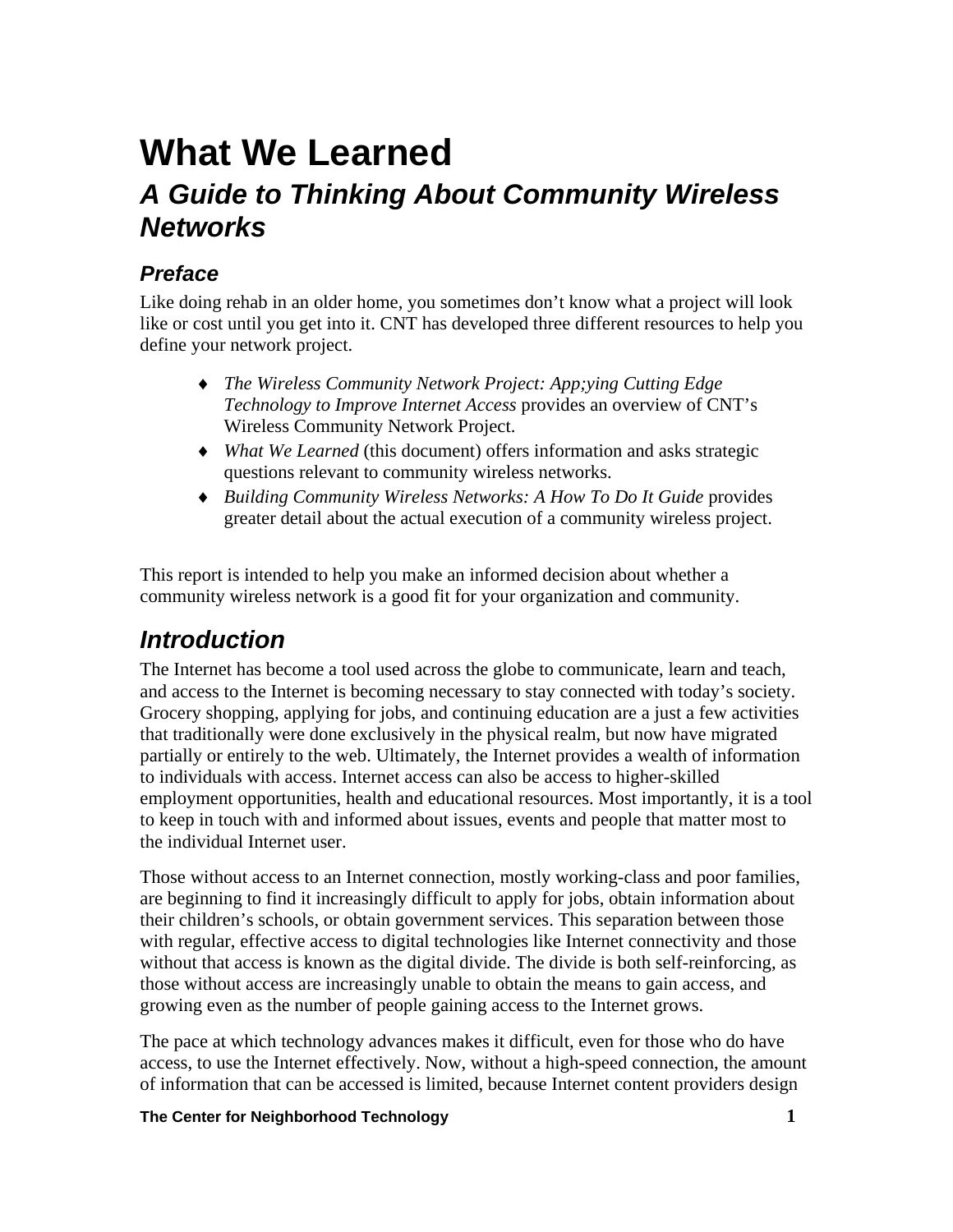websites that cater to those with a high-speed connection (DSL, Cable or T1) and more advanced technology. Many families and individuals cannot afford the faster connection and they are not able to purchase a new computer every 5 years. This leaves them with outdated equipment and a painfully slow connection—dial-up—limiting their use of the Internet. Or they have no connection at all because the costs out weigh the benefits.

Households without effective computer technology obviously lack effective Internet connectivity; however, many families own personal computers but do not have the means for effective access to the Internet. Community wireless networks are one way to address this lack of Internet access.

Previously, wireless networks were developed by technically-savvy professionals primarily in corporate settings. This guide describes the Center for Neighborhood Technology's (CNT) experience in deploying wireless networks in low-income communities during our Wireless Community Networks project (WCN).

# *Intended Audience*

This guide is intended for organizations, groups and non-profits that are looking into starting community wireless networks or that are developing the vision or mission for any kind of community broadband initiative. A more in-depth companion manual, *Building Community Wireless Networks*, is intended for groups that have moved past the consideration stage and are in the planning stages of a community wireless Internet project.

# *Community Wireless or Another Option?*

Deploying wireless networks in low-income communities is by no means the unambiguous favorite solution. If an organization's goal is simply to increase high-speed Internet availability in a community that is currently on the wrong side of the digital divide, strategies ranging from forming partnerships with broadband providers to encouraging the development and accessibility of community technology centers within the community can and should be considered.

One factor in the consideration of the community wireless option is that while the technical challenges of deploying wireless networks and mesh wireless networks have largely been solved, they still require significant expertise. To be successful, any group hoping to implement a community wireless network will need, as part of its paid or volunteer team, people with backgrounds in networking, wireless communication and computer administration.

However, there are substantial reasons why a community wireless network might be the preferred solution. The Center for Neighborhood Technology chose to develop community wireless networks utilizing new, innovative networks based on a mesh topology, using open-source software developed by the Champaign-Urbana Community Wireless Network (CUWiN). The vision for these networks, however, was broader than merely increasing broadband penetration in a low-income community. It saw the community wireless network as a means to address a broad range of social and economic goals (described below) which justified the investment and effort.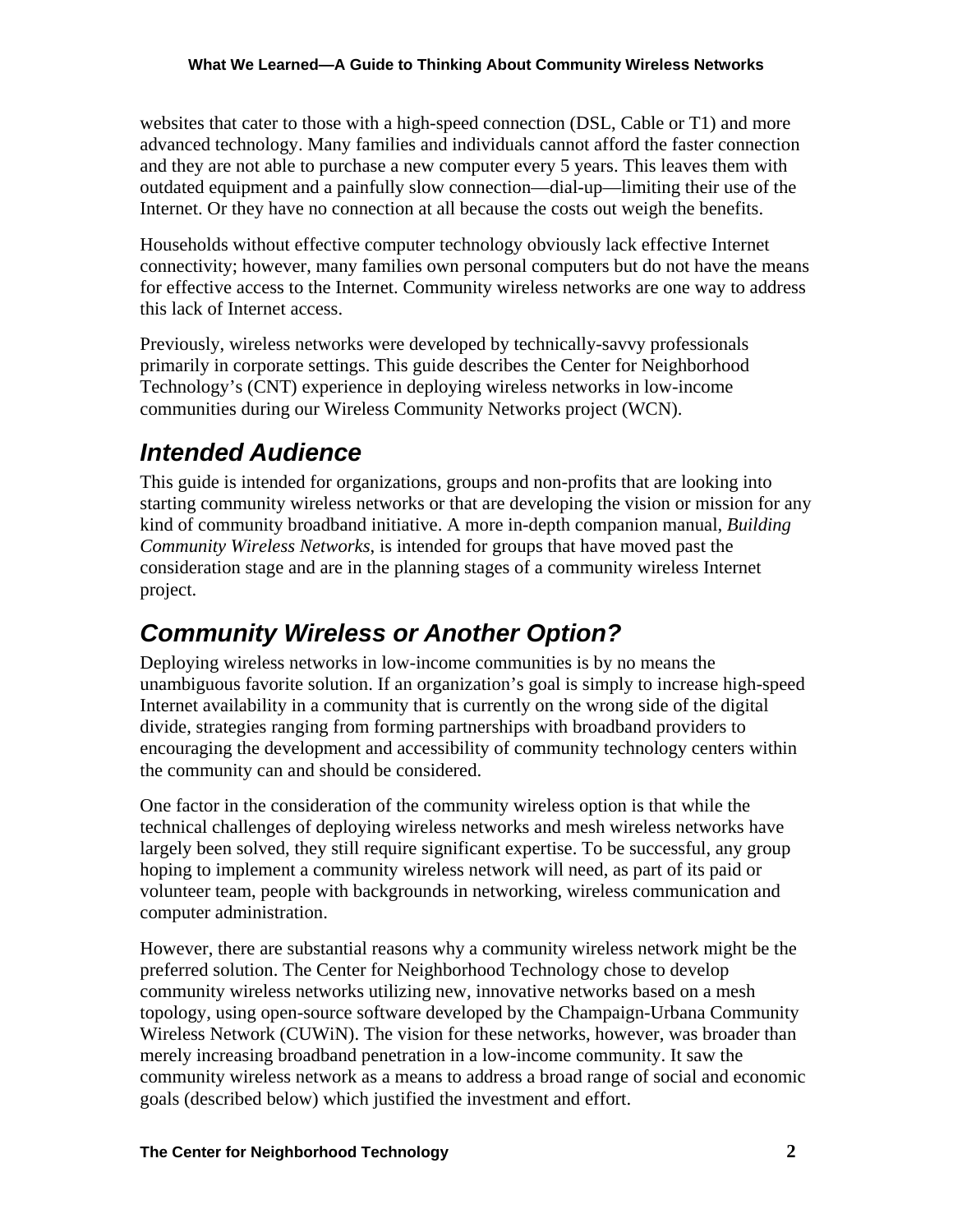## *Education and Empowerment*

The network ran off of the open 802.11b standard and the nodes that made up the network used readily available equipment from Soekris Engineering. This technical solution meant that the process of building wireless network nodes required only basic and readily teachable technical skills such as using a screwdriver and preparing CAT-5 cable. This simplicity allowed us to host "node building parties" where volunteers, members of community organizations, members of communities served by the network, and project members worked side by side, under the guidance of technicians, to create the equipment for expanding the pilot programs.

The realization that the creation of this sophisticated network equipment required knowledge and skills that were well within reach of all participants was, we believe, an important realization for all participants. There were, of course, more complex elements of the network's design and operation that were not possible to teach at a single event. We were able to use those elements to the benefit of the communities we served as well; we used them as concrete and hands-on examples for teaching fairly sophisticated network concepts to interested community members.

## *Involving a Diverse Volunteer Community*

Volunteers came to the project from a wide variety of places. Members from communities that were served by the network were frequent volunteers at node building parties. Even though many of these volunteers knew that they were not in a specific location to connect to the network, they shared their resources to maintain and build the network out of both an interest in the educational benefits of involvement and in recognition of the importance and benefits of a community wireless network.

We also brought in volunteers from the "geek" community, people who use technology everyday for work or hobby. These volunteers were interested both in the service and the unique technological aspects of the project. They provided us with extra expertise at events and helped us educate non-technical participants.

Another set of volunteers, primarily students and youth involved in the communities in which the pilot projects took place, worked through our partner organizations to provide an early grassroots-level view of their communities. These volunteers helped to map community assets, identify potential participants, and find possible network infrastructure locations.

## *Democratizing the Internet*

The project had an explicit goal to democratize the Internet. We believe that when expert volunteers, project members and community members get together to learn about community wireless networks and to help build the network infrastructure, more is happening than just teaching people how to prepare network cable. The technology that we used encouraged forming connections between technology haves and have-nots, and helped the latter to become the former. It put people in connection with each other and put all of the pieces of the network literally and visibly into the hands of the community using it.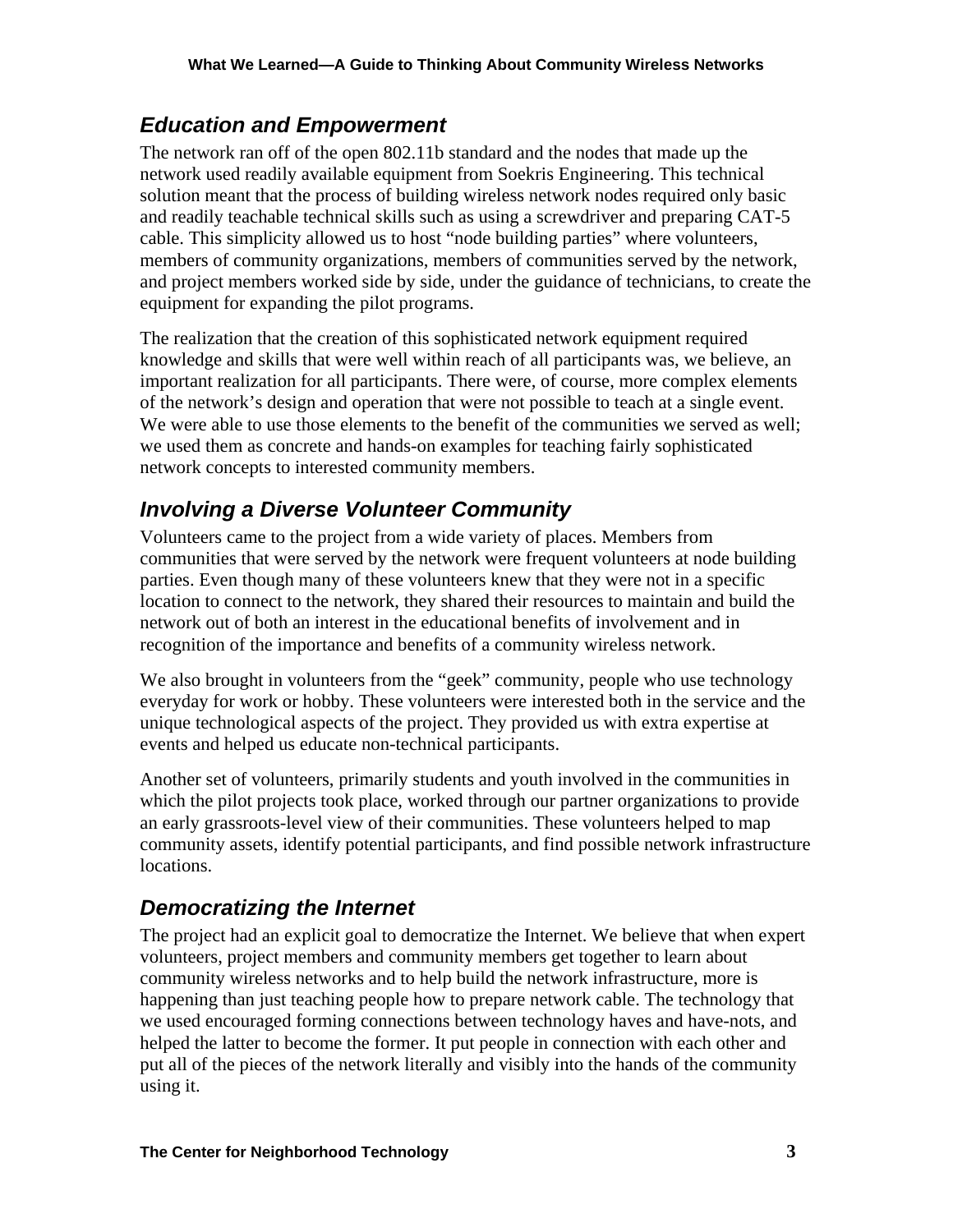# *Flexibility of Deployment*

The CUWiN software is intended to be used in the deployment of a mesh network. A mesh network is one with many nodes spread throughout an area, each of which can communicate with any other mesh nodes, WiFi cards, or routers within range. It's called a mesh network because the overlapping and multiple paths are not unlike covering the area with a net. Mesh networks are decentralized in that if any node drops out of the network for any reason, other nodes will compensate and reroute traffic through the remaining nodes. Like the Internet, mesh networks have a resilient architecture designed to withstand disruptions to parts of it. An alternative to the mesh is the hub-and-spoke design, with a single point providing access to all other points, or a hybrid design that incorporates both models.

In reality, the deployment we created behaved much like a hub-and-spoke or hybrid network, because the density of nodes was never high enough to take significant advantage of all the properties of a mesh. Even so, the CUWiN mesh software:

- ♦ Made the deployment very flexible
- ♦ Allowed the network to grow organically in any one of many directions
- ♦ Allowed the network to adopt to a number of changing conditions
- ♦ Concretely demonstrated to non-technical community residents that adding users and nodes to the network serves the community better by making the network more resilient and dependable

# *Prerequisites for Community Wireless*

A case can be made for community wireless as a flexible, empowering, and democratizing way of increasing broadband penetration in undeserved communities. But while we have learned about what community wireless can accomplish, we have also learned what it cannot accomplish. This section considers some of the capacities that we believe need to be already identified and in place in an environment in order for a community wireless network project to be successful.

# *Training and Computers*

One of the dangers of technology initiatives, whether on a corporate, not-for-profit, or governmental level, is their tendency to resemble a "problem chasing a solution." For example, community broadband initiatives cannot succeed without readily available IT/technology training at all levels—from absolutely basic computer literacy to training in online entrepreneurship. Without the availability of training and support, the systems are under-utilized at best; at worst, they are abandoned.

Even more basic than training, many residents in the pilot areas did not have computers in their homes. We were able to secure donated computers from a variety of sources (including the National Cristina Foundation, Share the Technology and multiple private donors). Volunteers, from community members to teens from the Korean American Community Services, refurbished the over 175 computers that were donated to the project over three years. In most cases, the free and open source Ubuntu operating system was installed on the erased hard drives of these donated computers.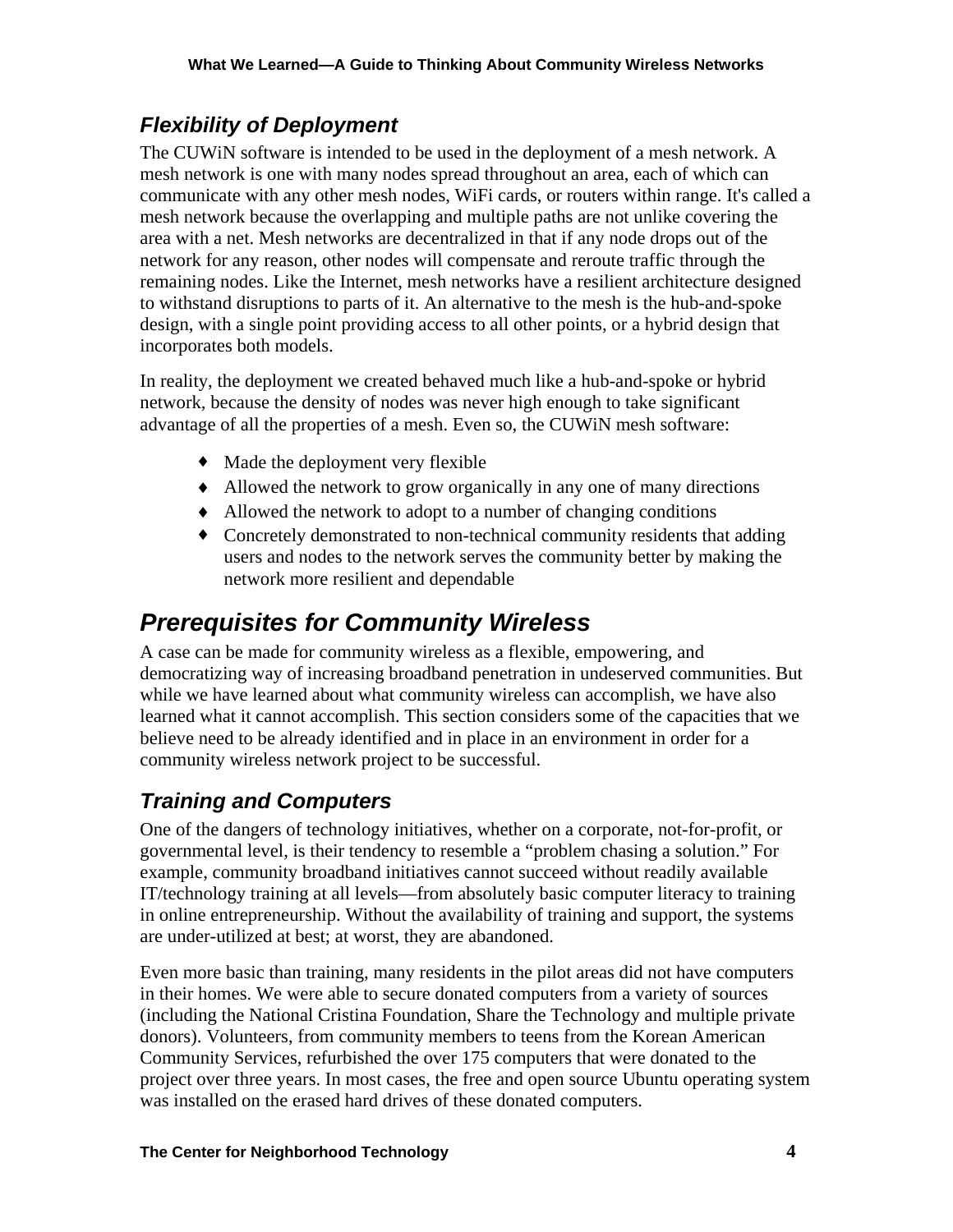# *Existing Community Ties*

Using unfamiliar technology to bring broadband Internet to people who are unfamiliar with (and possibility suspicious of) technology in general demands a strong pre-existing relationship with the target community. We found that relationships, whether person-toperson or organization-to-person, were the only effective way of reaching residents and potential users who were generally skeptical of new technologies and groups "out to serve them." CNT had a good general reputation as an organization committed to neighborhoods and innovation, but did not have a large number of strong relationships with the three target communities. We formed a strategic partnership with one lead institution in each community that had deep roots and broad respect.

Together with them, the project built a range of relationships with organizations, stakeholders and politicians in each community who shared CNT's vision of community wireless networks and championed the network in their community. These community partners recruited their constituents to connect to the network, hosted training sessions and other events, and assisted in the outreach for the project.

CNT recommends strongly that a new community wireless network be anchored in an existing community institution that has legitimacy, roots, and business systems already in place. The project can then focus on the many and varied tasks of planning and launching the network, rather than the quite different tasks associated with building a new institution.

# *Building Alliances*

Coordinating business, political, community and not-for-profit interests into a community wireless network is a complex task. There are existing different and sometimes conflicting interests in all communities, as well as a history of good and bad relationships. The imperatives of the technical network are certain to get entangled with the relational networks of interests within the target community.

The builders of a community wireless network need to acknowledge this reality and, to the greatest extent possible, approach it as an opportunity to build bridges, heal wounds, and connect residents together in a new way with the minimum of historical baggage. It needs to be acknowledged, however, that a community wireless initiative is not an automatic source of good will within a community, and that the alliances formed will not necessarily be the ones that were anticipated.

If residents or organizations within the community do not see the network addressing their needs, especially if residents and organizations overestimate the amount of money or power associated with the control of the network, the network project can devolve into an unwanted power struggle within the community.

# *Disaster Relief*

Two of CNT's community wireless technicians traveled to southern Mississippi and Northern Louisiana to assist with disaster relief following Hurricane Katrina. The technicians helped to facilitate equipment donations, deployed wireless networks, computers, set up VoIP (computer phone) communications so displaced individuals could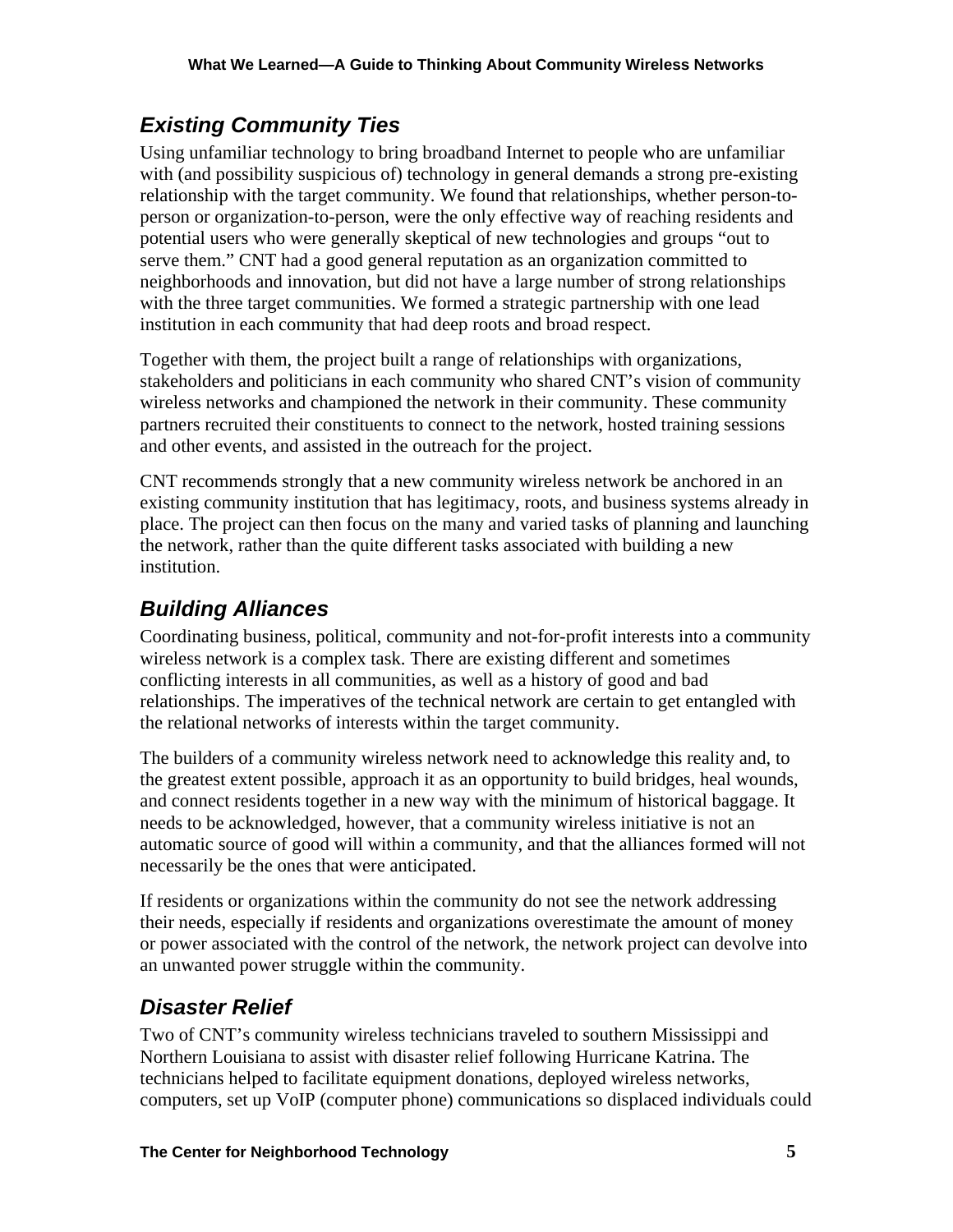register as survivors, reach family and friends, make plans for relocation, and complete FEMA paperwork. These efforts were noted in New York Times, Washington Post, and numerous blogs and websites including Donors Forum and Northeastern Illinois Planning Council. As you plan your community wireless network, think about how it might be mobilized in a similar disaster, either at home or elsewhere around the country.

# *National Context and Connections*

There is a nationwide movement for community wireless networks. You need to be part of it, both to learn from other groups and to share your own best practices.

Part of the benefit of this national engagement will be to help you think about and influence both local and national issues of policy. The two main bodies that impact the legislative and policy context of wireless networks are the United States Congress and the Federal Communications Commission (FCC). To a lesser extent, state legislatures can set policy that affects telecommunications, but it is often preempted by federal rules.

Congress writes legislation that sets the parameters for telecommunications in this country, and as such can allow or forbid things like municipal broadband. The two main bodies that craft telecommunications policy are:

- ♦ The Subcommittee on Telecommunications and the Internet of the House Energy and Commerce Committee
- ♦ The Communications Subcommittee of the Senate Committee on Commerce, Science, and Transportation

Congress has delegated to the Federal Communications Commission the exclusive authority for setting the rules governing our communication in this country. From the use of the airwaves—the electromagnetic radio spectrum—to wire-based communication, the FCC determines who is authorized to use what resources and what the limits are on that use. Congress can pass legislation to overrule FCC decisions, and Congress can create new authority in the FCC through legislation, but because of absent congressional involvement, the FCC is the final arbiter for most decisions that directly impact the ability of communities to communicate.

It is important to get to know your own Representatives and Senators as well as the members of these committees who may not be from your own district and state. If you happen to live in the district or state of one of the members, consider yourself lucky, and don't miss the opportunity to meet with them and lobby them on your project.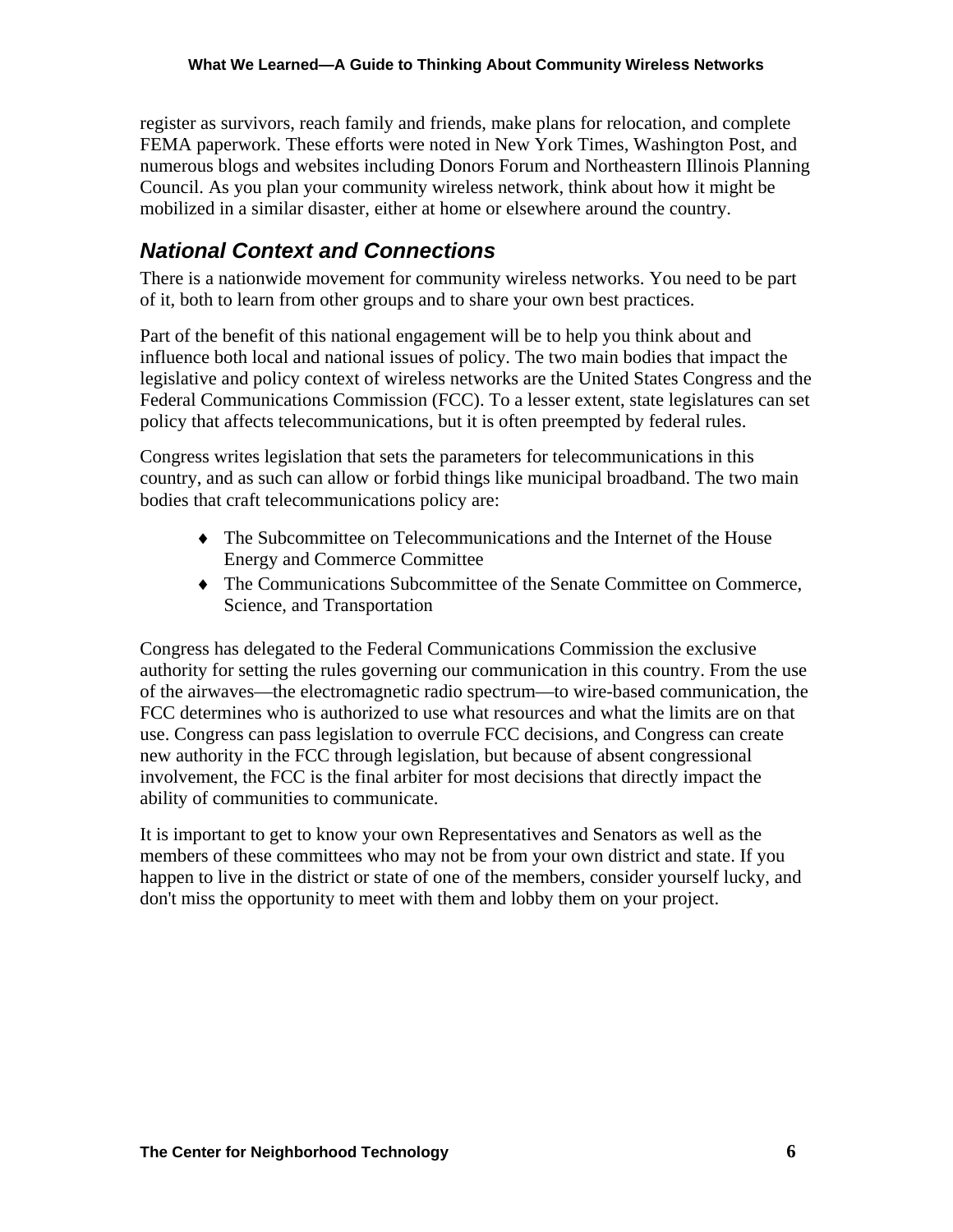# **Building Community Wireless Networks:**  A How To Do It Manual

# *Before You Begin*

**Note to reader:** Yes, lots of people skip *Prefaces, Before you Begin,* and *About this Manual*, but don't skip this one. It is important in determining whether you should be reading this manual or some other sources as you consider a wireless network project.

# *How it Began*

From 2003 to 2006, the Center for Neighborhood Technology (CNT) operated a pilot project called Wireless Community Networks (WCN). The WCN project was designed to demonstrate the effectiveness of establishing high-speed, wireless, community-based data networking systems as a means of closing the "digital divide." The project developed pilot networks in three different communities: North Lawndale, an urban community with a mix of two-flat residential homes and industrial complexes; Pilsen, a very densely populated urban community with many small businesses; West Frankfort, a small coalmining town in southern Illinois

# *Audience*

This manual is for anyone interested in community wireless networks—interested in building them, understanding their composition, or sharpening their focus on an existing project or proposal. Specifically, if you work at a community organization or a municipality, or you are a community activist or community media producer, this manual is for you.

# *When to Read this Manual*

A community wireless network is not something one organization or person can take on alone. It is a project that needs support from all members of the community served by the wireless network. That is why careful planning before implementing a community wireless network will help ensure the success of your project. CNT has developed three different resources to help you define your network project.

- *The Wireless Community Network Project: Applying Cutting Edge Technology to Improve Internet Access* provides an overview of CNT's Community Wireless Network Project.
- *What We Learned* offers information and asks strategic questions relevant to making a decision about whether a community wireless network is a good fit for your organization.
- *Building Community Wireless Networks* (this document) provides greater detail about the actual execution of a community wireless project. The time to focus on this manual is when you have determined that a community wireless network is probably a project that you want to pursue.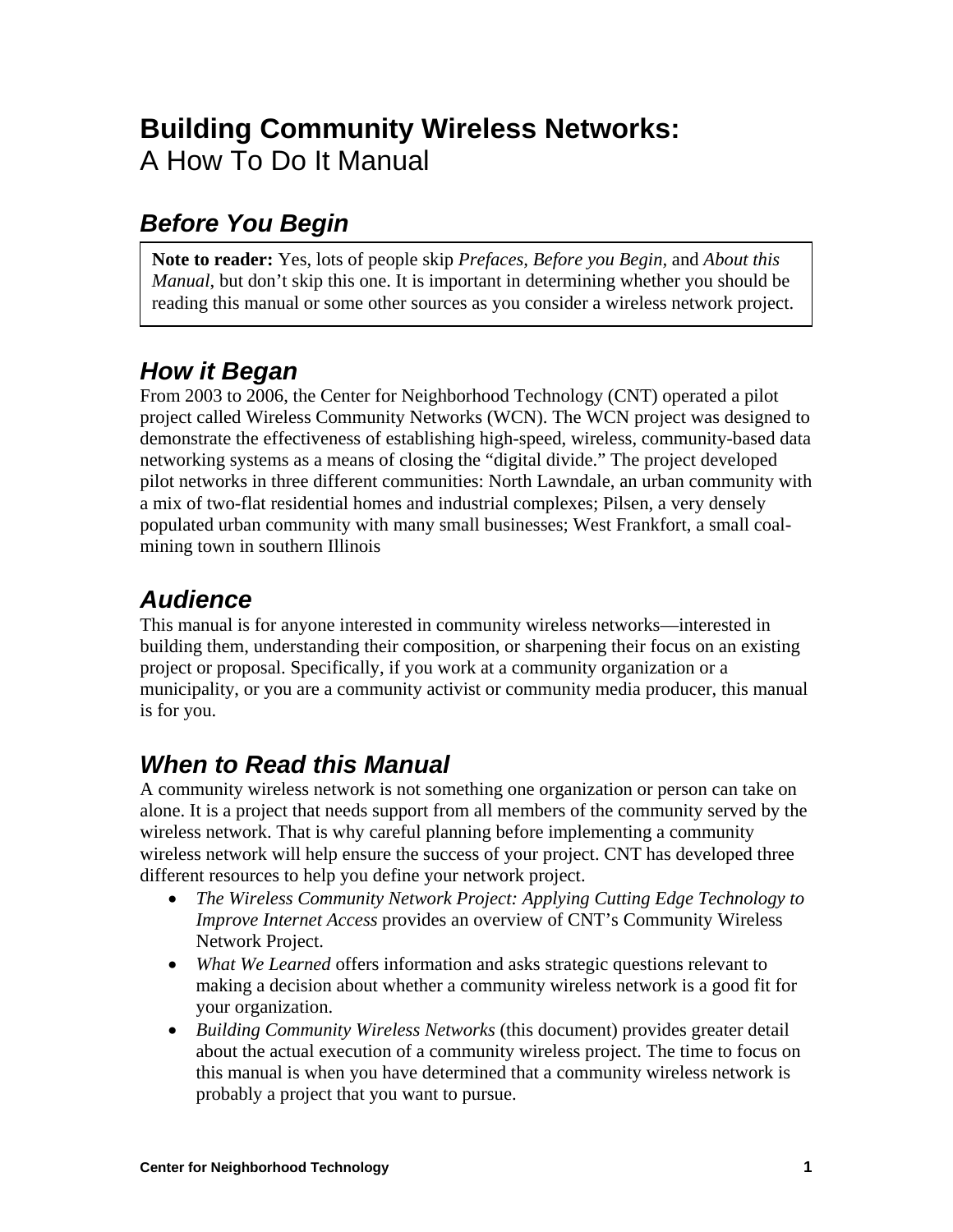## **Table of Contents**

| Outreach |  |
|----------|--|
|          |  |
|          |  |
|          |  |
|          |  |
|          |  |
|          |  |
|          |  |
|          |  |
|          |  |
|          |  |
|          |  |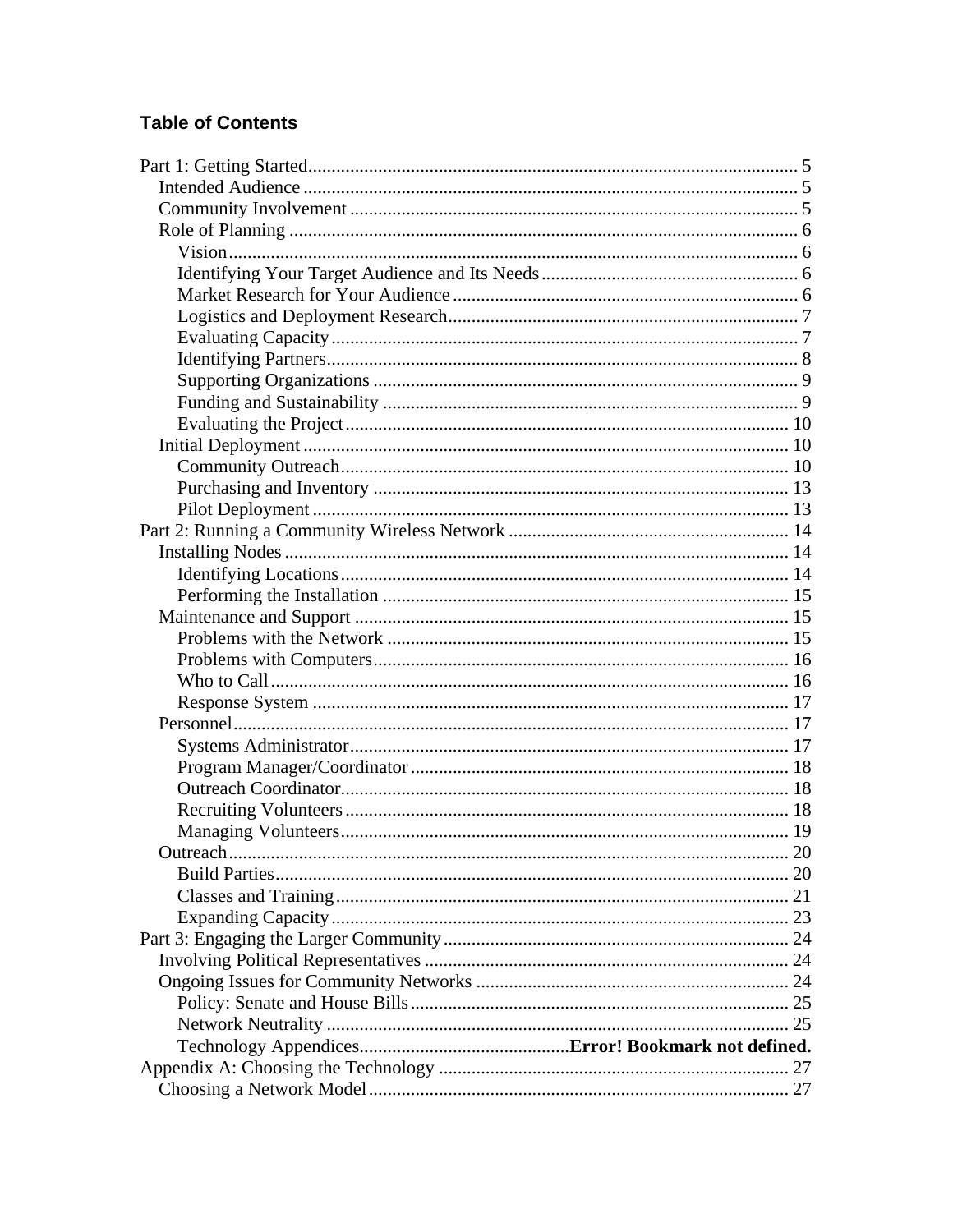| Marketing | -35 |
|-----------|-----|
|           |     |
|           |     |
|           |     |
|           |     |
|           |     |
|           |     |
|           |     |
|           |     |
|           |     |
|           |     |
|           |     |
|           |     |
|           |     |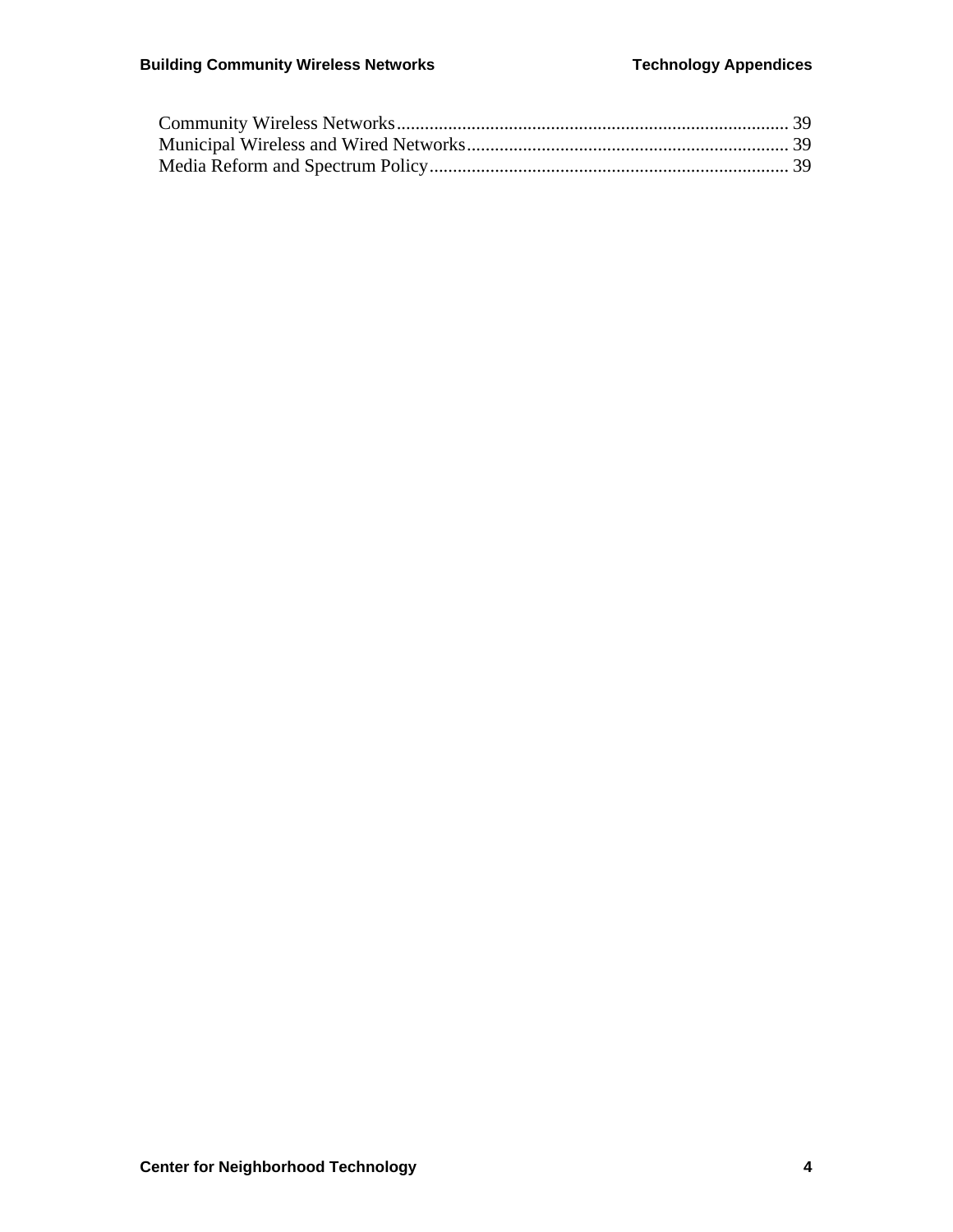# **Part 1: Getting Started**

# *Intended Audience*

While this manual is intended for anyone interested in community wireless networks, it focuses on the "community" in community wireless networks—from planning and operations to outreach and politics. It has technical content (although the technical detail is largely relegated to appendices), but it also points you to other resources for the technical mechanics of wireless networks.

However, this manual does assume you are familiar with the following basic concepts about wireless technology and equipment:

- ♦ TCP/IP
- $\triangleleft$  802.11
- ♦ Routing/WANs
- ◆ Security
- ♦ Radio physics/antennas
- ♦ Ethernet/LANs

*If these concepts are unfamiliar to you*, you should get more technically adept advisors and read *Wireless Networking in the Developing World*. This book is available as a **O**free pdf download at www.wndw.net. It gives practical advice relevant to anyone looking to build high-speed telecommunications infrastructure in a cost-constrained environment. *This* manual assumes that you already have a general mastery of this technical background.

# *Community Involvement*

It may seem trite or obvious to assert that community involvement is essential in a community wireless network, but it's too important a concept to be lost in the excitement of building a network.

Introducing unfamiliar technology to bring broadband Internet to people who are unfamiliar with (and possibly generally suspicious of) technology requires a strong preexisting relationship with the target community. We have found that personal relationships, whether person-to-person or organization-to-person, are the only meaningful way of reaching people within your target community.

Community partners can have the meaningful, face-to-face connections that are necessary to gain acceptance for your project in the community. Partnerships with many different organizations, stakeholders and politicians in your community—those who want to champion community networks and share your vision for a community network—are critical to the success of a project.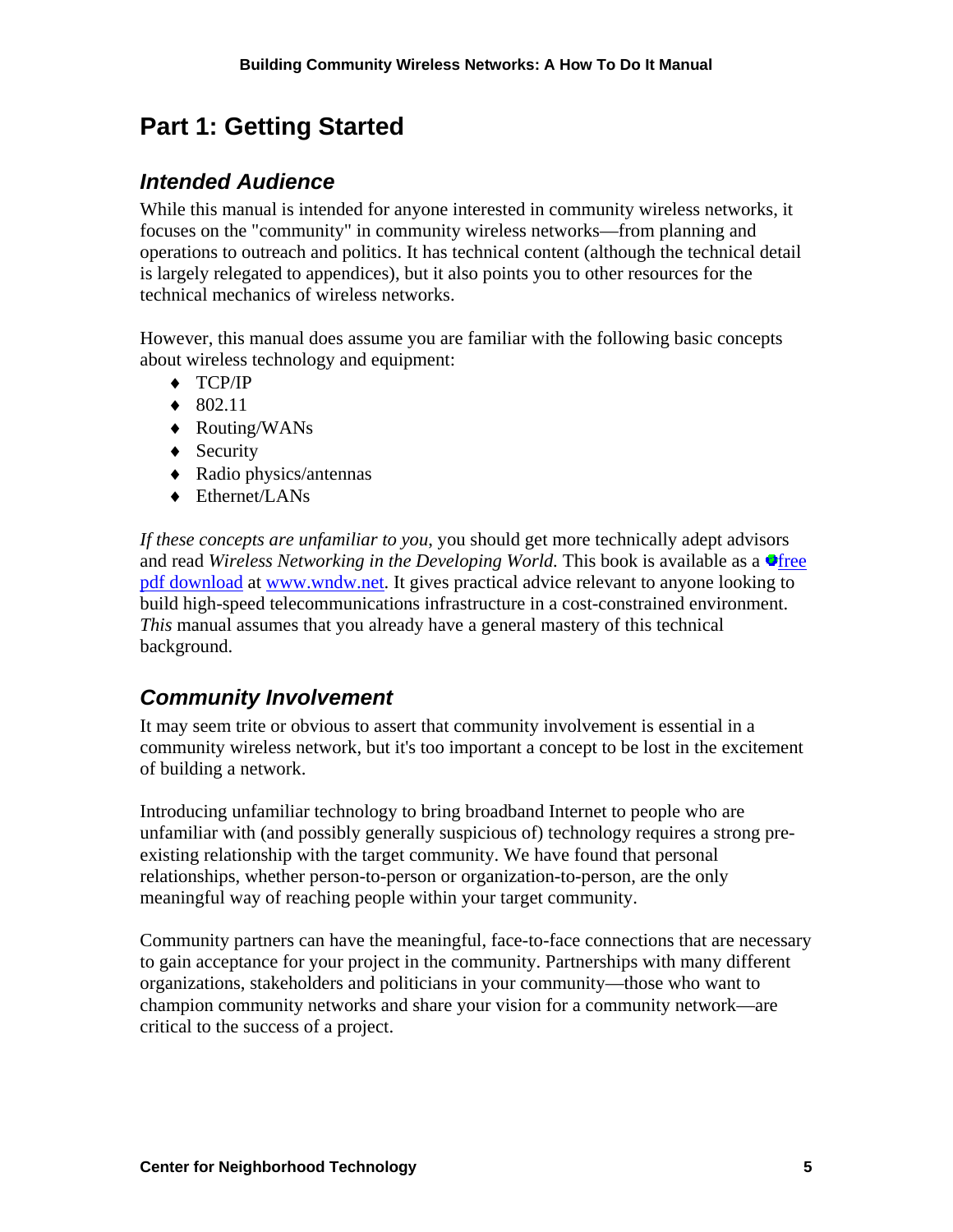# *Role of Planning*

Building a community wireless network starts with asking questions. Because the technology is well understood and has a mature market, the technology does not necessarily determine your network. Rather, building a network is mainly a matter of deciding on a vision for it, and then determining how you will go about implementing that vision. This means your project requires extensive planning as to the vision, target audience, capacity of your organization as well as partner organizations, funding and more.

## **Vision**

*What We Learned, A Guide to Thinking about Community Wireless Networks* addressed some of the issues you need to consider when determining the vision of your project. You should ask if your goals are to:

- $\blacklozenge$  Address the digital divide?
- ♦ Provide universal access as public policy (a more municipal goal)?
- ♦ Address the need for technical education?
- ♦ Aid in your community's economic development?

Your goals for the wireless project should reflect the vision of your organization. For example, if economic development is an important goal, you might offer more in-house network services or support for more applications. Each of these goals requires specific services, attention, review and oversight and should be considered within the context of the vision for your organization.

## **Identifying Your Target Audience and Its Needs**

Identifying your target audience and its needs is another good way to begin to understand how your network will ultimately look. This includes determining the answers to questions like:

- $\blacklozenge$  What is the target population and its specific demographics? (Is it a particular population like the elderly, minorities, low-income families, youth, etc.?)
- ♦ How would the target population utilize your network?
- ♦ Does the target population have the technical skills necessary to fully utilize the network?

However, identifying your target audience should not be an exercise decided in isolation. You need data about your audience to prove or disprove whether addressing the needs of the selected audience is reflected in your goals. This means market research. Specific market research questions are covered in the next section*.* 

### **Market Research for Your Audience**

Once you have an idea of the audience you think you will serve, market research enables you to determine its true needs and capabilities. Depending on your budget, you can survey a sample of your target service area, or hire a market research firm. Census data may also be useful, as well as Internet research on the availability of broadband offerings.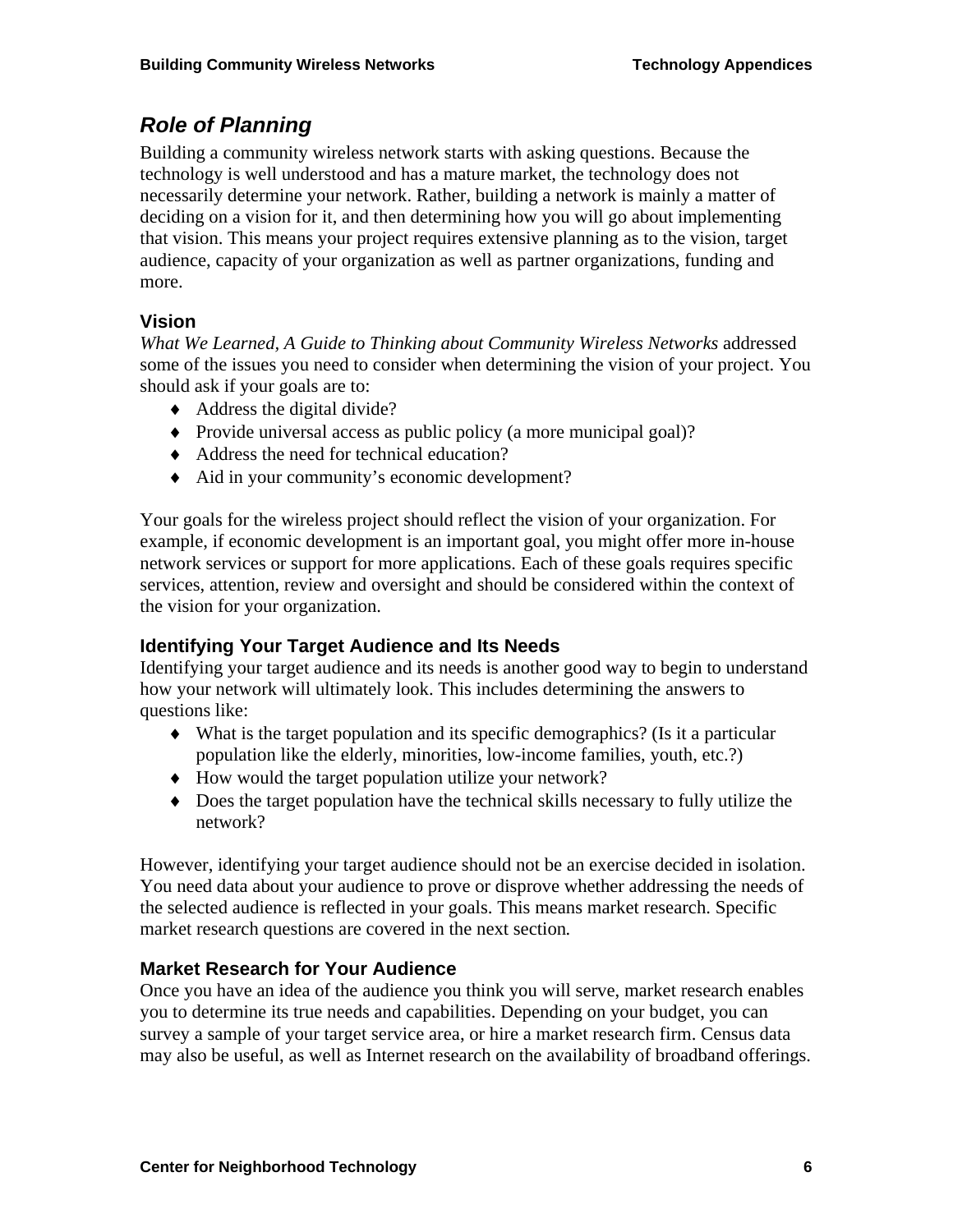Questions to ask about the target audience include:

- ♦ Who owns PCs?
- ♦ How many of these PCs can access the Internet?
- ♦ Who in the area can afford current broadband offerings?
- ♦ Besides Internet access, what are the anticipated uses of the network by this target audience?
- ♦ What applications do you see the network supporting?
- ♦ What applications do you see it NOT supporting? (Web hosting? VoIP? File Sharing?)

### **Logistics and Deployment Research**

Once you have determined your audience needs, you discover the logistical factors of the service area. Questions to ask about the Internet and computer infrastructure that will help you determine the kind of network that fits your selected service area include:

- ♦ Where is broadband available in the service area?
- ♦ How will the population to be served by the network and connect to it?
- ♦ What type of network topology does the neighborhood call for (mesh, hub and spoke or a hybrid of both)?
- ♦ What are the potential obstructions to the wireless signal in the neighborhood? Is there a way to build/expand the network around these obstructions?
- ♦ What types of houses are dominant in the neighborhood and what kind of roof access do theses houses have?
- ♦ How will you secure computers for the target area and who will refurbish them if needed?
- ♦ What software will you install on the computers?

One important detail that should not be forgotten as you look at deployment is what the process will be for obtaining permission from property owners to install equipment on their roofs.

#### **Evaluating Capacity**

With a picture of the audience, network and logistics, it's time to think about your organization's capacity for a community wireless network. Can you support building and maintaining the network or do you need outside partners? The partners can have varying degrees of involvement, but first you need to look at your own organization to know what your organization can or cannot offer.

In your organization:

- $\bullet$  Is there long-range buy-in from the executives in your organization? Is this project part of your strategic planning and fundraising?
- ♦ Can you pull existing network administrators into this project or will this overburden them or keep them from other funded tasks?
- $\bullet$  Do you have the equipment needed for administrative support of the network (i.e., phones for support calls, copiers, capability to do mailings, fax machine, desk space, etc.)?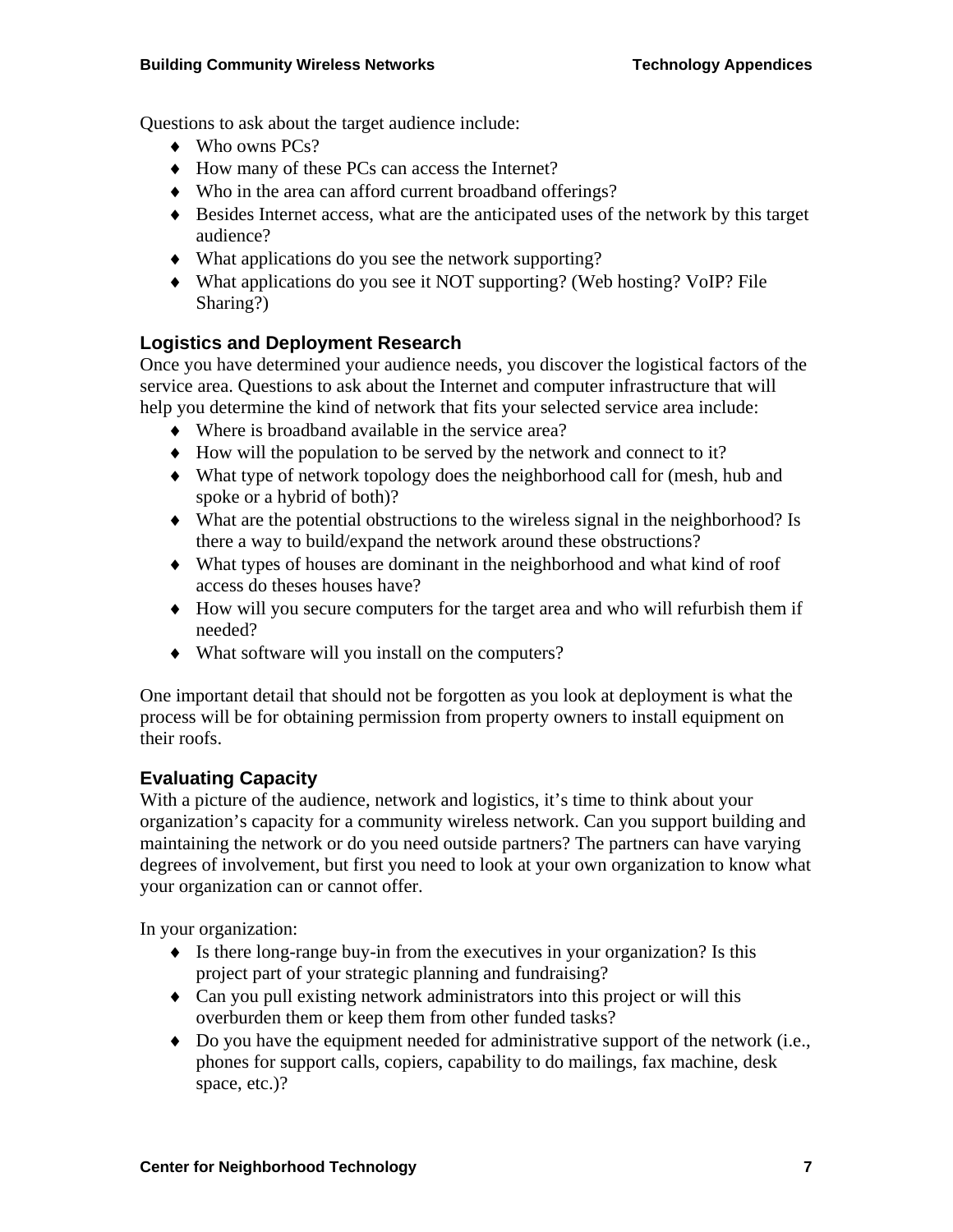There are other questions to ask but these needs can be shared with partner organizations and are included in the following section.

#### **Identifying Partners**

Partners can help make the project possible. As has been mentioned before, the most important asset partner organizations can bring to the project is the person-to-person connections that will make your project a success.

There are two sets of questions to ask as you are planning partnerships. One set is used to determine if the organization is a good candidate for the project. The other set is used to help define the role of each partner organization and what the responsibilities of each of the organizations will be in the community wireless network project.

To identify the best partners ask:

- ♦ Does the community wireless network project fit into the organizations mission?
- ♦ Can the organization see itself in the picture of this project?
- ♦ Does the organization have the capacity to address this project without overburdening its resources?
- ♦ Does the organization have the internal staff to champion the project?
- ♦ Are there existing programs in the partner organization (or your organization) that can coordinate or integrate with the community wireless network?
- ♦ Does the organization have good ties or relationships with people in the community as well as other organizations?
- ♦ Can the organization mobilize other organizations and people for this community wireless network project?

Once you have found potential partners who are interested in the project, one way to solidify that interest is to determine what concrete responsibilities the partner organization can take on and which ones your organization can manage. Some questions to ask include:

- ♦ Who has lab space where the infrastructure of the network can be tested?
- ♦ Who will host the physical elements of the network and where on the selected premises will they be located?
- ♦ Where will you warehouse equipment and tools?
- ♦ Where will donated computers be stored?
- ♦ Who will pick-up and deliver the computers?
- ♦ Will the partner organization aid with or take over the refurbishing of computers?
- ♦ Where will you hold node building parties, celebrations, press conferences and training?
- ♦ Who will train the population on using the computers?
- ♦ Who will provide additional network services, if any?
- ♦ Who will provide technical support and from where?
- ♦ Who will do the installations?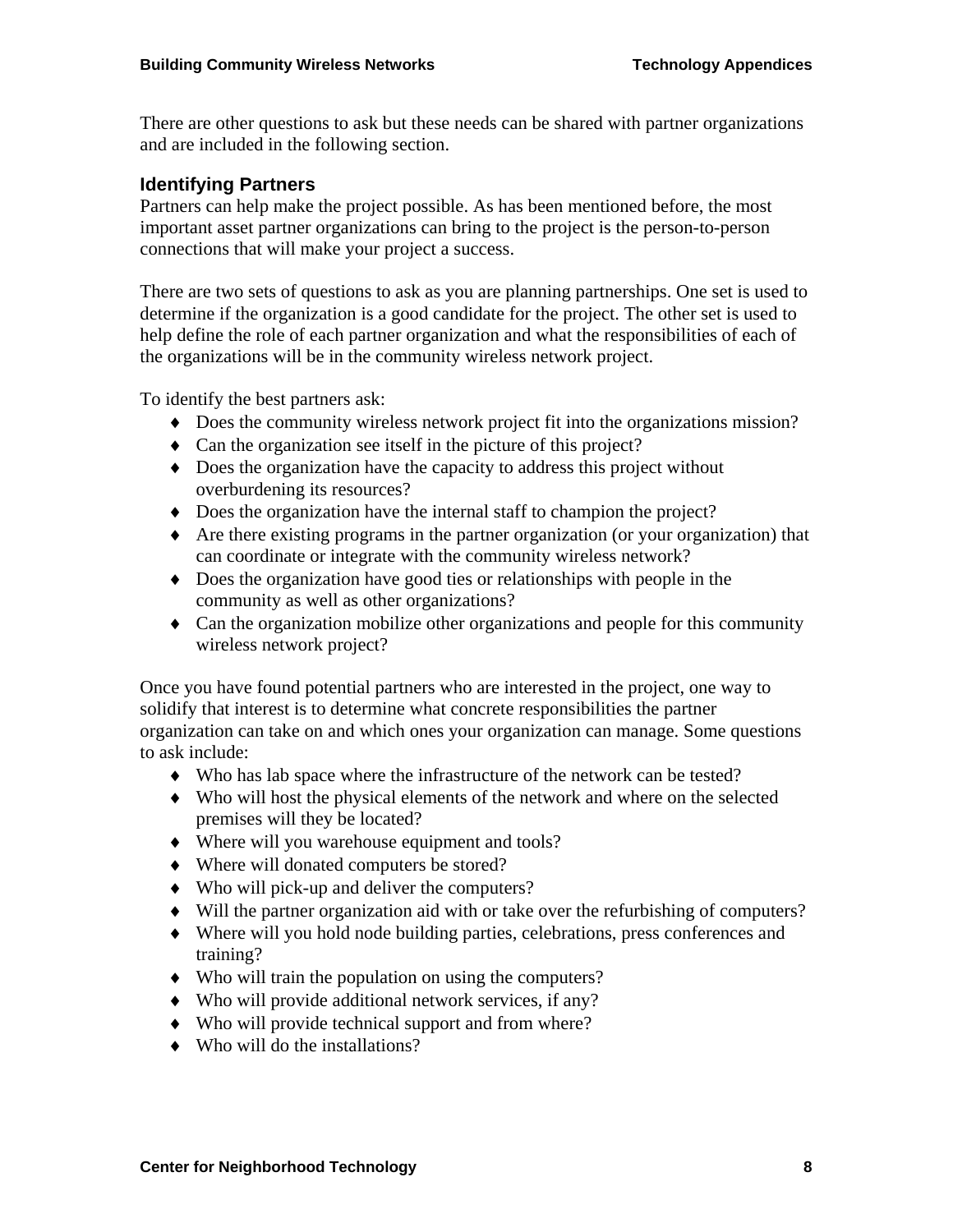### **Supporting Organizations**

There are many important organizations that are active in the field of community wireless networking, media freedom and spectrum policy. These organizations can aid you as you develop your network or become involved in the broader social and political contexts in which your network exists. These organizations (community and municipal wireless and wired networks as well as organizations addressing media reform and spectrum policy) are listed in an appendix at the end of the manual.

### **Funding and Sustainability**

All the previous questions raise the ultimate one—how do we finance this project? In addition, to ensure the life of the project, reasonable ongoing funding has to be found. You should find answers to the following questions about funding:

- $\blacklozenge$  How will you pay for the network?
- ♦ How will you raise capital funds?
- ♦ How will you raise operating funds?
- ♦ Where and how will you connect to the Internet (and how much will it cost)?
- ♦ Can you use existing resources (your own and your partners) like Internet connection, computer lab, or volunteers?
- ♦ How long will you operate this network?
- ♦ What happens at the end of the funding cycle?
- ♦ What is your plan to sustain the project?
- ♦ Are you hiring staff to support and maintain the network, or are you relying on volunteers and/or part-time help?

Funding can come from government sources, private foundations or donations. Models to examine include cooperatives, not-for-profit businesses, government services and utilities, or public and private partnerships. In addition, community wireless networks can have revenue sources such as:

- ♦ Monthly access fees to apply to recurring expenses
- ♦ Sale of refurbished computers
- ♦ Fees for classes and training to pay for teachers
- ♦ Sale of advertising (online, with mailings and on infrastructure)
- ♦ Leases to third-party service providers

### **Planning a Budget**

Like doing rehab in an older home, you sometimes don't know what a project will look like or cost until you get into it. Because you will be dealing with a sometimesunpredictable technology, it is recommended that you be generous with your budget projections. Try to plan for the unexpected. For example, certain pieces of equipment you use for your network could become obsolete and the new version of the same piece costs twice as much. Also, if you do your own installations, remember that insurance can be a considerable figure in your budget.

Our major costs for the Wireless Community Networks project included: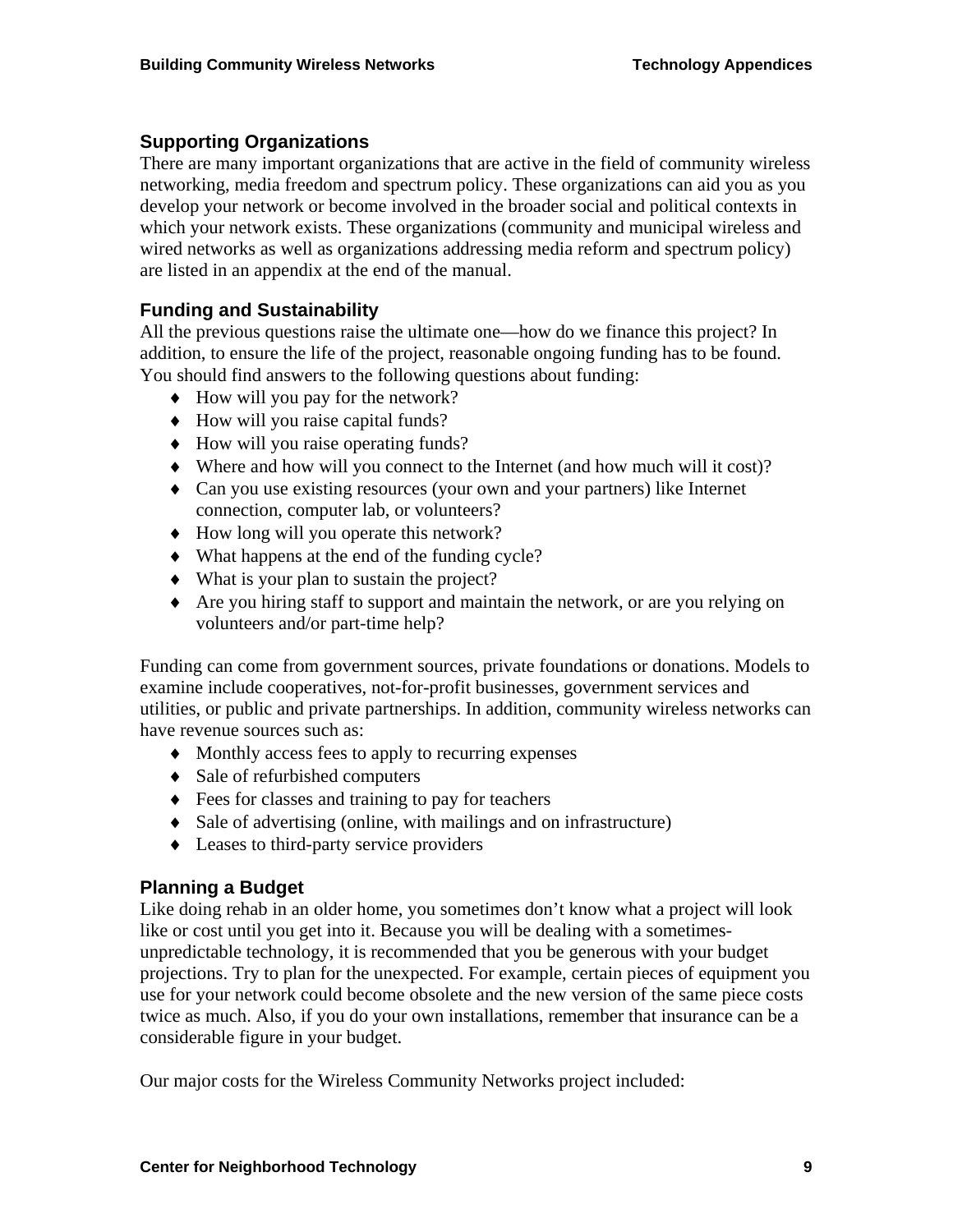| Hardware:                                                              |                |
|------------------------------------------------------------------------|----------------|
| <b>Central Server</b> (1 for every 250 users connected to the network) | \$5000         |
| <b>Repeaters</b> (one per building and/or per five nearby users)       | \$400/repeater |
| <b>Ethernet cable</b> (per repeater installation)                      | \$15           |
| <b>Access Point</b>                                                    | \$250          |
| <b>Wireless cards</b> (per remote connection)                          | \$60           |
| <b>Installations/repairs:</b>                                          |                |
| Contractors (per 2 hours)                                              | \$225          |
| <b>Internet Connection</b>                                             | $$200*$        |

\*per month for a business DSL line from Speakeasy

A wireless network of 200 residents will cost between \$125,000 to \$150,000 to purchase and install and cost about \$15,000 per year to operate—connection \$1000+ per year; technician \$10,000 per year part-time; equipment/network repair \$2000+.

### **Evaluating the Project**

All projects benefit from evaluations and they are especially useful when they are in place from the beginning of the project. Evaluations help to determine when and what kind of changes are needed. To evaluate your project, ask the following questions:

- ♦ What measures will you use evaluate the success of the project?
- ♦ How will you know when you have attained the goals set out by your vision for this project?
- ♦ How often and in what form will you publicly communicate the progress of your project?

## *Initial Deployment*

To begin your project you need to find locations for nodes and participants for a pilot project. This requires outreach and acquisition of some equipment. Partner Organizations (POs) perform outreach to their people. Most of the organizing work for the CNT projects were done by POs. CNT set up the different events (Node Builds, computer refurbishing, "barn raising") and passed information on to POs who disseminated information to their people. We also used newsletters, flyers and e-mail to organize participants.

#### **Community Outreach**

It is crucial to get information about your project out into the community. The method you select to advertise your project should reflect the habits of people in your target area and the nature of your project.

For example, community wireless networks are very social and depend on face-to-face contact. Sending out mailings to everyone in a two-mile radius may not be a bad idea, but the mailing could easily get lost in the junk mail everyone sends straight to recycling. At the same time, faceless mailings do not reflect the social nature of a CWN project.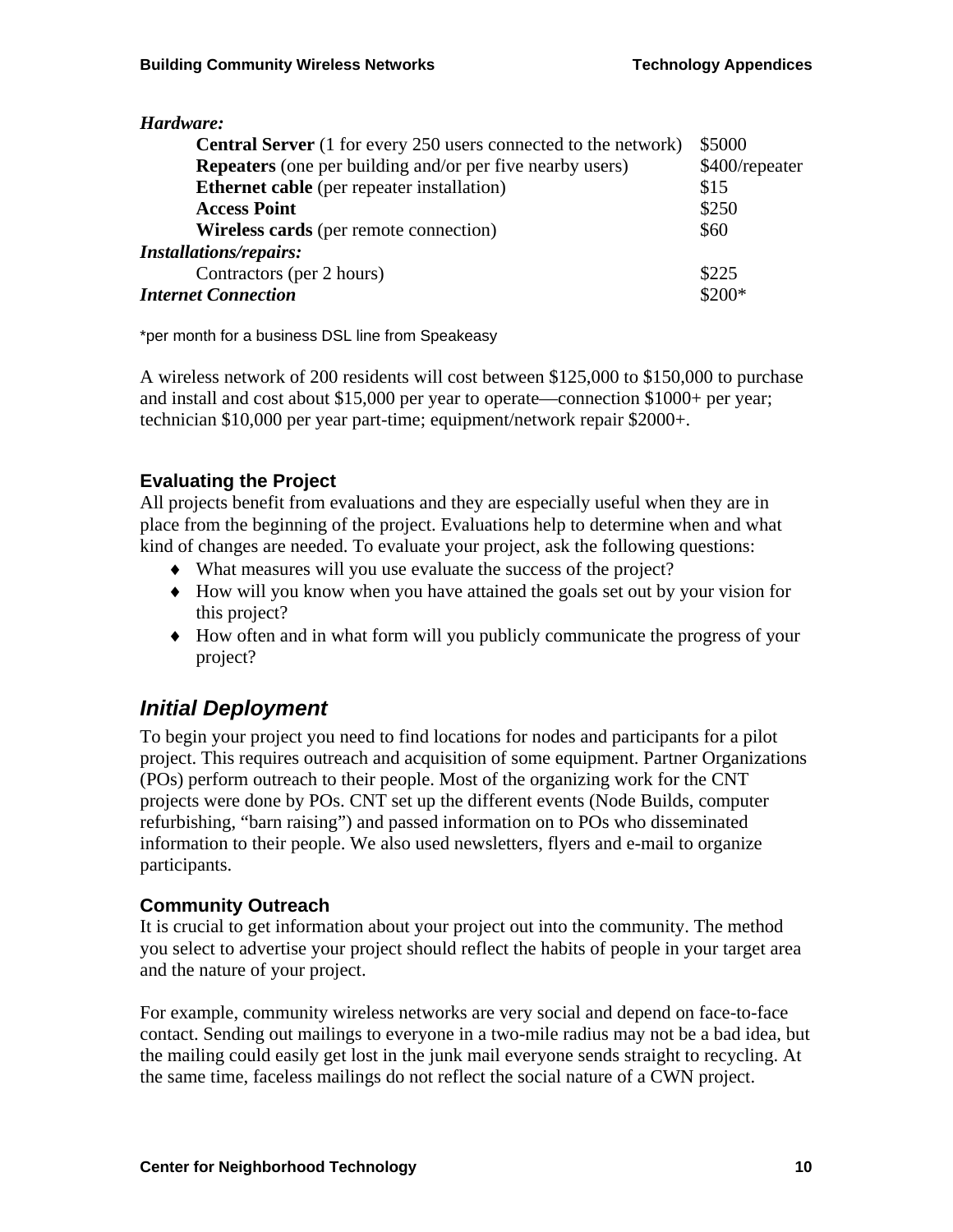Because a number of individual promotional materials are discussed in the appendix on documents, this section examines different methods of doing outreach. Whatever method you select, make sure that you have the staff needed to perform the outreach and that outreach is on the schedule. Outreach can easily be forgotten in the clamor of more urgent tasks.

#### **Word of Mouth**

Our experience shows that the primary means of expanding the network is going to be word of mouth. Identifying, assisting and empowering motivated members of the network can help enormously in building and expanding the network. Empowered, motivated members build on and encourage the feeling that the network is communityowned. The more effort your organization puts toward encouraging and empowering participants in recruiting others, the better.

We considered a rewards program for recommendations, but without any real rewards we cannot say whether a rewards program would be successful. However, the announcement of the program itself (without any incentive) encouraged several participants to involve their neighbors, friends and family in the project. Especially where access points are being installed in people's houses, outreach to the neighbors by the host participants is better than any other marketing incentive.

#### **Fliers**

Fliers are a highly useful way of getting out information, especially at partner organizations or in places where volunteers and staff of the project are working. If people knowledgeable about the project cannot be present, a well-done flier can be the most effective way of distributing information about the project.

Placement of fliers is an important consideration too. Fliers should always be stocked at partner organizations. At the same time, a plan for systematically placing and stocking fliers at nearby gyms, community centers, churches, and office buildings can be a very useful strategy.

#### **Partner Organization Events or Mailings**

Make sure, at a minimum, that every newsletter or update that your partner organization sends out and every resource fair that your partner organization attends mentions your project prominently. To make sure this happens:

- ♦ Get yourself on the e-mail list of people who provide stories for the newsletter.
- ♦ Make sure people from partner organizations who are going to resource fairs can easily obtain your fliers.
- ♦ Make sure any high-resolution logos or graphics are easily available to the marketing people at all partner organizations.

#### **Community Festivals**

CNT found community festivals a moderately successful way to attract new members to the project. The WCN project in Lawndale, for instance, had a presence at the Taste of North Lawndale, a block festival and resource fair held in the middle of the area to be serviced by the project.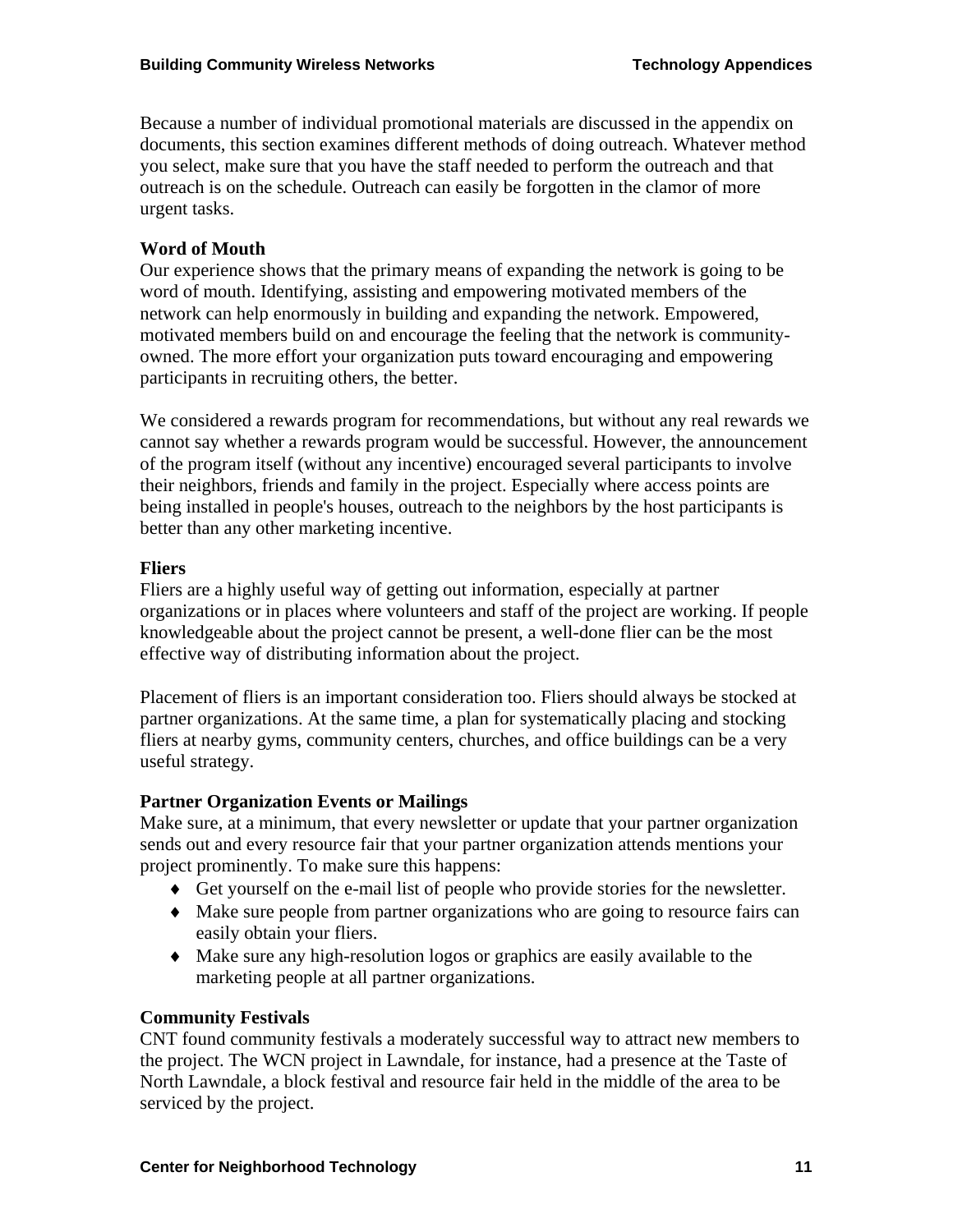At this fair, as part of the survey phase of the project to gather information on the community's knowledge of technology and to recruit participants for the pilot phase of the project, a laptop was raffled off. This generated a large number of responses, but at the cost of lower information quality. The next year at the festival, the primary community partner in Lawndale interested over a dozen useful contacts with a simple sign-up sheet. In addition, they distributed a great deal of information.

Festivals are only especially useful if they are actually within the project area. CNT did not find the resource fair for the entire congressional district useful in generating awareness of and interest in the wireless project.

#### **Community Meetings**

Community politics can be very volatile. However, many local politicians have friendly meetings that allow citizens to express concerns and hear about important events in the community. Depending on the size of the political district, you can present information to people who are very active in the community, but make sure you select meetings in areas that significantly overlap the area serviced by the wireless project.

Schools and religious organizations often have similar meetings or fairs for people from the community. Make sure to pick locations carefully so as not to advertise a product to people who aren't in the service area. A significant (though productive) effort could go into identifying these organizations and how they can provide a captive audience who may be interested in the community wireless network.

#### **Newsletters**

The most cost- and energy-effective method for using newsletters is to ensure you can place articles in existing newsletters (those of partner organizations or other interested groups). If you decide to create a newsletter of your own, consider the needs of staff capacity, a place to assemble the mailing and costs for printing and postage. Because many of your potential participants may not currently have access to the Internet, an electronic newsletter would not be effective.

#### **Door-to-Door Canvassing**

Because face-to-face contact is so important for wireless network projects, you can consider door-to-door canvassing. However, this is a very personnel-intensive method for contacting people in the target area. You should also consider if this method is an accepted form of contact in the neighborhood.

#### **Community Newspapers**

We were mildly successful in attracting residents by using the community newspapers. A few articles were run on the project and we were also able to get a couple of training schedules posted for free. We found, when using the newspaper for outreach, that the same people read the community newspapers week to week and only occasional outreach through community newspapers is more efficient.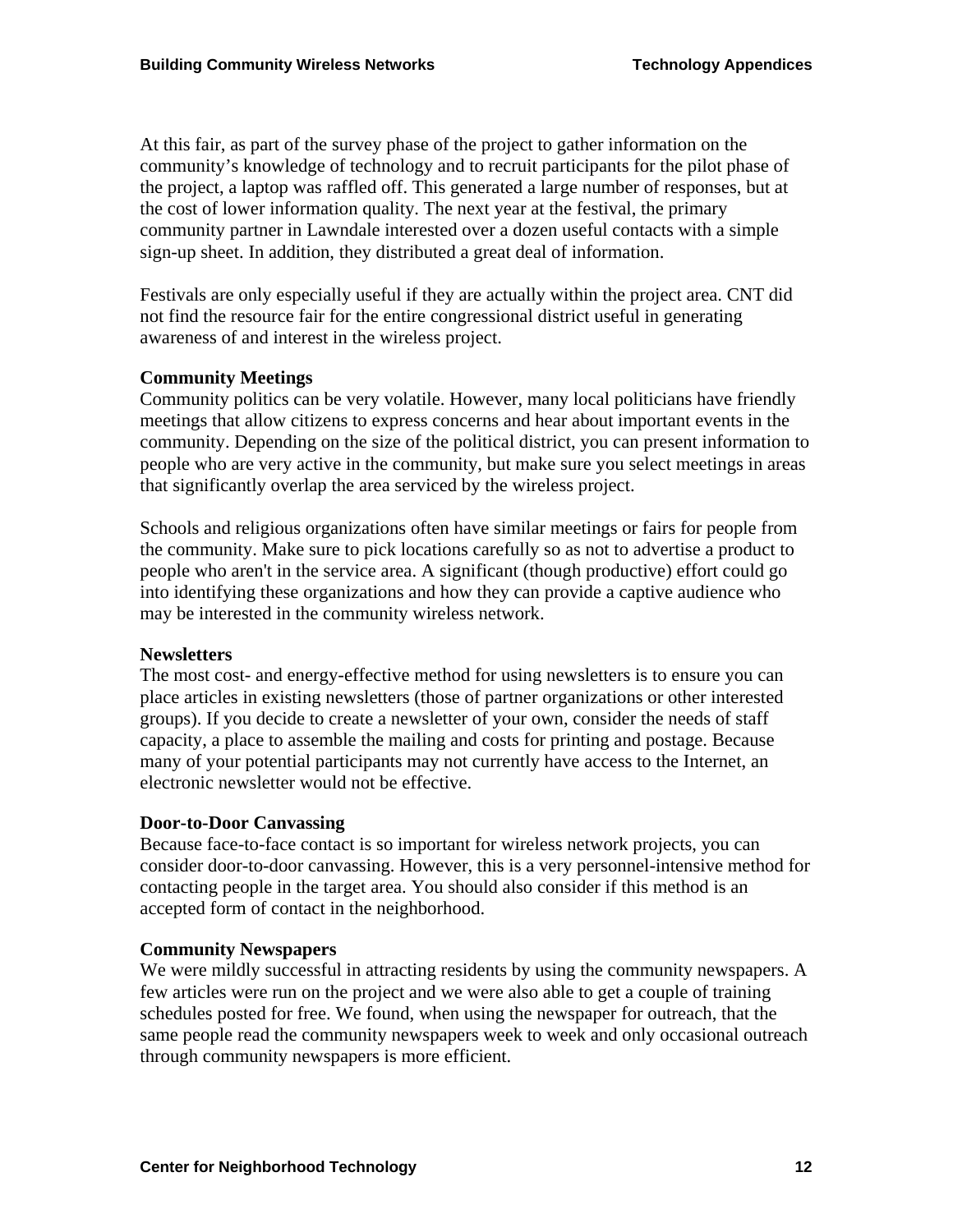#### **Radio**

It is possible to get free airtime on a local radio station. We did not use this option because many of the radio stations that the communities listened to covered too broad an area. It can be time consuming communicating with people who do not live in your project's community area. We wanted to target the local audience so community members knew we were focused on building out "their" network and not trying to move from neighborhood to neighborhood throwing up networks.

#### **Television**

While TV advertising is generally too expensive for start-up projects, there are public access channels. A surprising number of people heard about the CNT wireless project through the Chicago public access channel, CAN-TV. In addition, local interest, aroundthe-town shows may find a short piece on your project attractive.

#### **Purchasing and Inventory**

Many residents in the CNT pilot areas did not have computers in their homes. We were able to secure donated computers from a variety of sources, such as non-profits (the National Cristina Foundation and Share the Technology) and corporations. Volunteers, from community members to teens from the Korean American Community Services, refurbished the over 175 computers that were donated to the project over three years.

You will need to plan for space to store and refurbish computers in addition to finding personnel to do the work. Alternatively, you will need to develop funding sources for some computers in addition to funding for network equipment. If you develop a method for effectively tracking inventory in the pilot project, tracking inventory will not be an overwhelming task as the project grows.

### **Pilot Deployment**

A community wireless network has a huge potential for growth. However, you start by recruiting willing participants to be part of an initial test deployment. This ensures that the network operates normally and allows you to solve problems before going to a full deployment.

These participants should fit the demographic profile of the target population you're serving with the network so that the problems you solve are more likely to be like the problems you encounter in a full deployment. Once you complete the test deployment, you'll want these participants to be at your kickoff event and available for interviews by local media. Don't forget to acknowledge these pilot personnel at events.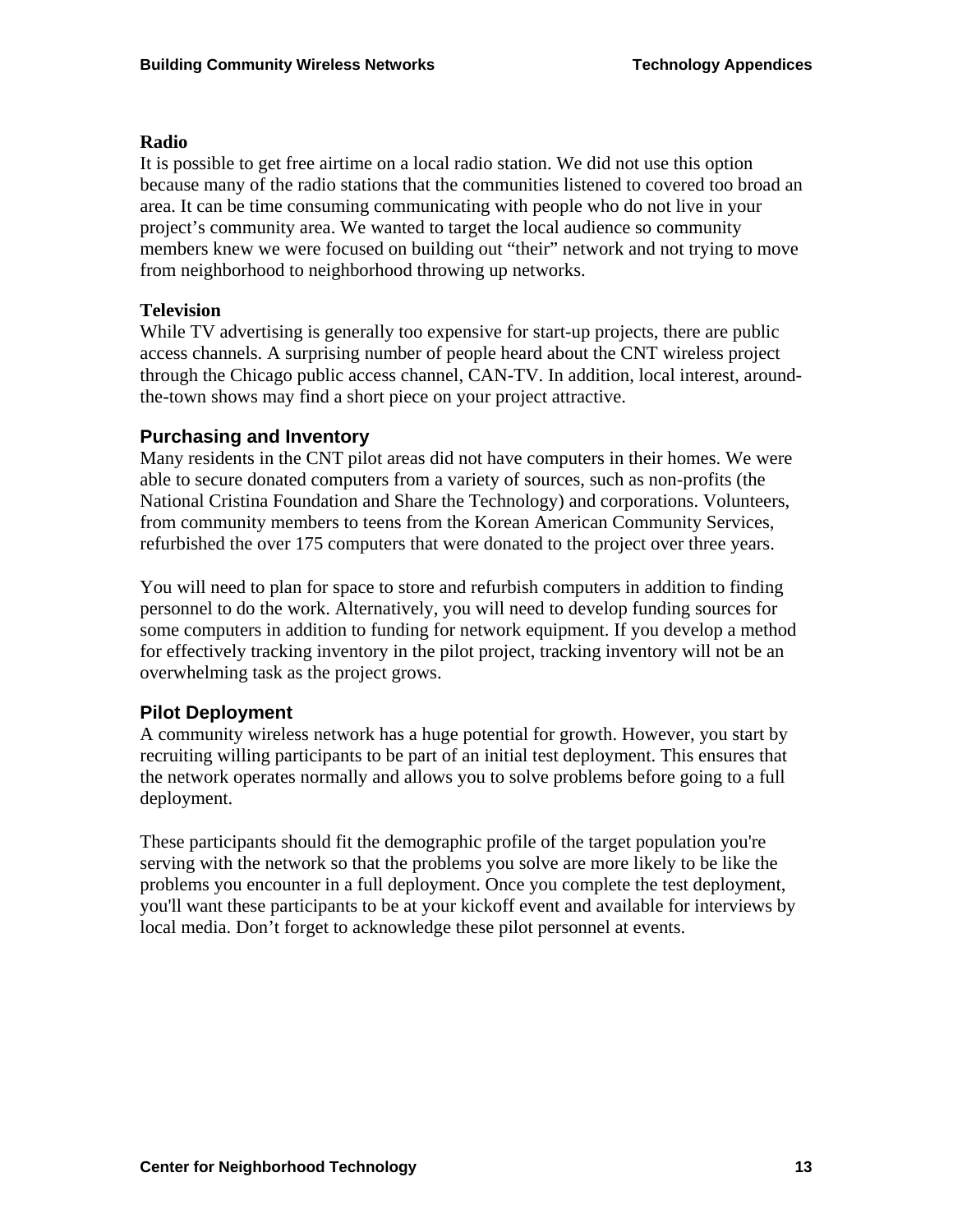# **Part 2: Running a Community Wireless Network**

## *Installing Nodes*

There are many, many different technical options that go into the process of installing nodes along with other logistics and personnel details. Because this manual focuses on the community aspect of community wireless networks, this section concentrates on what is the most difficult aspect of the node installation process—coordinating the different people, places and interests needed to get a node on a roof. (More information about installation problems can be found in the appendix on installations.)

To understand the multitude of installation needs, it is crucially important to understand the physical process of identifying sites and actually placing nodes. You can have your own staff or volunteers do the installations or you can hire professionals. If you are considering doing your own installations you should be aware that insurance covering your staff while performing installations is costly and it is wise to develop installation safety procedures for staff performing installations. Because of the large number of commercial enterprises that do roof installations of one sort of another (satellite cable installers, other wireless providers, even some tree trimmers as we discovered) installation best practices and installation services are not overly difficult to obtain.

### **Identifying Locations**

There are two parts to finding locations for nodes. You need to identify a location that has both good signal strength and is in a good location within the network. You also need to get permission from property owners to install a node.

We began by using our database with addresses of interested residents to identify locations where one node can connect the largest number of people and easily expand the network. We also targeted specific city blocks and buildings with a large number of interested residents and a clear line of sight to our main antenna.

We then needed to determine signal strength at the proposed location to determine if the location is a good spot for a node. Our technicians performed site surveys at locations we identified to determine whether the site was optimal for the deployment and expansion of the network. Sometimes signal strength at a location can be determined from the ground, but there are some cases when a technician will need to access the roof of the building to determine the signal strength at a location. A site survey that needs to occur on a roof requires the technician to make an appointment with the property owner to go up on the roof to determine eligibility. Pictures should always be taken during site surveys. The ability to take and track digital pictures and maintain them in the contact database is quite helpful.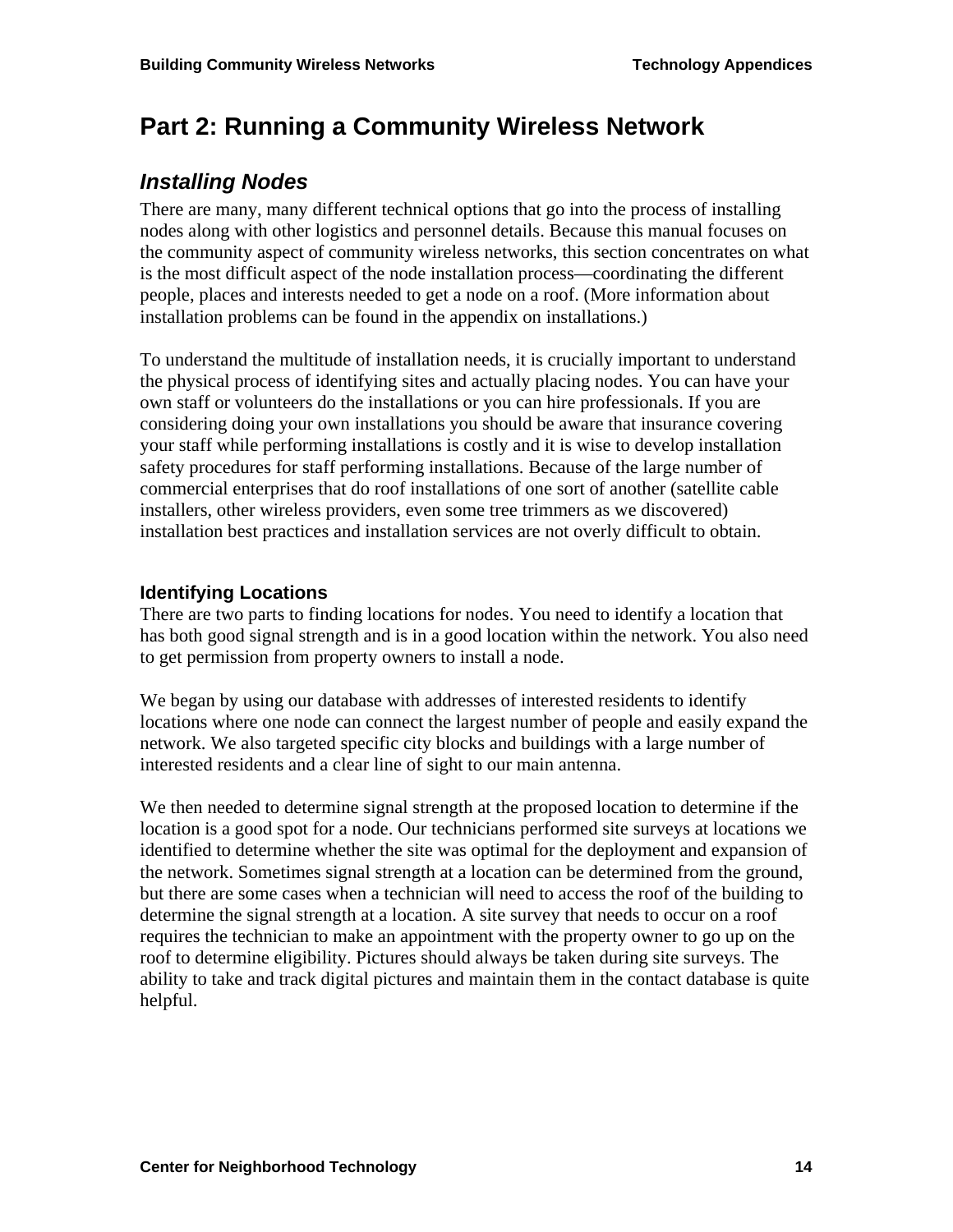You also must have the property owner's consent before an installation is performed. A phone call or letter will usually get a response from the property owner. However, it is crucial that the permission process be as simple as possible. Either the form should be simple for tenants to get to landlords or staff should be dedicated to tracking down landlords. The bottleneck generated in getting this permission became a problem for CNT.

### **Performing the Installation**

Installations can be performed by a contractor or by staff or technical volunteers. If the location is a good spot for a node, follow these steps for an installation:

- 1. Staff calls potential participant at the location to set up day and time for contractors or staff to perform installation.
- 2. Perform installation. A representative from your project should be present at all installations. (Contractors will usually dedicate a day for doing network installations.) If you plan on using in-house technicians to perform the installations, you will need a vehicle that can carry up to four or five nodes, all necessary tools and two ladders.
- 3. Participant signs paperwork/contract.
- 4. Technicians connect computer to network.
- 5. If project staff or volunteers are present, then some on-site training may occur.
- 6. Participant receives a new participant packet that includes information about on- or off-site training availability.

## *Maintenance and Support*

Maintaining your network is always going to be difficult in any situation where the technical staff overlaps with the work staff. CNT found, as did several experts in wireless networking, that you should plan to dedicate half of your time and resources to maintenance. This estimate becomes more difficult when computer distribution is included as part of the project. Desktop computer maintenance can be a monumental drain on almost any project.

The primary way of looking at this problem is by asking a number of questions *before you start*. First would be determining the different places where things can go wrong, both for desktop computers and the network. Network problems clearly must be addressed by your project. However, desktop hardware, software and user error problems can swamp a project. To address these issues appropriately, consider how your organization will respond to user problems and how many of those problems you can solve.

#### **Problems with the Network**

Having a wireless network up and residents using it is a beautiful thing, but beware, when dealing with new technology; everything does not materialize as expected. For a majority of its life, our network did not experience any problems. Many of the problems CNT experienced, like a CAT-5 connection going bad when water got into it, were minor and could be handled by our technicians. Having a process to address these problems in a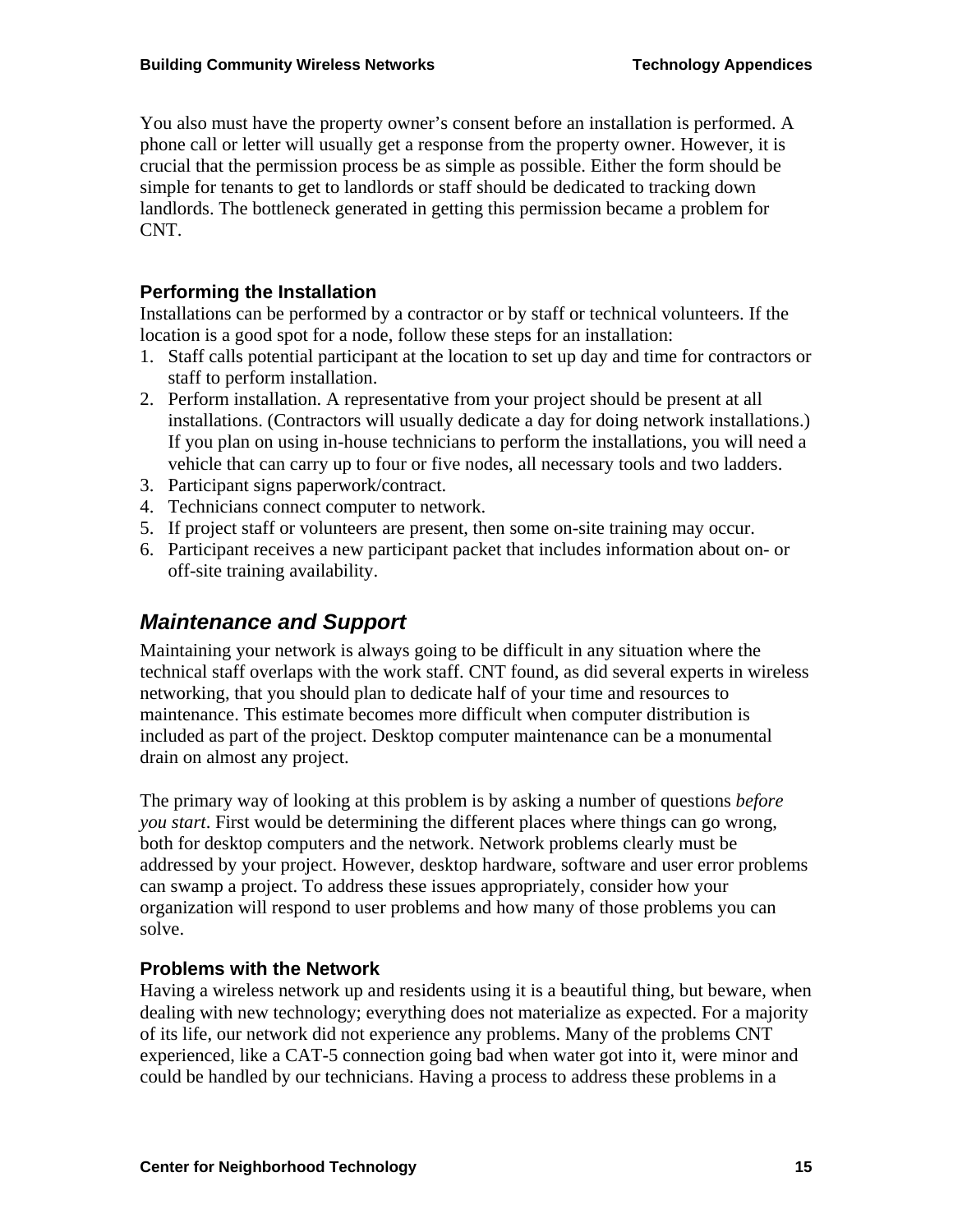short period of time and the expertise accessible to handle network problems is critical for network, and project, health.

In CNT's experience, the following were some of the types of problems encountered for the network:

- ♦ Cabling cables that we joined were especially problematic
- ♦ Software crash because we were using new and untested software, we did run into some bugs along the way. In all cases we were able to find a fix for the bug and update it to the network software.
- ♦ Hardware failure you should account for hardware failure by trying to establish the expected lifetime of the hardware three years across the project
- ♦ Climate damage know the heat/cold tolerances of all the parts of the network with a preparedness plan in the event those tolerances are exceeded
- ♦ Human error many participants damaged equipment because they were not familiar with the equipment. Some equipment was also vandalized.

#### **Problems with Computers**

A myriad of things can go wrong with software (viruses, spyware, configuration mishaps, printer problems, any one of a thousand reasons) or the hardware on a computer (the hard drive crashes or the computer is simply outdated).

Ways we ensured that computer issues did not demand too many of our technician's resources were to make sure that all computers that were donated to the project were refurbished and received a new Ubuntu Linux operating system. All of this work was done by volunteers, freeing our project technicians to concentrate on the network. We also issued an *Ubuntu Users Guide* to participants who received a refurbished computer. The guide was a resource for participants to learn the operating system as well as to learn to troubleshoot problems themselves.

If absolutely necessary, a volunteer or technician would go over to a participant's house to try and fix a problem. We did tell participants that we did not have the resources to make house calls for every computer problem and because the computers that they were receiving were donated, they might act funny sometimes. In West Frankfort, high school technology students volunteered to handle participant's technical problems.

#### **Who to Call**

You should keep in mind that your decisions on how to handle support have consequences and there are no solutions that will solve all your problems. For example, if you choose to send users to the local franchise computer store's geek squad, then lowincome or low-mobility participants may stop using their connections when their equipment has problems. On the other hand, if you use your technicians to answer these support calls they will use valuable time debugging basic problems. However, they will do so inconsistently because support is outside the actual scope of their work. If you say that software problems will be fixed by sending high-school volunteers out to install a clean free operating system like Ubuntu on computers, then perhaps you will reach more, but still not all, of your target area. Desktop problems can multiply exponentially and it is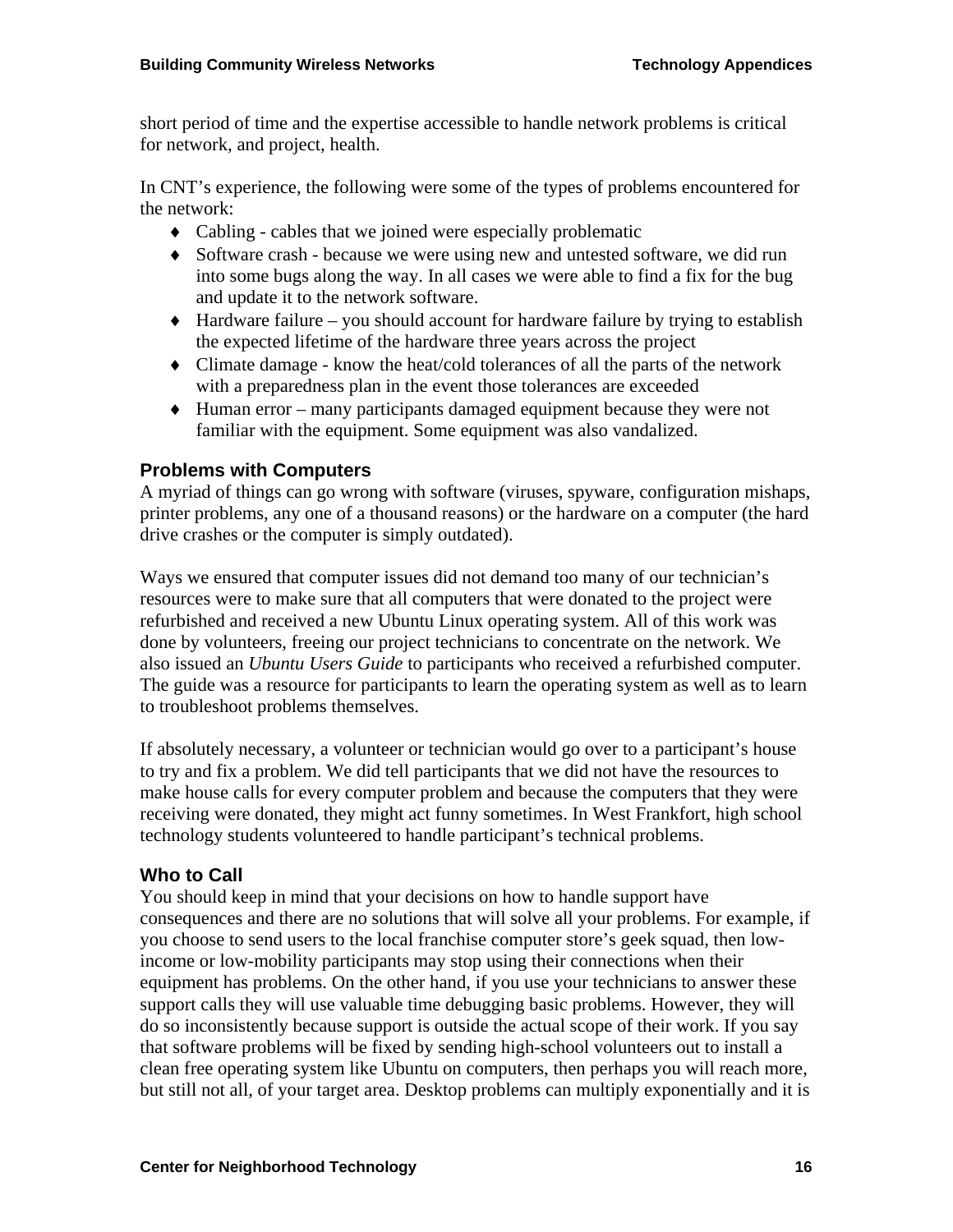not possible to fix all these problems. If participants, volunteers and staff all know what problems are fixable and by whom, everyone's experience will be more predictable and consistent.

Identifying how far down the repair road you can go without swamping your project can be addressed by creating two online living documents. One should be available to participants and the other to project staff or volunteers. These documents should include:

- ♦ Types of problems that will be addressed
- ♦ Who should be called
- ♦ Who might be used to fix the problem (technicians, volunteers, etc.)
- ♦ Expected response time (be realistic!)
- ♦ Expected cost range to the participant (and, potentially, to the project, i.e., How much of our resources can we spend on this kind of problem?)

Giving participants access to this sort of document from the start may help you manage expectations.

### **Response System**

Organizing technical response is an important issue, and again, it is one where the best strategy is to know how you want to deal with problems before they happen.

- ♦ Will there be a 24-hour response line?
- ♦ If so, how often will it be checked?
- ♦ Will there be an on-call system that directs callers to a cell phone in case of an emergency?

The CNT project had a 1-866 number tied to an answering machine. Because the number was used infrequently, messages were not checked more than once a day. However, if there is an outage that affects the entire network, no matter what safeguards or automated warning systems are in place, a phone call from a participant may be the first way of finding out that crucial information. Even if users only call a help number once every few weeks, it may be a call that you'd want to be informed of in hours if not minutes. If a system existed to e-mail all group members when a message was left, it might be adequate unless the technicians themselves are primarily relying on the network for their Internet access.

## *Personnel*

Every wireless network will work better when personnel, volunteer or paid, work in clearly identified positions with recognized job descriptions.

### **Systems Administrator**

While volunteers can do many of the network tasks, at a minimum you should have a systems administrator to oversee the project. The information this person knows should be tracked or passed on to more than one person so the system is not functionally without a head should the administrator leave or be unavailable for a time.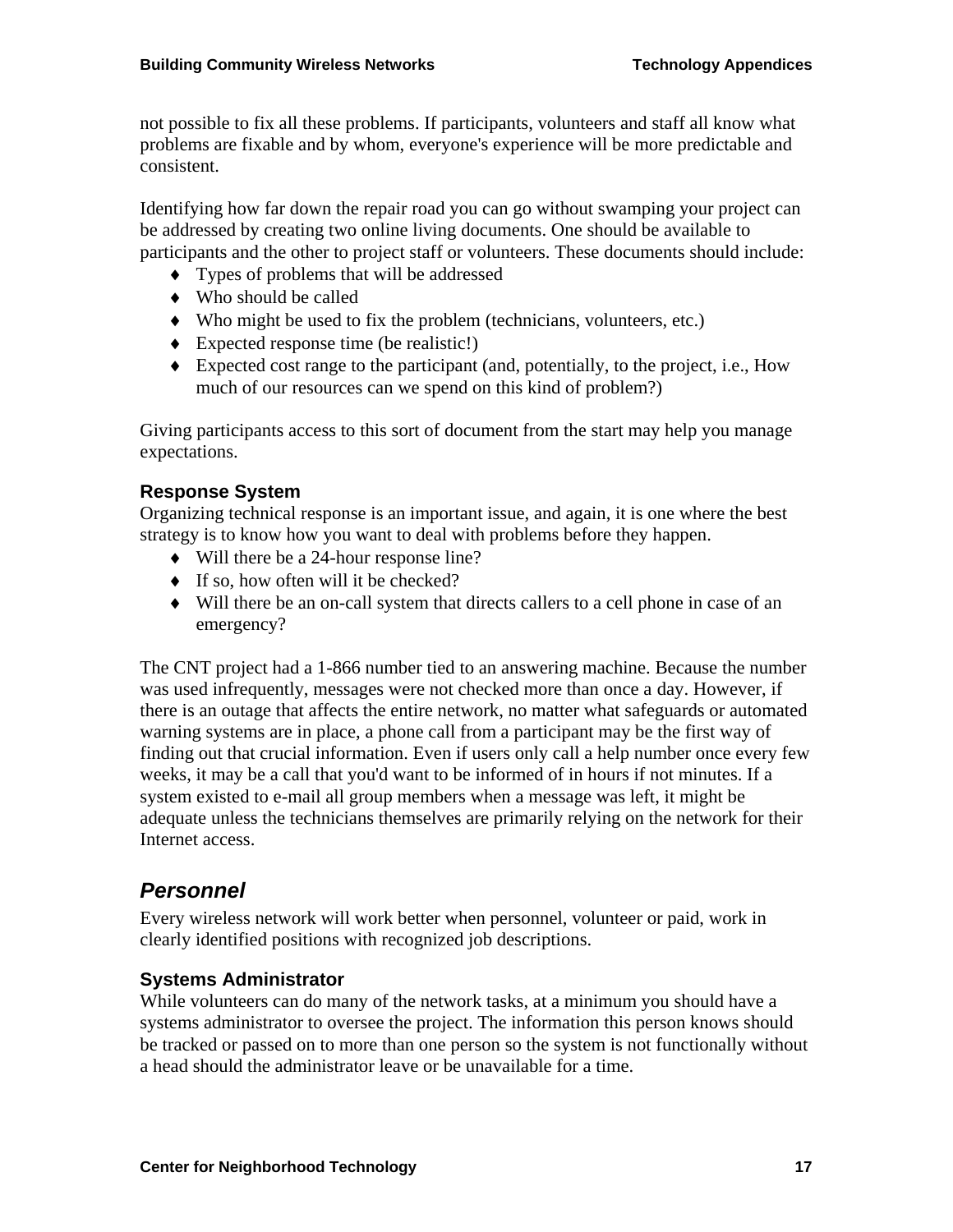The Systems Administrator should be able to:

- ♦ Troubleshoot nodes
- ♦ Ensure network services are provided
- $\triangle$  Ensure the system is secure
- ♦ Monitor the network
- $\bullet$  Establish the provision bandwidth
- ♦ Integrate and ensure appropriate communication occurs between services

#### **Program Manager/Coordinator**

A person will be needed to build and maintain relationships with organizations, contractors and politicians as well as take care of any the administrative work. The Program Manager/Coordinator should be able to:

- ♦ Manage project staff and volunteers
- ♦ Communicate effectively with partner organizations and potential partners
- ♦ Write grant/proposals and reports
- ♦ Know the political landscape surrounding telecommunications and spectrum policy
- ♦ Have experience with administrative duties (budget, purchasing, etc.)

#### **Outreach Coordinator**

Outreach is one of the vital parts of your project and a person with very good knowledge of the community your project will be serving is necessary. We suggest hiring someone who is a resident of the community. This will decrease the amount of time your project and community need to "get to know each other" and will increase the amount of potential participants. The Outreach Coordinator should be able to:

- ♦ Identify community stakeholders and potential community partners
- ♦ Attract and mobilize resident volunteers
- ♦ Assist community partners and volunteers with recruitment

#### **Recruiting Volunteers**

Volunteers are an essential component of a successful CWN, but recruiting and managing volunteers, keeping them happy and engaged, and providing opportunities for their engagement can be challenging and time-consuming tasks. CWNs are wise to remember that "free" labor is never free. While it is valuable and costs nothing up front, time is required of you to convert the randomized energy of volunteers into productive work for your project.

The universe of people who can and do volunteer to help out on a community network is quite large. The largest numbers of volunteers for the CNT wireless project were "geeks" (computer and network experts) and students or youth organizations.

#### **Computer Experts**

The computer geek (or computer expert) communities are an obvious target for volunteers. User groups (of operating systems, of software packages, of programming languages, of gadgets and hardware) that are already organized can be readily tapped.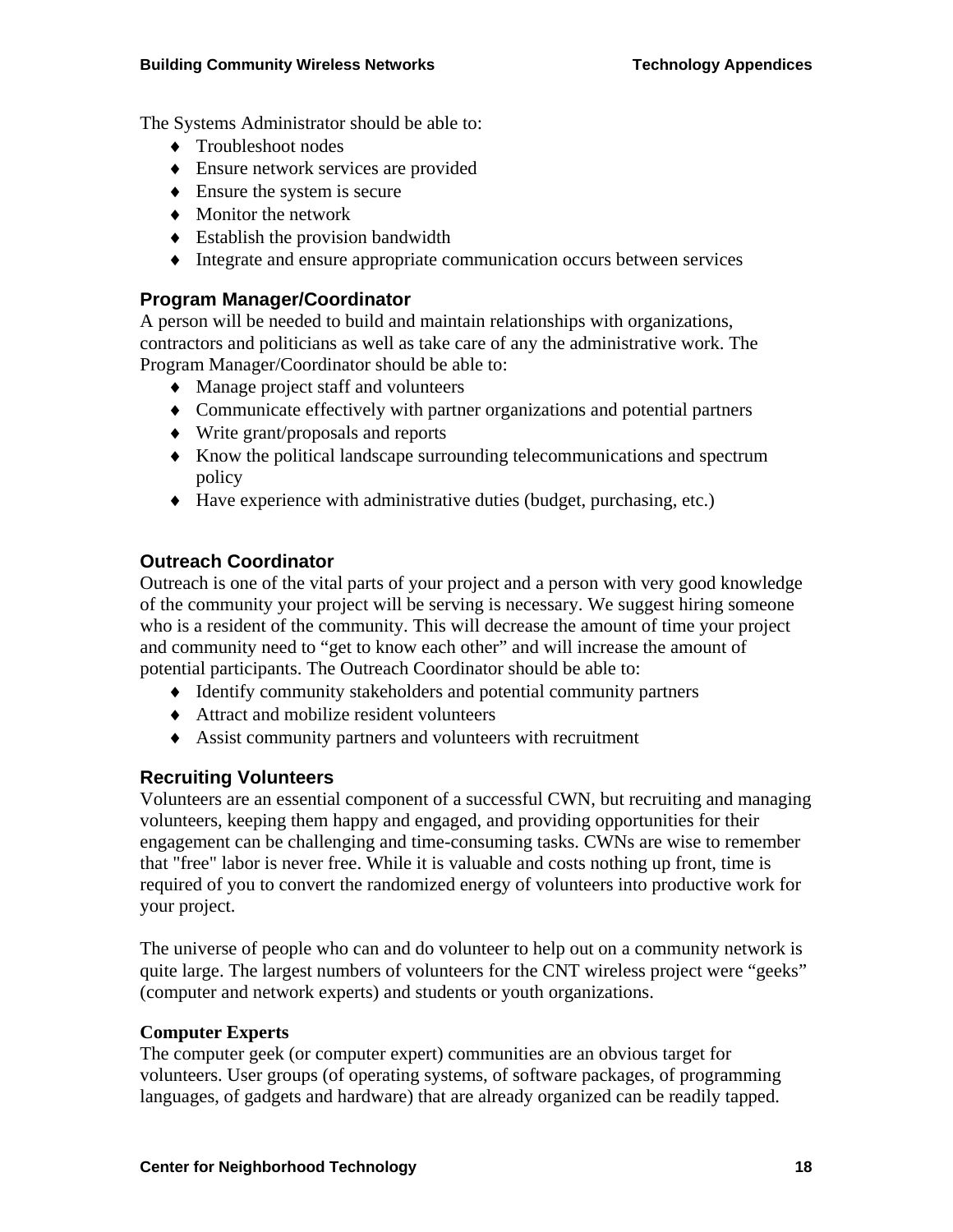Send a representative to one of their meetings, give a presentation on your network, and ask for volunteers directly. Maintain a contact within the organization with whom you coordinate for future specific events. There may be opportunities for co-branded events where both of your organizations can pool your resources. Along those lines, consider a larger festival or fair and invite many different organizations for a day or weekend of events and workshops that tie into different aspects of the community network.

Geeks love to cross-pollinate (to interact with users and experts of different technologies) and a festival of this sort could attract a wide following. Geeks also spend a lot of time online, so be sure to tap into local mailing lists and blogs.

Geeks are good volunteers not simply because of the natural affinity with the technology, but also because they tend to be self-starters, independent and problem-solvers. Give them a little bit of direction and some parameters, and they often work with little supervision. This can cause some headaches if they go down a path that's not exactly what you had in mind, but for the most part geeks yield far more benefits than costs.

#### **Students and Youth Programs**

Many high schools and community organizations sponsor programs that connect young people with technology. These are natural sources of volunteers. You may find individual volunteers among some of the students, but they often come as a unit.

On the plus side, young people tend to absorb new technology very quickly As long as you provide good instruction and set rules and boundaries, they'll provide valuable assistance for your project as they learn from it. Also, working with youth programs is good not just for volunteer events and tasks—they can also create high-level connections with your organization and possible funders, media and other community organizations.

### **Managing Volunteers**

Remember, frequently volunteers will go beyond your expectations. Often this is one of the positives of working with volunteers. However in some cases this can pose serious technical and interpersonal problems. Volunteers work better if you:

- ♦ Clearly define the boundaries, both of what you are asking them to do and what other people will be doing
- ♦ Provide adequate orientation and training
- ♦ Maintain regular contact with the volunteers to ensure they are on track
- ♦ Track their participation (this can be especially useful for some grants)
- ♦ Regularly acknowledge their contribution

It's important to think about what you're asking of your volunteers. Your need for them falls into two basic categories: events and ongoing operations. Your events are one-time occurrences like node build parties and computer refurbishing—time when you need manpower. You'll engage your volunteers primarily through e-mail in this case. Send a notification a few weeks before the event inviting them to it. Post the event on your blog or website as well. Send a reminder e-mail a day before the event.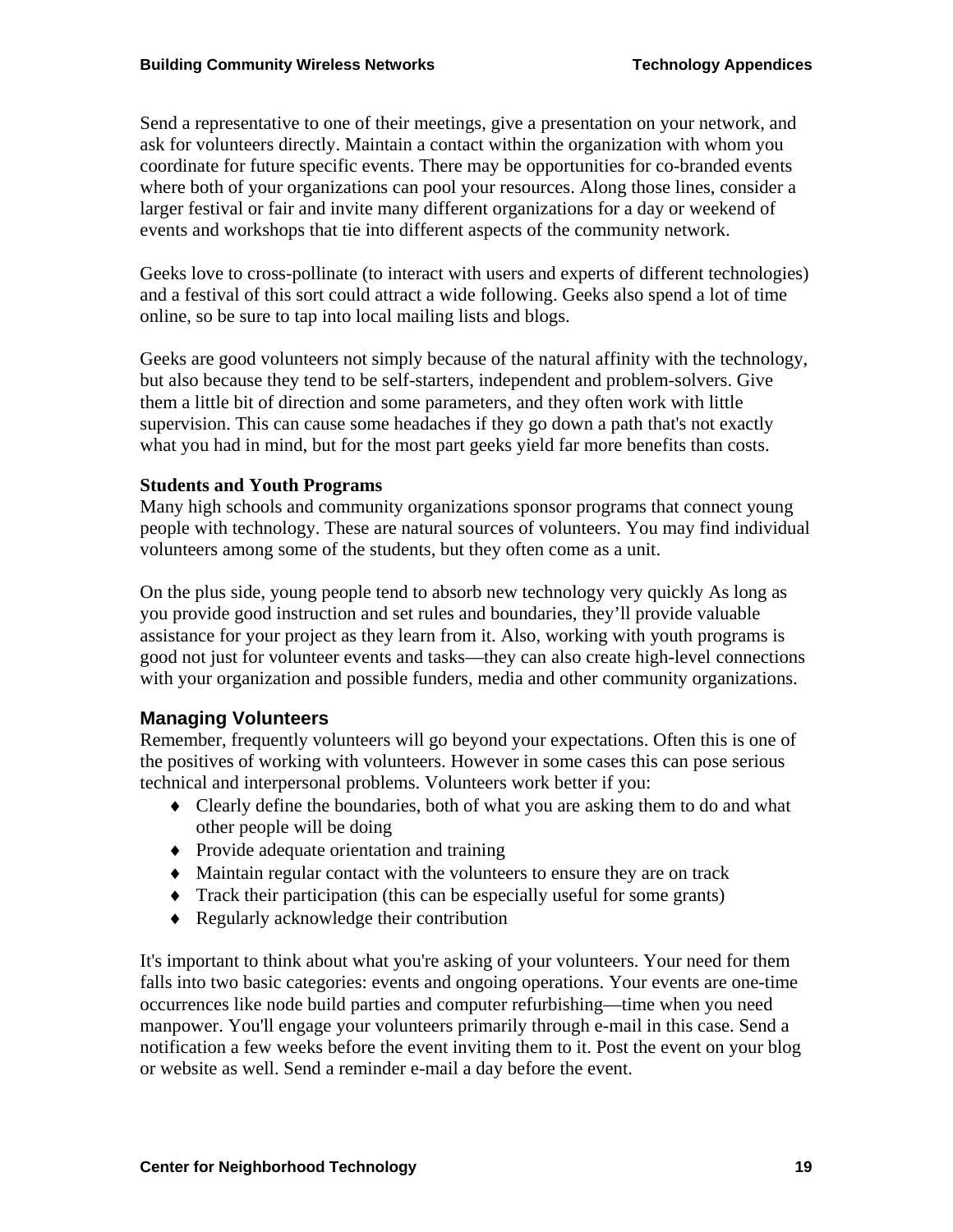Volunteers who work on ongoing operations should be treated like employees in the training and supervision they receive. However, you should always keep in mind that these "employees" are not receiving monetary compensation and show your appreciation regularly. It is always difficult to find and keep volunteers that function like employees showing up reliably and doing the work well and efficiently. These are volunteers you should treasure.

No matter how you find your volunteers, track them in a database. Have them sign in when they come for node builds or other activities. Use the volunteer database to send emails when new events or other project opportunities come up. And remember to reward and acknowledge your volunteers. Making sure that they feel like they are a important part of the project will increase volunteer retention and productivity.

# *Outreach*

Outreach is extremely important for a community wireless project. Your clientele, staff, funding, equipment—all will be affected by how you reach out to the community. The more these connections are made on a face-to-face basis, the greater the success. Build parties, classes and reaching out to other organizations were the three major ways the CNT wireless project made connections in the community.

## **Build Parties**

In the WCN project, CNT periodically held events open to community members, participants, volunteers and any other interested person. Meeting at the CNT offices or a community center, participants in these parties collectively built the equipment that constituted the network. We called these node-building parties because the key pieces of the network were called nodes. These parties included work, fun, food and music. Node building parties were a great way to share knowledge, cross-pollinating between the different groups of people that made up the network—from operators to participants to volunteers to friends, media, and funders. These events:

- ♦ Spread good will about the network
- ♦ Provided opportunities to publicize the project
- ♦ Familiarized people with the nuts and bolts of the project both literally and figuratively
- ♦ Create a sense of ownership that is crucial to a thriving network

### **Node Party Activities**

Node building parties are ideal knowledge sharing exercises. Typically, two or more network administrators ran the party, explaining the goals and introducing the steps. Often we were assembling kits that had an enclosure, radio, antenna, power and network cables. This meant mounting hardware and other parts, and assembling the components usually in a specific order that required time and patience. There were also very detailed procedures, such as those for creating Ethernet cabling, that are common practice in network administration but are usually opaque to most people. In the context of the node building party, people had a first-hand opportunity to engage with the hardware and learn esoteric but valuable skills in the information technology economy.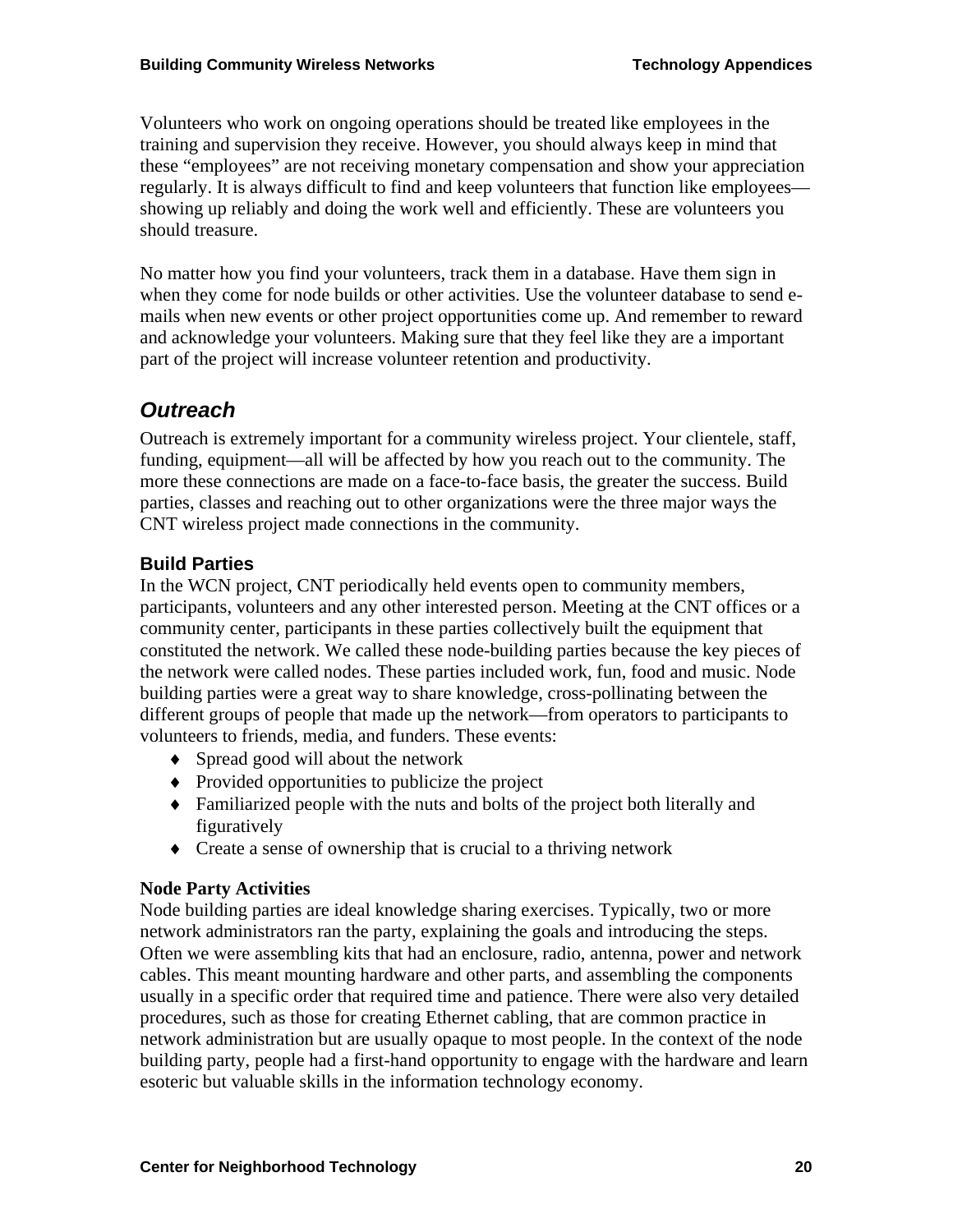The events brought together people from the nonprofit community, from the various local communities involved in the project, and from the information technology arena, (especially the nonprofit information technology arena). As such, they provided a forum for these disparate groups to connect and interact with each other. This cross-pollination was one of the great, unintended consequences of the broad appeal (and the occasional, episodic nature) of the build parties.

### **Democratizing Technology**

Build parties also had a "democratizing" effect on the technology aspects of the project. The build parties allowed participants to have a meaningful interaction with the project on a technical level. No one became a network expert after attending a few build parties, but it was a substantial revelation for people who were not experts (often also participants in the project) to realize that in a room were people with all the knowledge required to build and deploy these network devices. And no single part of that knowledge was unattainable for them. The idea that a wireless community network can change the perception of advanced technology from something that appears remote and unattainable to something tangible, interesting and easily manipulated was a wonderful discovery for some participants in the project and a wonderful benefit of the project.

### **Classes and Training**

In public meetings of the Chicago Wireless Task Force, two themes dominated the discussion, despite the fact that people at the meeting came from very different organizations and supported a variety of agendas. The two essential themes were:

- ♦ If you deploy a wireless network to provide access for underserved communities, your efforts will be useless if you don't provide computer user and network training.
- ♦ If you provide this kind of large-scale capital deployment in an underserved community and the project does not also provide jobs and job training, you will meet with organized and passionate resistance, especially in a city that is politically active, like Chicago.

The WCN project has experienced both of these themes on our smaller-scale wireless network, and has experimented during the time of the project with a wide variety of ways to address them. In all of our locations we have experimented with approaches to usability training, from basic computer literacy to more advanced ways of utilizing the networks' capabilities. In several of our locations we also addressed the job training aspect of this program with the development of a training series that sought to prepare people to participate as technicians in the wireless project. A third type of training, which was considered but never fully implemented, was a self-operating User's Group model.

#### **Computer Usability Classes**

There are two kinds of classes that can be called usability classes. The first category of usability training could also be described computer literacy. It doesn't matter if you're trying to get someone to use a 7-year-old Ubuntu desktop or a MacBook Pro; if the user doesn't know how to use a mouse, or understand what a word processor does, then they aren't going to be able to get a great deal of benefit out of any computer. And if the user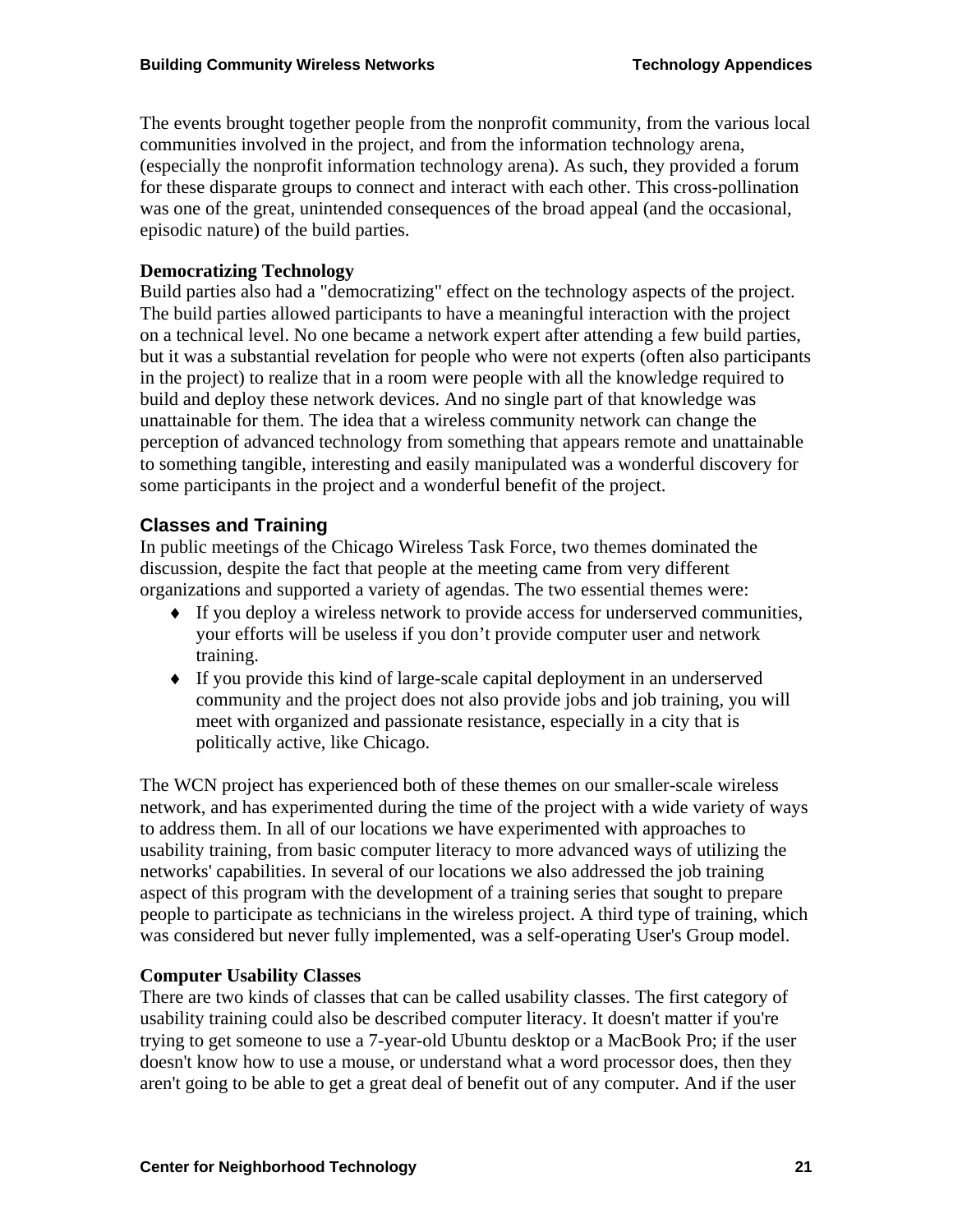can't get any use out of the computer, then any Internet connection will serve no purpose. Thus, training naïve users in basic computer skills is essential.

Classes were run with a curriculum as basic as how to turn on the computer. However, in Pilsen, our most successful training sessions occurred when immigrant families used the Internet to research their home town or state. Challenges to training for these Spanishspeaking adults included a lack of manuals in Spanish.

In North Lawndale, our primary community partner was a computer lab that already offered these classes. Wireless community network participants in this area did not attend classes because promotion of classes was somewhat lacking and there were already many computer-experienced people in the community who could assist others without having to set aside time for attending a class. These wireless network users did express an ultimately unmet demand for more sophisticated training programs (learning how to buy and sell on EBay or how to run a business from their computer).

#### **The Users' Group Model**

The idea for a users' group came in the last eight months of the CNT project. A user's group model offers opportunities for training, support and outreach. The tests implementing a users' group were not well attended. The users' group was not sustained long enough for the user base to take over the running of the group. This approach shows promise and might be more successful if the users' group was initiated in the beginning of the project.

Would it work to have a user's group mailing list where people using the network could discuss problems? This could be an interesting outlet for technical support issues.

#### **Technical Training Classes**

More technically advanced participants were more likely to attend build parties rather than classes. Build parties are somewhat spontaneous, work like an individual project instead of a sustained commitment, and act on a more mentor-apprentice model of learning. This kind of learning doesn't require curriculum planning.

However, a training-style curriculum has at least two huge advantages over the build party model. First and most importantly, it is much more conducive to assisting in project sustainability. It gives people a reasonably predictable and consistent level of training. It can also recur on a much more regular and predictable schedule than need-oriented build parties.

#### **Choosing Curriculum**

The first major area of curriculum for a helpful volunteer or worker in a wireless project is the nuts-and-bolts knowledge of wires and wireless cards and screws—taking apart nodes, talking about them, and putting them back together.

Beyond the "build party knowledge," whether learned in a build party or in a class covering the parts of a node, a surprising amount of the hardware knowledge associated with working on a WCN can be learned by crimping CAT-5 cables and connecting them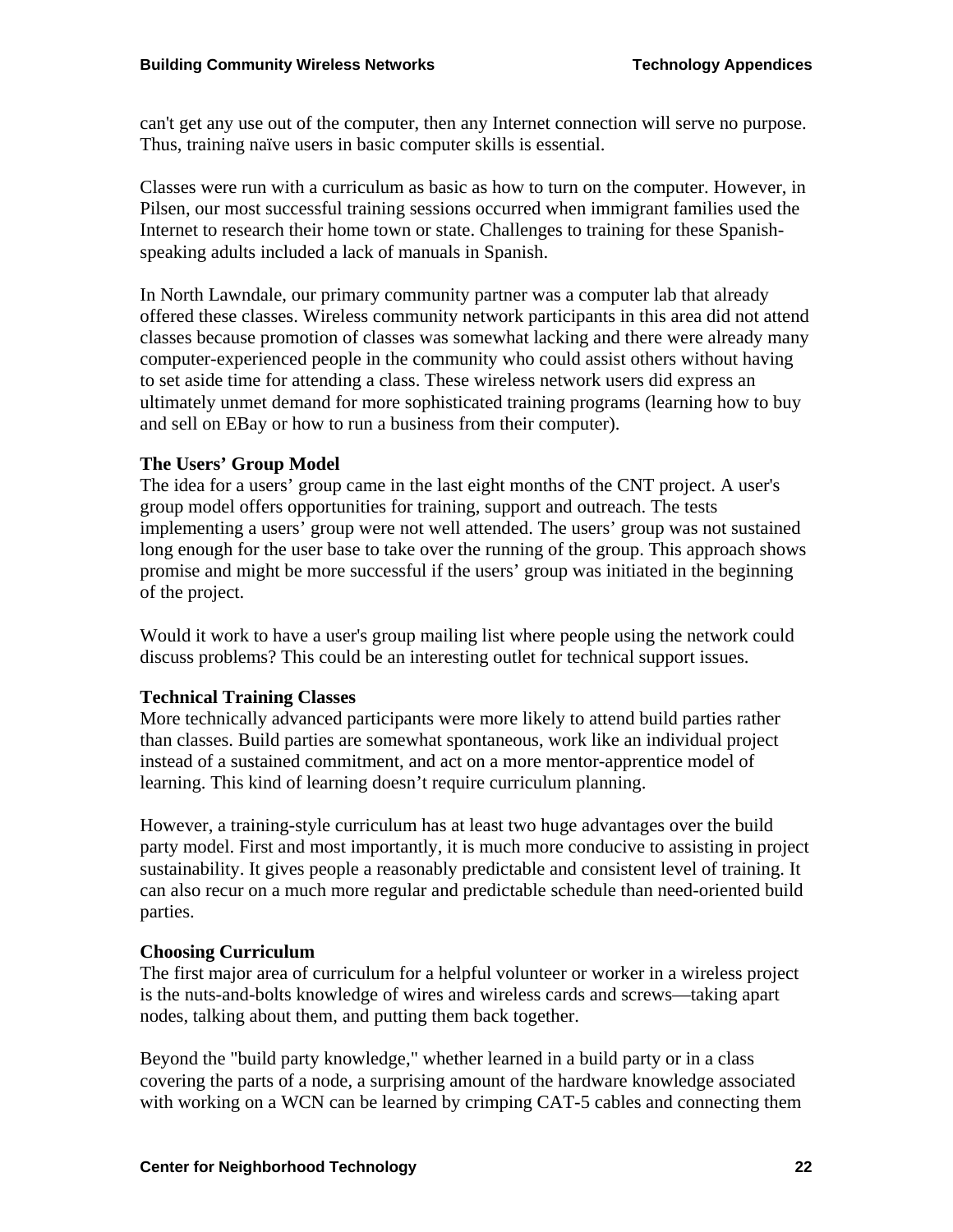to the nodes. The attention to detail, the importance of being neat, the use of standardization and regularity—all of this can be addressed through the simple preparation of wire.

#### **Field Experience**

Many things, like drilling through walls and scouting out sites for their suitability for connection are best done in the field and not in a classroom. This was primarily an informal process of inviting people who had been regularly participating in classes to participate in troubleshooting visits and new installations. This informal process was probably less efficient than it could have been.

### **Certificates**

A Certificate of Completion is suggested to recognize people that finished a series of courses. This is especially useful if a part of a participant's goal in working with the project is to get some certification. However, within the WCN project the complete technical knowledge to run and maintain the project was spread between, at minimum, two or three different people; this made a determination of what, exactly, the certification would be for problematic. In addition, a certificate sets a defined end point for any course of training. Education for WCN is a more ongoing process than a single course of study.

## **Expanding Capacity**

One of the benefits of a ubiquitous local high-speed network is that organizations can extend their reach into the community they serve. They can reach more people with the services they already provide and create opportunities for new services unique to a networked environment.

Community organizations are as varied as any other group and no two will have the same needs or resources. Nor will they each be able to fully articulate their vision for digitizing their current services and bringing them online; some will "get it" and some won't. However, new and network-unique services will require more education and demonstration and this should be considered when expanding the capacity of the network.

It's important to remember that community organizations are typically grant-funded, cash-strapped, already at capacity and struggling to meet the demands of their constituents. The introduction of a new project, no matter how revolutionary or important in the long run, will rightly be seen as an additional burden. Integration with the community network will have to fit in with existing programs or provide a clear path in terms of funding and support.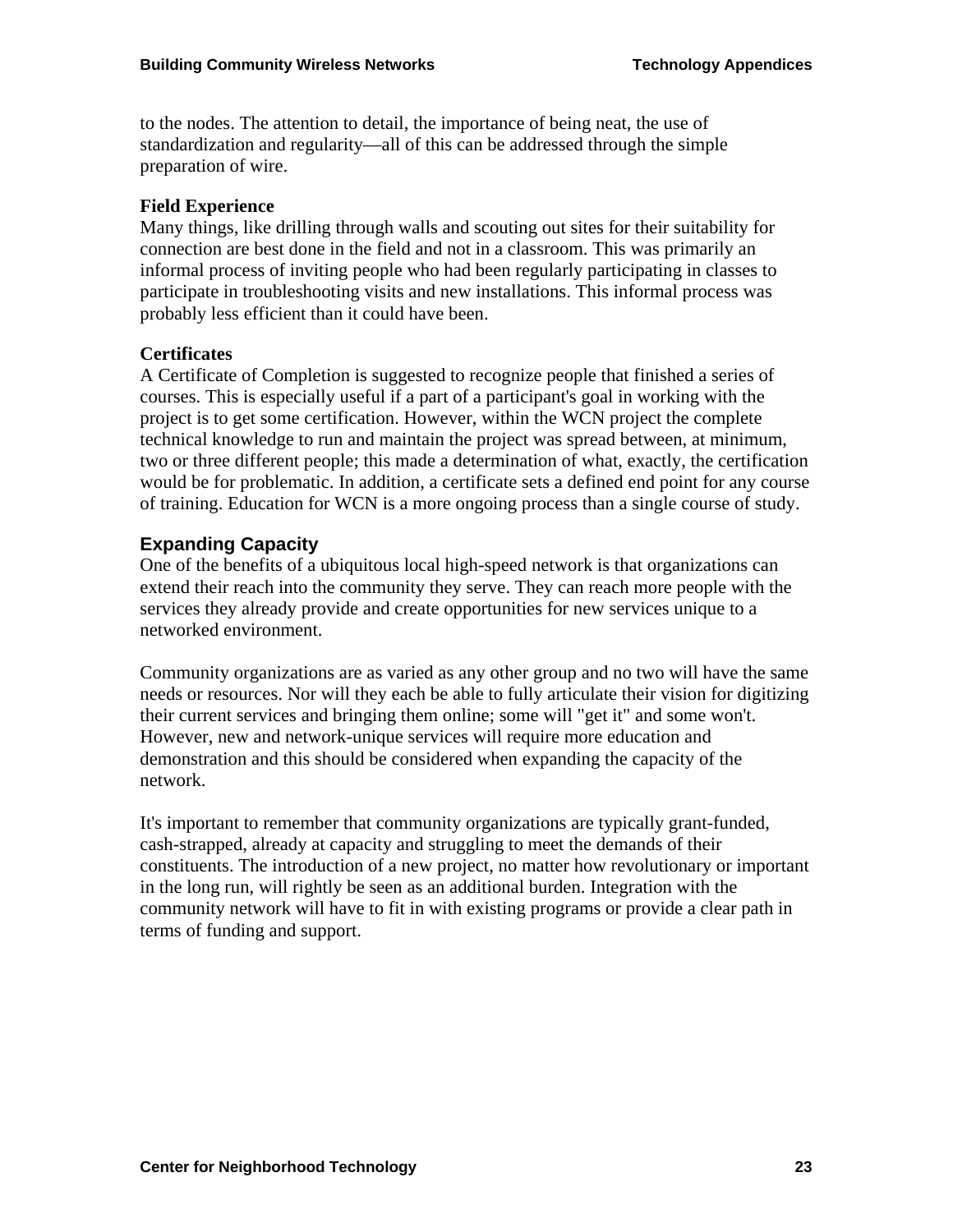# **Part 3: Engaging the Larger Community**

# *Involving Political Representatives*

You should approach your elected representatives at all stages of the development of your network. Visit them in their local offices. Educate their staffers on what you are doing and what your goals are. Involve them in your media events and invite them to panel discussions and community meetings. This is important for several reasons.

Your representatives may or may not be able to secure funding for your efforts, but they can help in many ways. They can connect you with organizations that can help in your goals. They can publicize your efforts through their communications departments. They can raise awareness of your network with their colleagues.

More importantly, your representatives are powerful people who can influence your situation in ways that aren't always transparent. It is in your interest to involve them and make them a part of the building process. They should have some sense of ownership over the project, however direct or indirect.

Make friends at all levels of government:

- ♦ Local reps your alderman, mayor, councilman (don't forget county government)
- ♦ State reps your state senator or state representative
- ♦ Federal reps your Congressman or Senator

## *Ongoing Issues for Community Networks*

WCNs use the electromagnetic (E-M) spectrum for transmission. In our changing political universe, it is important for citizens to be aware of the seemingly arcane legislation that may have a radical effect on wireless community network projects.

Spectrum is the electromagnetic frequencies (wavelengths) used for communications; it includes frequencies used for radio, radar, wifi and television. In the United States the Federal Communications Commission (FCC) and the National Telecommunications and Information Administration (NTIA) regulate radio transmissions.

The FCC is an independent regulatory agency that administers spectrum for non-Federal government use. The spectrum of radio frequency waves is considered so valuable it has been dubbed "beachfront property." Most licensed spectrum has been sold. Frequencies above 40GHz have not been licensed but it is assumed that the technology to transmit on these higher frequencies will be developed. However, there is also controversy concerning the licensing of frequencies. Some feel that an artificial scarcity has been created because today's technologies can differentiate mixed waves and licensing certain frequencies unnecessarily divides and limits the available spectrum.<sup>1</sup>

1

<sup>1</sup> *Should Airways be Licensed?,* http://computing-dictionary.thefreedictionary.com/spectrum and *Licensed Spectrum*, http://www.answers.com/licensed%20spectrum accessed 08/09/06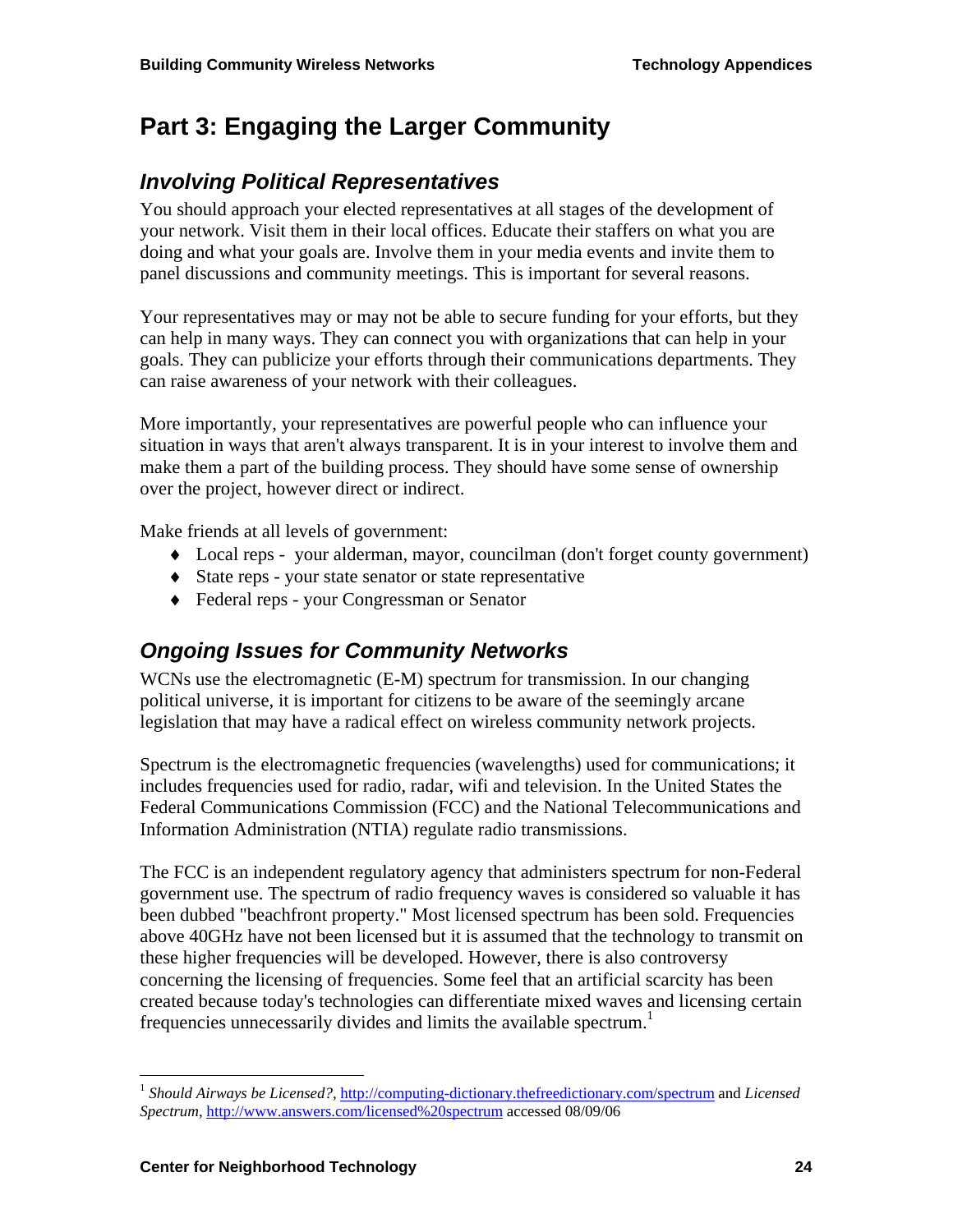### **Policy: Senate and House Bills**

Several bills are currently in Congress that will affect how much or little access wireless community network projects have to the radio spectrum. To the usual American public, these are esoteric bills. However, WCN participants can see these bills as having a direct impact on their lives and may wish to be informed, act upon or organize groups around the issues covered by these bills.

*The Commercial Spectrum Enhancement Act (Senate Bill 865)* seeks to help federal agencies relocate to other wavelengths to make way for private wireless carriers' advanced wireless service offerings to consumers. Some bands used by the military have already been identified for relocation to the private sector.

*The Community Broadband Act* is a bill that protects the rights of local government to support broadband access in the manner that is best for local needs.

Other bills to watch include the *Communications, Consumer Choice, and Broadband Deployment Act of 2006, t*he *Wireless Innovation Act of 2006* and the *American Broadband for Communities Act*. Contact information for sponsoring legislators is included in the appendix.

### **Network Neutrality**

The Internet was developed on the principle of end-to-end neutrality. Most directly, it means that the "smarts" in the network comes from the edges, the computers that connect to the Internet—the servers, PCs, laptops, PDAs and all the other network-aware devices. It's up to the builders and users of these computers to invent and implement the applications that make the Internet so useful.

The most successful Internet applications—the World Wide Web, Voice-over-IP, and email—are all *software* programs, not *hardware*. In other words, there's nothing in the Internet *per se* that makes these applications work. The Internet ensures that the information sent gets to where it is supposed to go, and nothing more. In a sense, all the Internet does is route traffic across wires or the E-M spectrum, and it does not discriminate nor is it aware of what is contained in that traffic. It *just* moves bits in an extraordinary engineering feat. This was a decision, an architectural decision, made by the creators of the Internet. The neutrality we speak of in end-to-end neutrality refers to the Internet's unbiased and therefore *open* or non-proprietary nature. It is a system dedicated to the function of transferring information between computers.

The consequences of the decision to make the Internet neutral with respect to the applications that would run on top of it are simple but subtle and profound. It means, first of all, that no one need ask permission of the Internet's governing body (if such a thing existed) to create and deploy a new application; you, as a technology innovator or experimenter, can simply start using it immediately, following the underlying protocols of the Internet. An entire enormous worldwide economy has sprung into existence and flourished on this simple fact.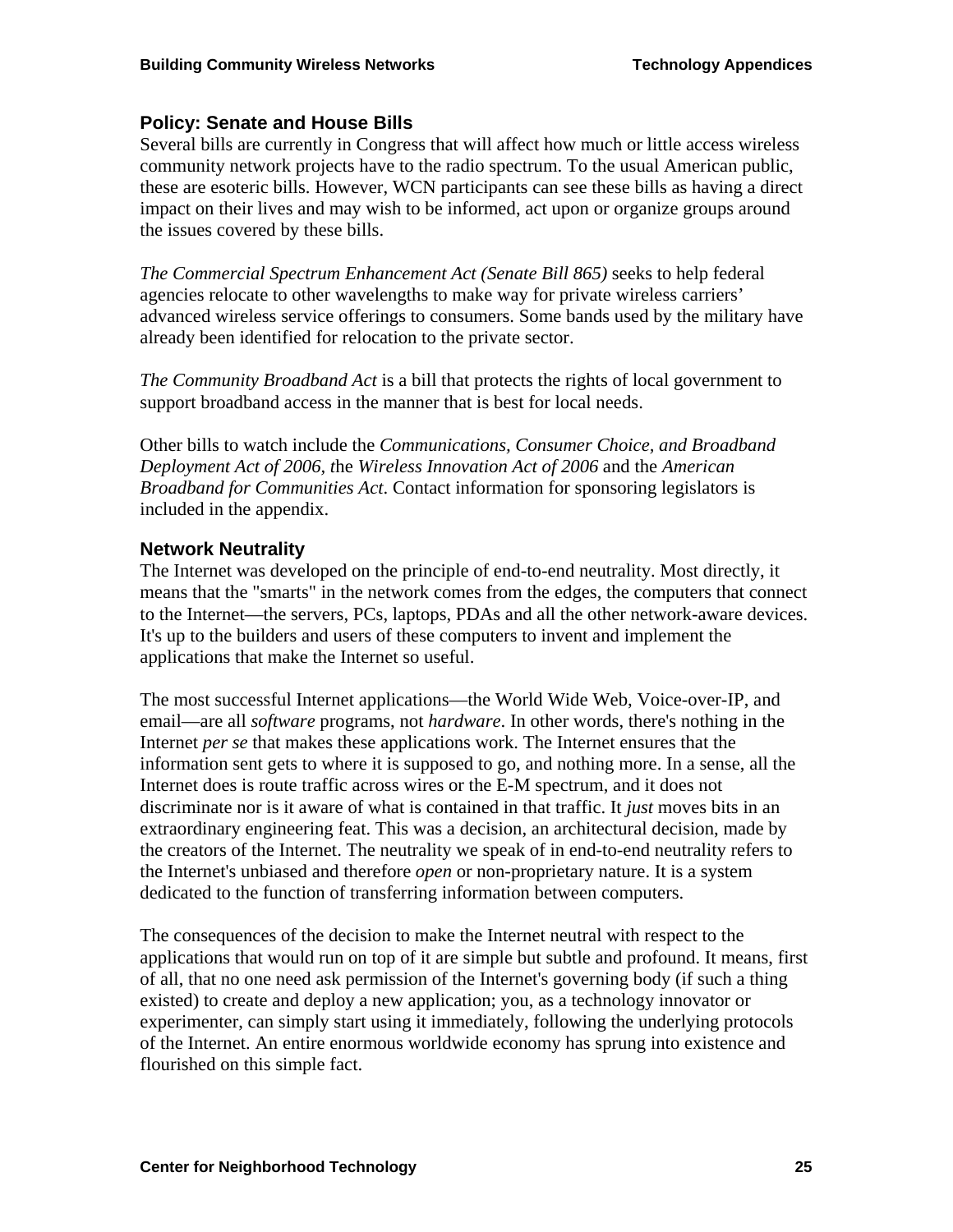Given a robust and elegant common networking system and language—the Internet—a tremendous amount of innovation and economic activity occurs, and in far less than a generation's time, applications running on the Internet have changed societies and upended cultures.

Today the neutrality of the Internet is in jeopardy Telecommunication and cable companies are pushing for tiered access to the Internet. With tiered access to the Internet, an individual will only be able to access web pages which their Internet provider subscribes to and will have to pay extra to access "premium content", the same set up that digital and satellite cable companies currently use.

The Internet was designed to be open and available to everyone, as are community wireless networks, which is why the Internet has been such a powerful and revolutionary tool. Organizing your network participants and community around network neutrality can be a way for them to learn what affects community wireless networks while taking action to keep community wireless as a tool against the Digital Divide.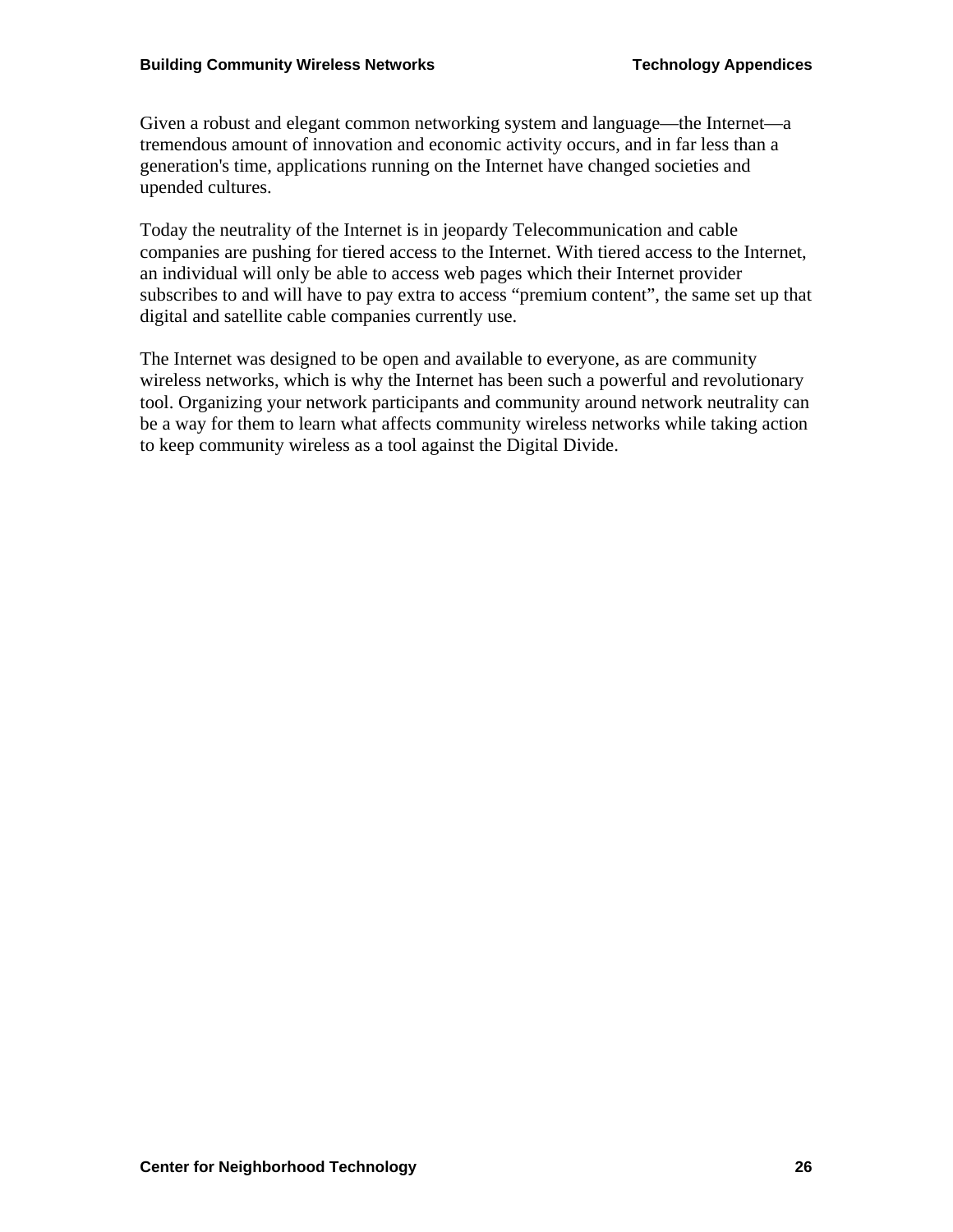# **Appendix A: Choosing the Technology**

## *Choosing a Network Model*

Depending on the terrain, type of buildings, amount of tree coverage, and other factors like existing radio frequency (RF) in WiFi bands, there are several models of wireless networks to choose from. You can build a **mesh** network, a **hub-and-spoke** network, or a **hybrid** of both.

#### **Mesh**

A mesh network is one with many devices spread throughout the area served, each of which can communicate with any other mesh device within range. These devices, or nodes, determine which connections are the strongest (connections between two nodes can be stronger or weaker depending on the distance between them, obstructions, environmental factors like heat and rain, antenna and radio types, number of competing nodes, interference, and quality of construction). Selection of the route for information to travel through the network is based on the quality of these connections. Nodes in the network forward on the traffic of their neighbors based on this routing until the information reaches its destination. It's called a mesh network because the overlapping and multiple paths are not unlike a net with nodes and vertices that cover an area.

Mesh networks are called decentralized because if any node drops out of the network for whatever reason, the other nodes compensate and reroute traffic through the remaining nodes. In this way, mesh networks are not unlike the Internet, with an architecture designed to withstand disruptions to parts of it. In addition, the gateway to the Internet can be shared. Each person on the mesh network does not need to have an individual gateway (and support the cost of that gateway) thus sharing the cost of Internet access.

## *Hardware*

#### **Access points/wireless routers**

#### **Embedded devices**

- ♦ Soekris www.soekris.com
- ♦ WRAP www.pcengines.ch/wrap.htm

#### **Recycled hardware**

- ♦ Laptops
- ♦ PCs

#### **Equipment for an outdoor environment**

- ♦ Enclosures
- ♦ Mounting
- $\triangleleft$  Cat5

#### **Antennas**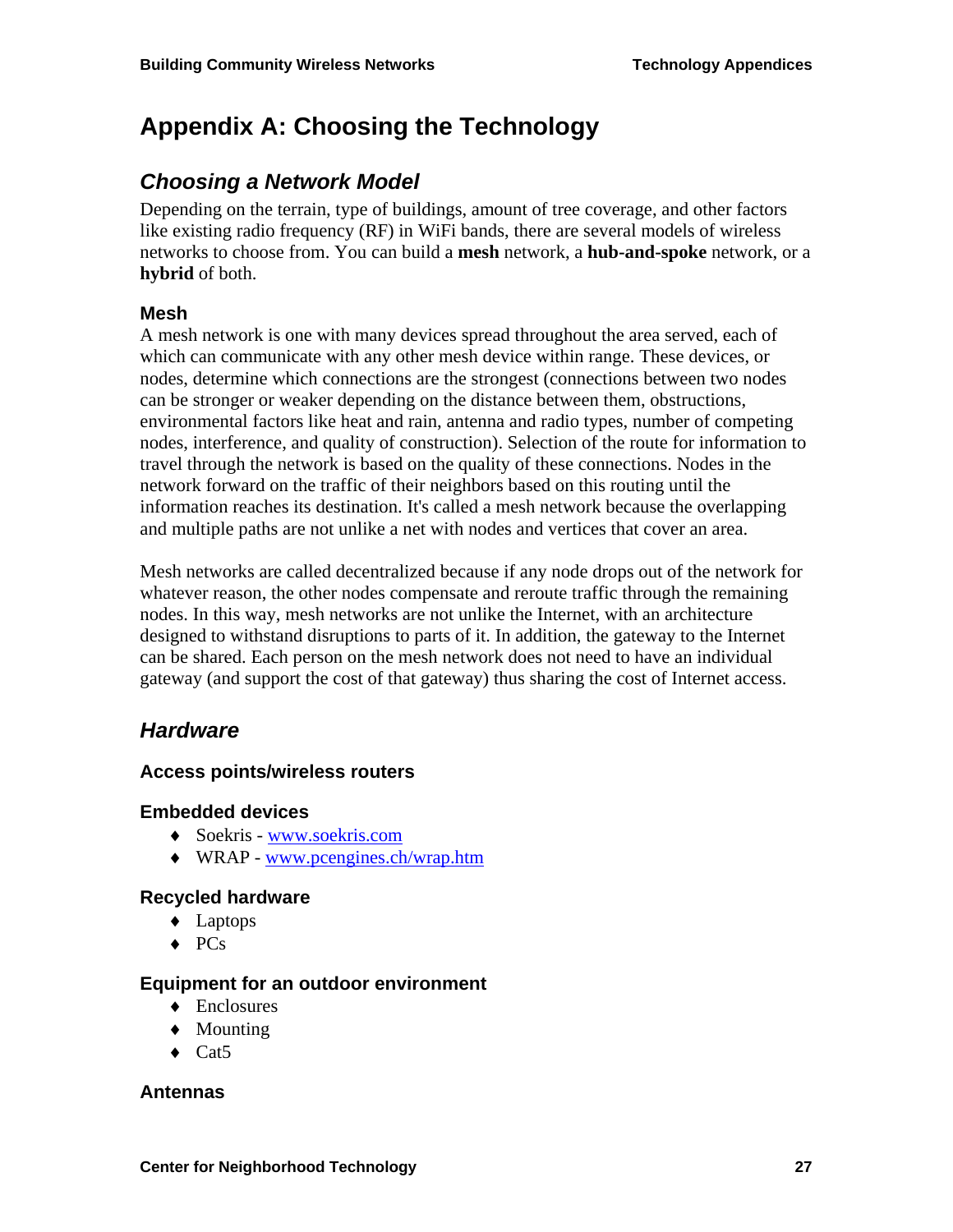- ♦ Omni directional
- ♦ Sector/panel
- ♦ Parabolic

# *Software*

## **Mesh routing**

- ♦ OLSR www.olsr.org
- − Pyramid Linux www.linuxsecurity.com/content/view/123437
- ♦ HSLS www.hsls.pitt.edu
- − CUWiNware www.cuwireless.net/book/print/17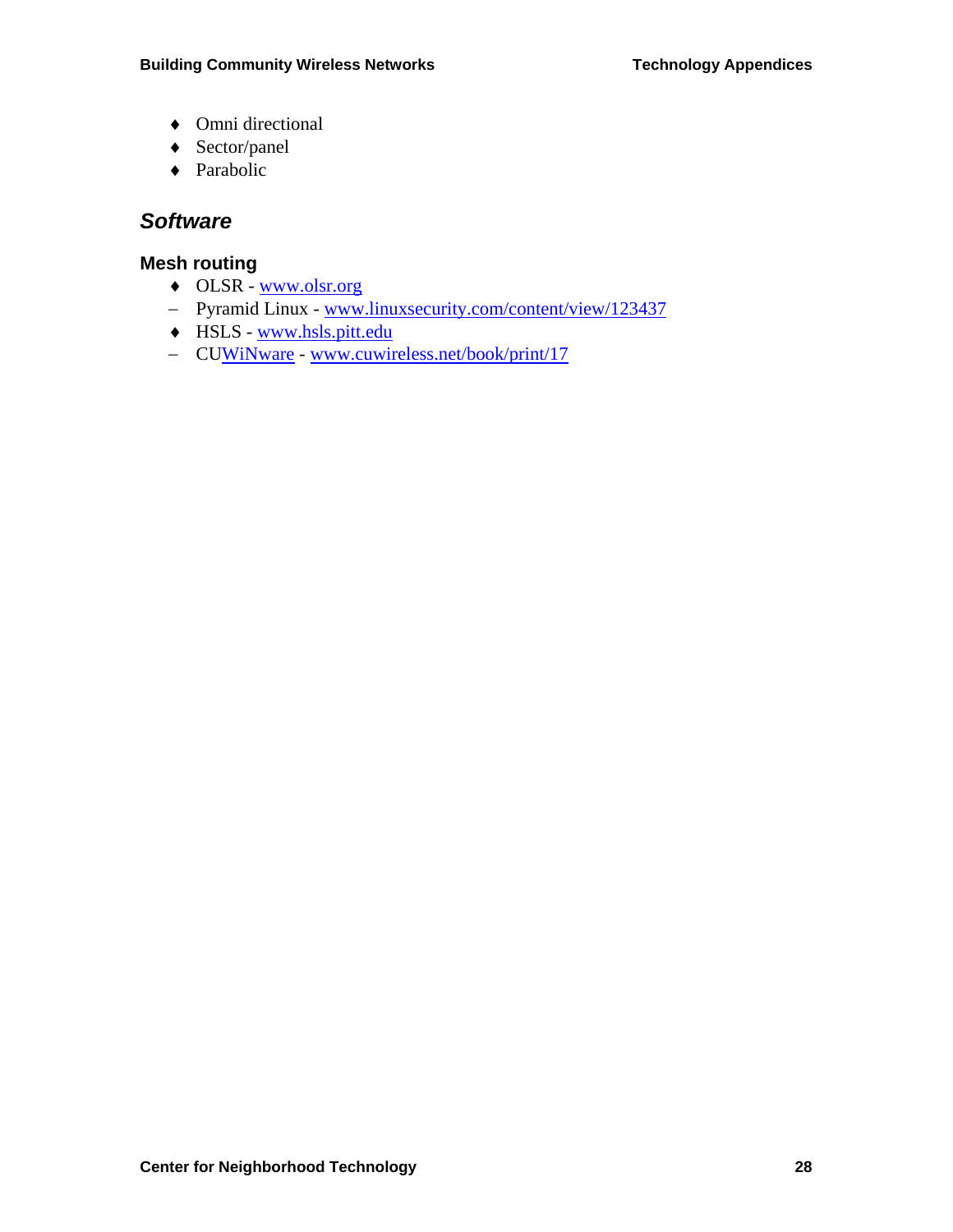# **Appendix B: Monitoring the Network**

# *Network Health*

### **Basic Requirements**

- ♦ Dedicated server
- ♦ Custom scripts
- ♦ SSH www.wcug.wwu.edu/sloth/userguide/ssh.html
- ♦ SNMP www.snmplink.org, www.net-snmp.org, www.cert.org/advisories/CA-2002-03.html

### **Alerts**

♦ Nagios www.nagios.org)

### **Logging & graphs**

- ♦ RRDtool (www.wikipedia.org/wiki/RRDtool
- ♦ Cacti www.cacti.net

## *Wireless*

- ♦ Routing
- ♦ Signal strength
- ♦ Noise
- ♦ RTS/CTS www.wi-fiplanet.com and search on RTS/CTS

# *Network Capacity*

### **Capacity Issues**

- $\triangle$  Bandwidth aggregation allows several network cards to combine into a single connection (four 100MBps network cards can provide a total of 400MBpds bandwidth). Requires that network adapters and swith support bandwidth.
- ♦ Internet gateways
- ◆ Per node bandwidth

## *Alerts*

#### **Process**

- ♦ "Phone tree"
- ♦ Volunteers & staff
- ♦ Email/IM/SMS
- ♦ Trouble ticket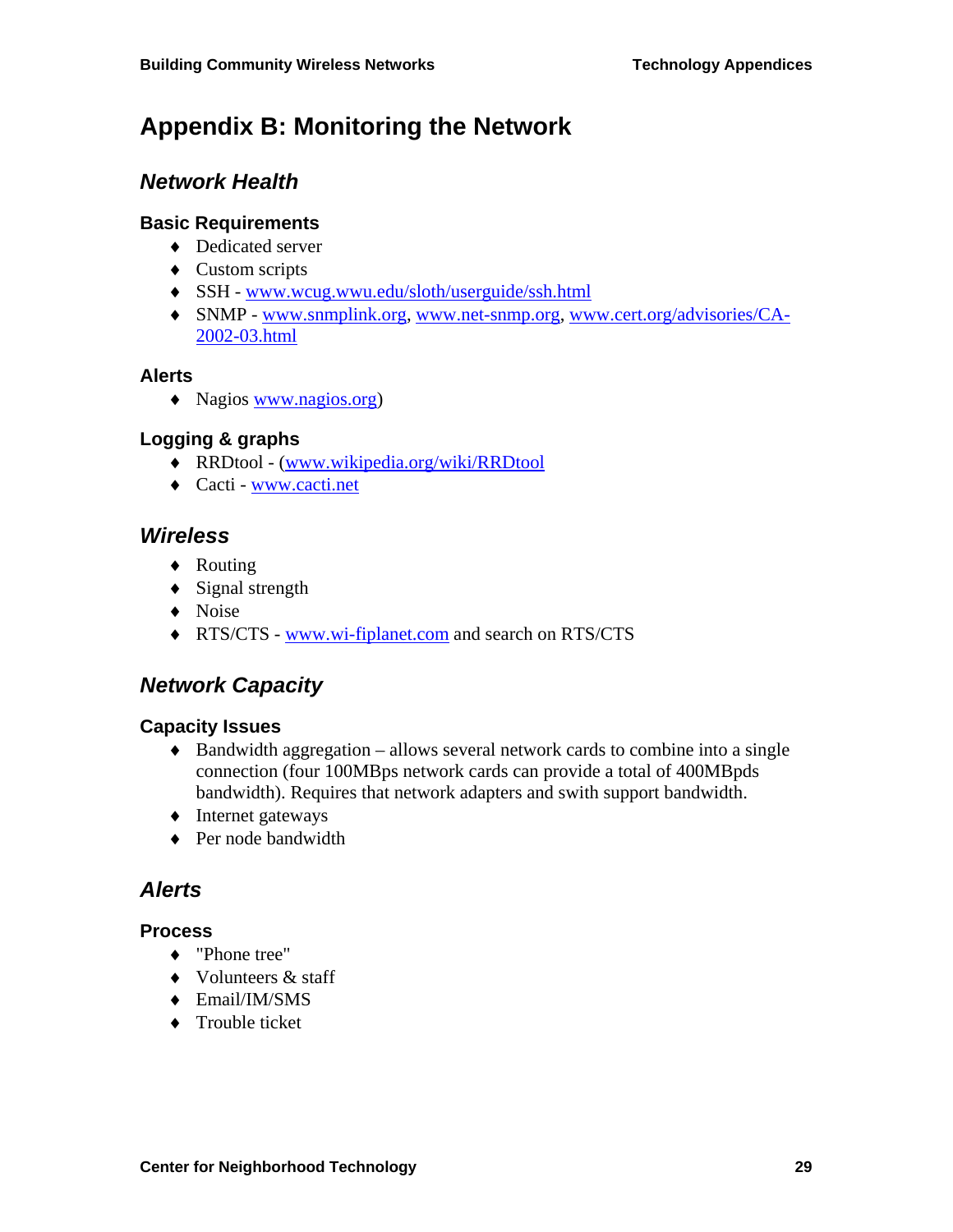# **Appendix C: Databases**

## *The Need for Databases*

A community wireless network is bound to generate a large tracking burden that must be addressed. The information requirements, like many aspects of a community wireless network project, are not new problems but remain challenging ones. Resources and infrastructure will be far-flung across different organizations and perhaps hundreds of households. The requirements of the database will perhaps change throughout the course of the project as well.

Databases are something that it is important to think through from the beginning in order to have an organized and successful project. This appendix describes both a workable database, which we had for our project, and a database system, which would be ideal for community wireless networks.

# *Accessing The Database*

It is absolutely crucial that any database be widely available to anyone who has information that needs to be put on the database or anyone that needs information from the database. If a database is not accessible from the launch of the project's active phase, information will be lost and may not be recoverable, at least not without unnecessary effort. Ease of use is also very important when designing your database. People will be hesitant to use the database if they feel that it is difficult to input and abstract data.

# *Contact Databases*

We want to convey the crucial importance of tracking people. The database we had for people was heavily designed towards tracking people connected to the network and those who had a prospect of being connected to the network. We also suggest databases for tracking volunteers, training class members, or potential and actual partners.

Some information that we tracked, and suggest tracking, using a contact database:

- ♦ Standard contact information (Name, Address, Apt#, Phone, Fax, Email)
- ♦ Location

Some sort of "geocoding" solution for the database, where addresses are automatically converted to points on a map, is going to be crucial to a project's efficiency unless the project area is extremely small and well defined. The potential to see all the users in a particular geographic area is important for identifying potential new participants, identifying participants likely to be affected by specific problems, and network coverage.

♦ Status**/**Eligibility

We listed three different options, "Ineligible," "Installed," and "Potential." In this category. It was actually helpful to limit the options to a small number, though "Ineligible" did lead to some confusion—are they ineligible because they live six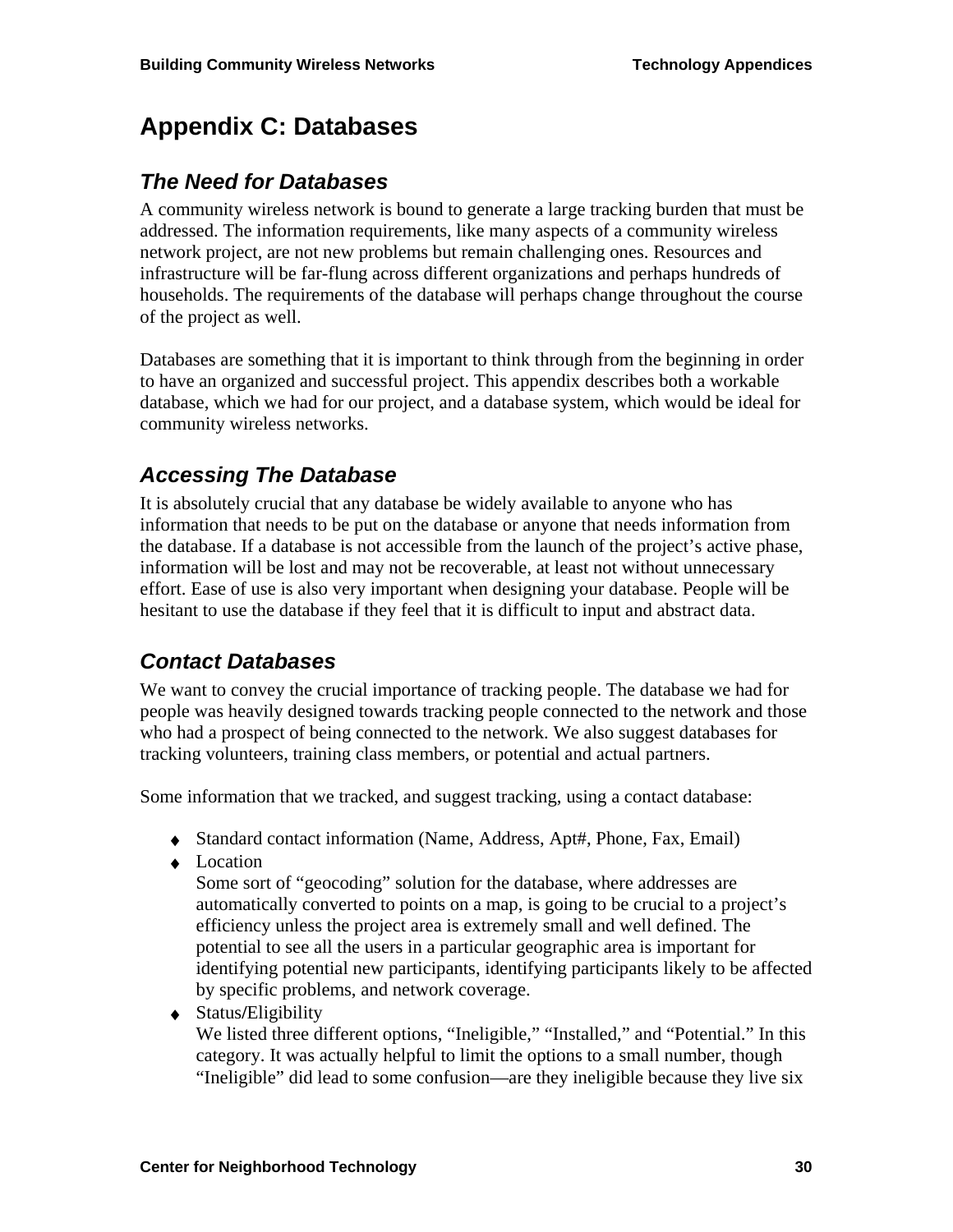miles from the project area or because the network signal does not reach to their home, but will if someone on the next block puts a node on their roof.

## *"Installed On" date, "Connected On" date*

This database will help you keep track of who is where on the connection process and how efficient your connection process is.

## *Pictures*

We used these to organize, annotate and store pictures from site surveys; giving installers access to pictures ahead of time can give them a better idea of what equipment might be needed, and putting these pictures in a database is a good way of increasing the chances that the right people will be able to see them.

## *Connection*

Participants could connect to the network through a node on their roof or through a wireless card connecting to a hotspot created by a neighbor's node. Tracking connection types helps with repairs, upgrades and expansion. It is also helpful to include a feature on your database that will let you see who is connecting to the network through which nodes.

The primary problem we had with the contact database was that we had such a proliferation of ways in which we wished to categorize people ("active connection" "not connectable" "probably not connectible yet" "interested in volunteering" "does not have a computer" "political ally") that it might have been useful to take a hint from the nowpopular paradigm of "tagging"—allowing short, user-defined text tags to be identified with users in the database. This would have had the benefit of allowing new categories of information to be tracked flexibly, without involving the database administrator. This would have had the drawback of possibly de-standardizing the process, though Web 2.0 experiments such as Flickr demonstrate that tagging can be effective, especially if it is easy to notice, and correct, problems such as 25 users being tagged with "Volunteering" and 12 being tagged with "Volunteer" and needing one or the other to be the standard tag for all 37.

Having this information easily exportable is crucial. Consider scenarios of how you might wish to utilize the data you are collecting in the contact database. For instance, how would you send a mailing to all volunteers? Email to every active, connected participant who was interested in training? Generate a list to call every active or interested participant who had attended a specific event?

If your database can't easily do these things, then they aren't likely to get done, drastically reducing the benefits of collecting the information in the first place.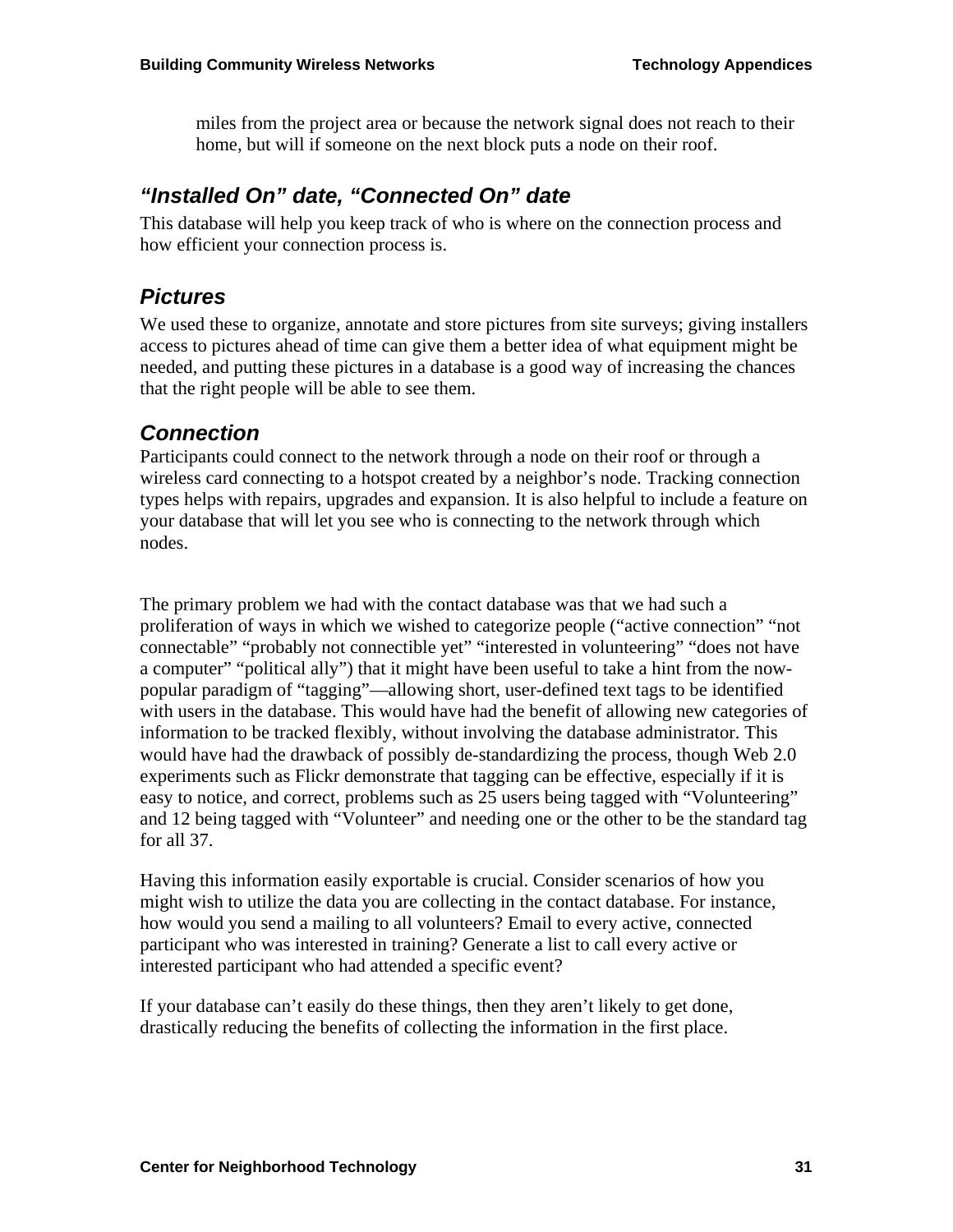# *Node Databases*

CNT invested in a universal "asset tag" system—several hundred semi-permanent stickers, each having a unique identifying number. There was some tracking information, but ultimately we used this database to consistently track all of the project assets effectively.

We used the asset tags to track nodes currently deployed and nodes that were ready to be deployed. Our node database was connected to the user database. Each active user in the database had a piece of information indicating the node to which they were connected. Nodes were assigned geographic locations either by geocoding or by hand using Google Earth as a reference. Besides the location and asset tag number, for each node we also tracked:

- ♦ Internal IP address range (the IP addresses the node assigned to its clients)
- ♦ External IP address (the IP address of the node in the wireless mesh)
- ♦ Wireless MAC address (useful for malfunctioning nodes or if the algorithm to determine external IP address failed)
- $\triangle$  Software version number
- ♦ Users connected to that node

# *Asset Databases*

Items that should be tracked by this system include tools, network appliances such as switches or wireless routers, and donated or refurbished computers. An ideal asset tracking system would allow the full information of a node to be tracked, but could also track other objects (along with serial and product numbers) and track who (be it an individual or a nonprofit partner) had possession of it.

# *Tasks/ Problems Databases*

The last major category of database items are assigning tasks and dealing with problems. Whenever a specific task needed to be accomplished, we could assign a "ticket" to the person who is responsible for completing the task and an e-mail would be sent to that person informing them that a ticket had been assigned to them. This database also allowed us to view what tickets have been resolved and what tickets still needed attention. While the "ticket" system that we used was criticized for sending out too many e-mails (one whenever anyone changed any piece of data), it was the best system we had for dealing with low- to medium-urgency tasks, such as splitting the responsibility for 30 site surveys between four different technicians. It was also useful for self-reminders. Each ticket essentially consisted of:

- ♦ Title
- ◆ Description
- ♦ Urgency ("low" "medium" "high")
- ♦ Status ("complete" "incomplete" "duplicate" "irrelevant")
- ♦ Responsible party from a list of people who could log in to the database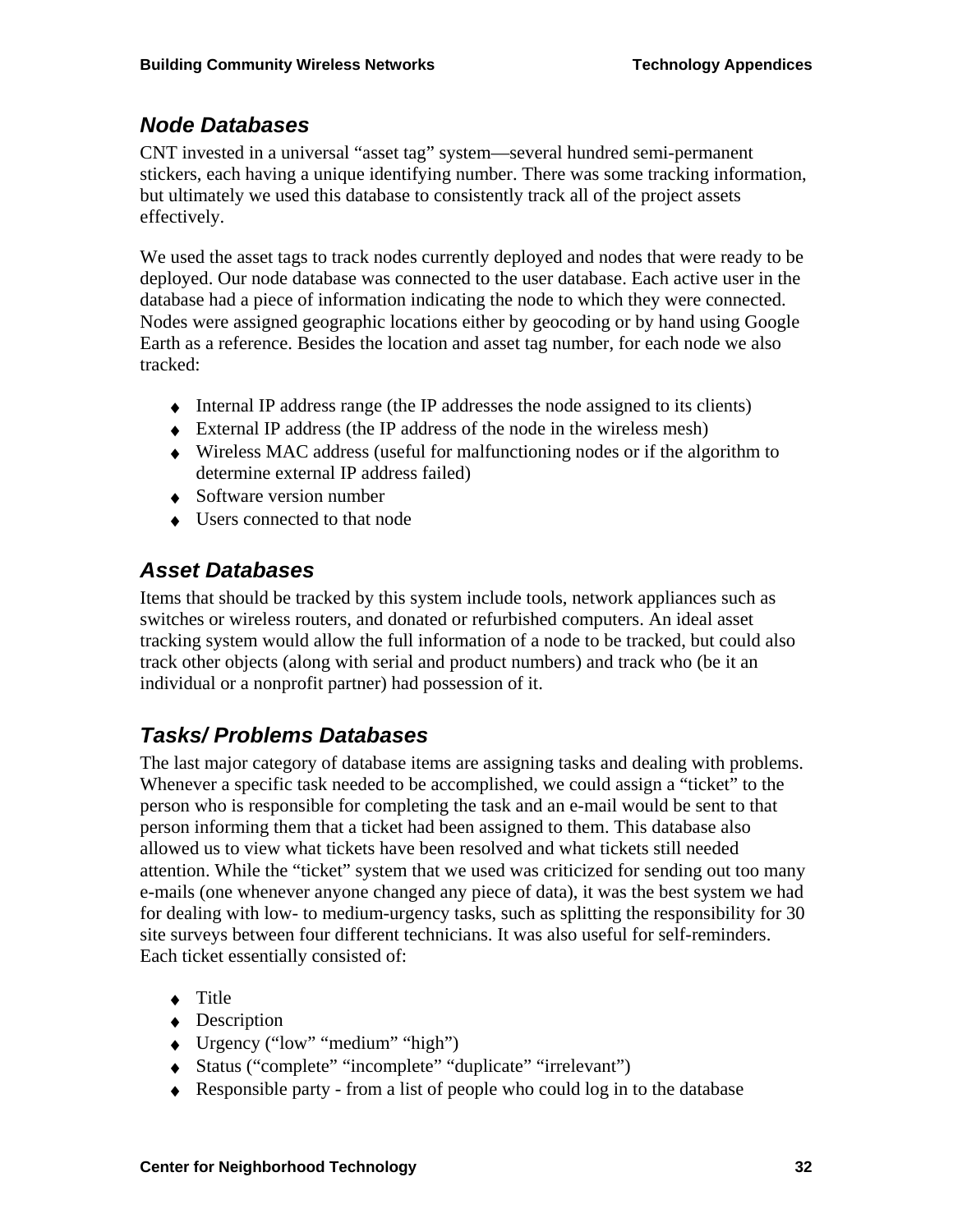- ♦ Connected user (optional) from the list of people in the database. Each user information page also had an "assign ticket" option, which is how the vast majority of tickets were assigned.
- ◆ Due date

It is recommended that you use this database for *events*, not just problems and tasks (for instance, for recording the information that Technician B and C need to be at such-andsuch house at 2:00 Thursday for an installation, and allowing the rest of the team to see this fact). This would not have to be a highly sophisticated system, but by the same token something along the lines of a Microsoft Exchange server likely could have handled both the calendaring and ticket-management needs of the team.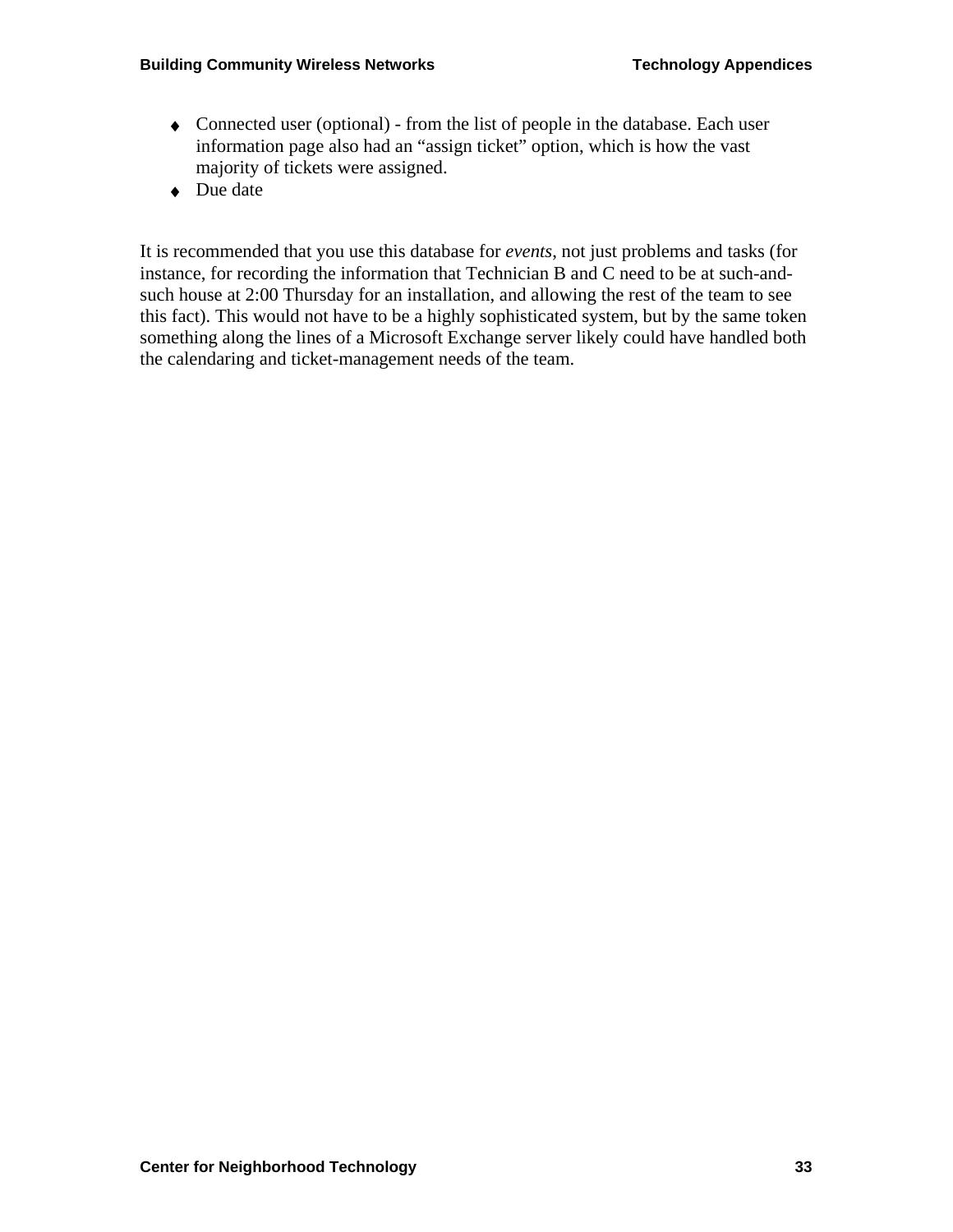# **Appendix D: Installations**

# *Scheduling*

*Task:* Identify buildings in good locations for nodes, site survey, confirming install day and time, pass information on to contractors.

*Challenges:* Using an outside contractor, the CNT/ITP/Krueger schedule did not match schedules of those who wanted to be connected. Only being able to schedule for one day a week:

- ♦ Limits number of participants to be connected per month
- ♦ Can hamper progress if something happens on the one designated day
- ♦ Resulted in rescheduling some people over five times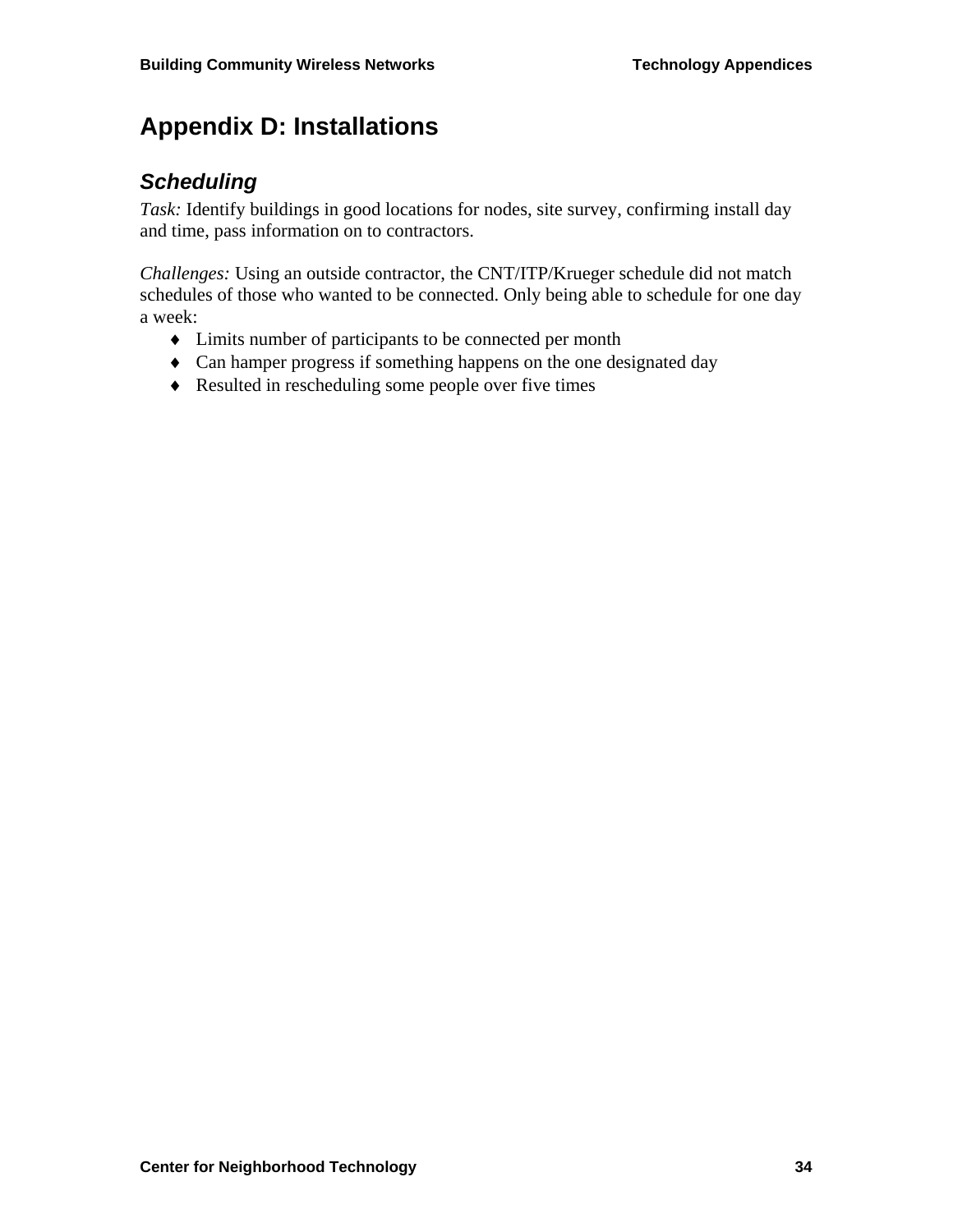# **Appendix E: Documents**

Documents can be a critical factor in how well informed your participants, stakeholders and administration are during the project. The more shared and distributed your materials are, the better able everyone will be to handle different situations to the benefit of the project as a whole.

Consider the possibility of a web repository (such as a web folder or a wiki that allows attachments). Everyone should have ready access to the materials they may need to distribute as part of their (and possibly others') roles. Considering a standardized way to collect these materials early on will make this distribution and the entirety of the project more efficient.

The document lists in this appendix fall into several categories.

- ♦ Marketing materials to let people know about, and sign up for, the project
- ♦ Informational and training materials
- ♦ Forms, fliers and information you need to get to property owners and stakeholders in the community where the network will be deployed
- ♦ The too-easily overlooked collection of materials that every member of the wireless community network needs to have
- ♦ A library of educational materials for participants

# *Thoughts on Documents*

An extremely important but easily forgotten aspect of the project is the materials that will be used to represent the project to the outside world. Many of these will certainly end up prepared during the day-to-day operation of the network, but the more that are completed in advance, the more efficient your project will be and the more consistent it will be throughout. The point of this appendix is to give you a starting list of what kinds of materials might be needed.

Giving at least some thought to how your materials will be distinguished is important. If marketing materials look like any other letter, they will be ignored. Talk to people with a background in design about:

- ♦ How to make your documents easy to modify
- ♦ How to make your documents distinct
- ♦ How to choose a consistent paper color
- ♦ How to design (or find a volunteer or employee with a design background to design) your materials

# *Marketing*

### **Full Informational Brochure**

CNT created a dozen-plus page brochure that showed all the parts and pieces of the wireless network and also included an exhaustive list of frequently asked questions. It was generally a little too large to stock and give to lots of participants, but it was useful on occasion, primarily as part of a folder that included other informational material (map,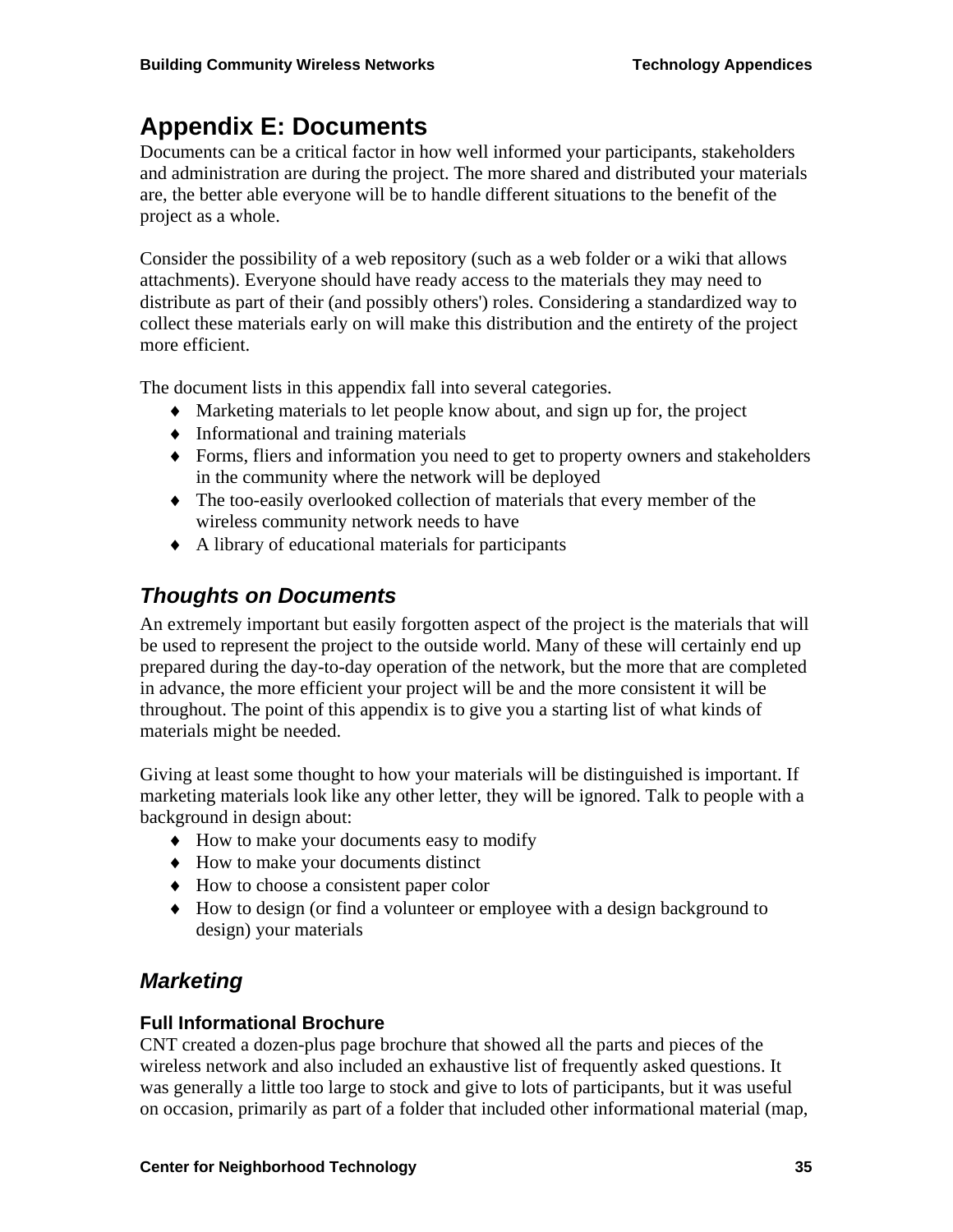contact information, some stickers and other materials). This folder could be given to people who had a deeper interest in the project, such as people visiting from other cities or potential partners and/or donors.

### **Area Maps**

The local aspects of a community wireless network are difficult to work with—while technicians will eventually gain a good idea of the network's suitability in the service area, most people don't have a need for such an instantaneous birds-eye understanding of their neighborhoods. However, good promotional material will help people identify whether they are in the area that the network can reach, saving everyone time. Three kinds of maps were created for this project.

The first was a simple-looking street map of the neighborhood which discussed the proposed project area; this showed an area significantly larger than the area CNT was ultimately able to connect but was a good item to put in the initial folder at the project launch event. We drafted, but never put into use, a second version that highlighted the area connectable by the project. (EarlyNetworkMap.pdf) The third map actually showed nodes and their connection on top of an area map pieced together from TerraServer (www.terraserver.microsoft.com). It was difficult to keep up-to-date, but even an occasionally updated version was a very good visual indication of the scope and size of the network. (NetworkMap.pdf)

## **One-Page Flier**

In Lawndale, a one-page flier was generated that gave a quick overview of what the project offered on the front page, and answered a number of frequently asked questions on the back page. (Flier.pdf) People in the centers found this flier extremely helpful and it could easily be dropped at other locations (information tables, resource fairs, churches, etc).

### **Sign-up Sheet**

There were several kinds of sign up sheets for this project. One was a several-page questionnaire that was used during the research phase of the project. This was far too intimidating for someone who wanted to quickly express interest in the project, and it was difficult to track. There were also a number of older half-page signup forms on card stock that did not concisely capture the essential information needed. However, the halfpage model was the most successful. There was some struggle with those who would use the backs of the forms as scratch paper. (SignupForm.pdf)

### **Large-format Posters**

A large poster (24 by 36 inches) cross-advertised CNT, the Homan Square Community Campus, and NTRC's participation in the wireless project. We put this in front of a clinic at Homan Square, where it served to raise awareness of both the open computer lab at NTRC, Homan Square and the offerings of the wireless network. As a result of the sign we received a number of queries from the population of people that used the community campus' health center.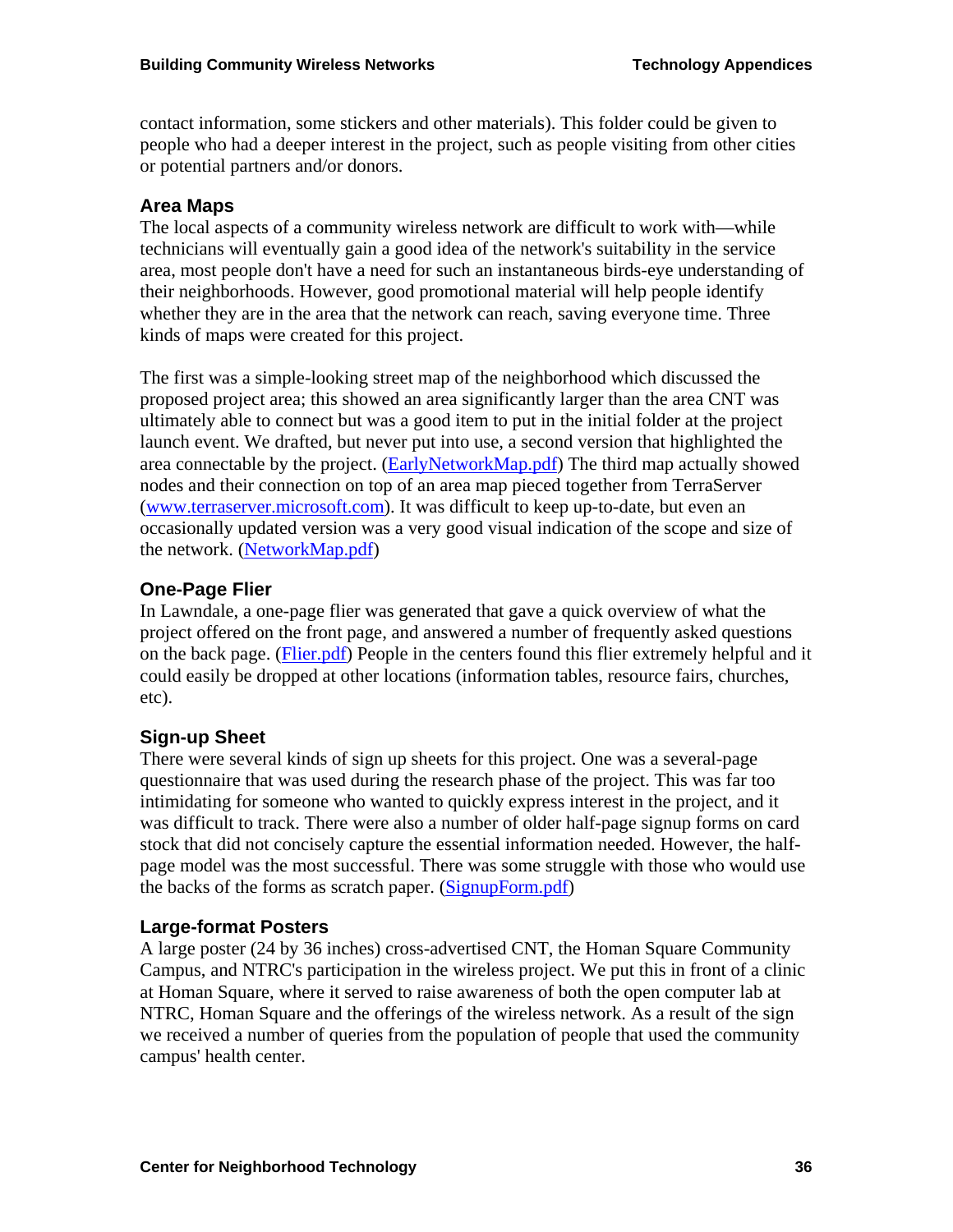#### **Stickers**

We also had window stickers made up. This idea could have been extended further (think the stickers you get when you buy any Apple product).

### **Training Fliers**

For some of our network training classes, we primarily advertised through a flier that we sent to every person in the network database (TrainingFlier.pdf).

# *Training*

This is mostly an attachment section with little commentary, hopefully the purposes of these documents should be relatively self-explanatory. See the sections on outreach and classes for more on the outreach efforts.

### **Operating System Users' Guides**

- ♦ Windows
- ♦ Ubuntu (Guide\_Ubuntu.doc) (Guide\_Ubuntu\_Cover.doc)

### **Worksheets for Classes**

- ♦ Intro to CAT-5 (Train\_Cat-5.doc) the graphics on this sheet were effective, though the worksheet itself is less clear than it should be about the difference between the crossover *wiring* (which is a wiring for an individual RJ-45) and the crossover *cable* (which is a combination of two different wirings).
- ♦ Getting Inside the Network I (Train\_Network1.doc) the first in a series of classes where the users actually connected to the network (or a test bed) itself.
- ♦ Getting Inside the Network II (Train\_Network2.doc) the second in the series.
- ♦ Getting Inside the Network III (Train\_Network3.doc) the third in the series.

# *Community Relations*

This is really a subsection of a very important class of documents dealing with getting permission to do what you do:

- ♦ What documents would you need to signed by a landlord?
- ♦ What documents would you need to be *sent* to a landlord if they were nonresponsive?
- ♦ What do you need to give to potential donors to the project?
- ♦ What is a packet that would be useful to give to influential community leaders? (see the Full Informational Brochure in Documents/Marketing)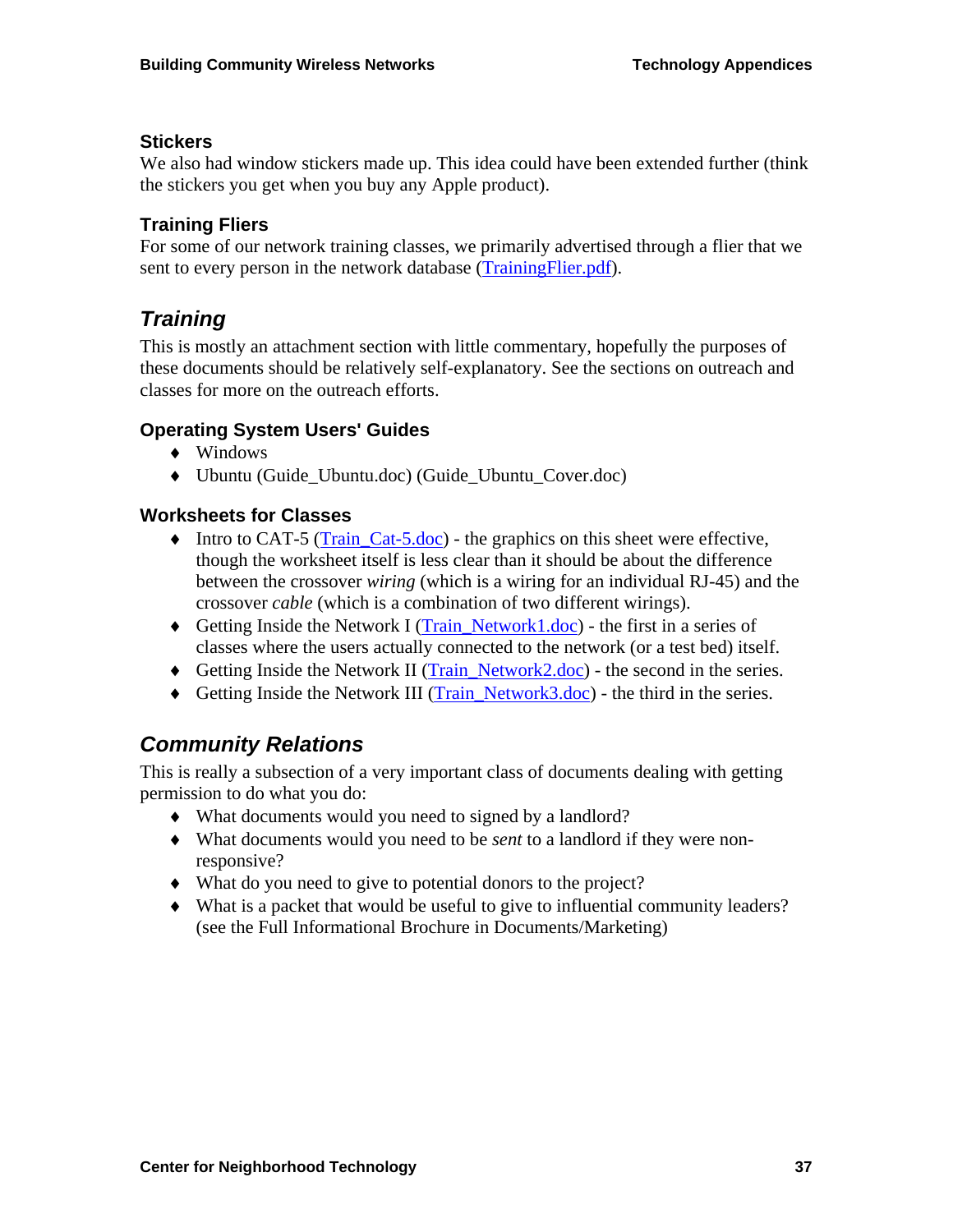# *Client Information Packet*

Unfortunately, our project never had a coherent set of materials to hand to a user upon becoming connected to the project. As a result, this is more a list of what such a packet might include if it existed:

- ♦ A generic flier
- ♦ Stickers
- ♦ A introduction guide that might include answers to the following questions:
- − Who runs the project?
- − What is the mission of the project?
- − What are the current and future costs of using the network? (perhaps even include electricity!)
- − What are the long-term plans for the network? What are the best/worse case scenarios?
- − What kinds of things is the network good for (web browsing? downloading?)
- − What kinds of things would the network not be as good for (VoIP?)
- − Who should you call when things go wrong?
- − Who should you call with general questions about the project?
- ♦ A guide to help users connect other people to the network, including:
- − What is the distance range for secondary connections?
- − What area is appropriate for new connections?
- − What should the wait time be on secondary connections? New connections?
- − What are the benefits to the user if they get neighbors and friends connected?
- ♦ A simple troubleshooting guide showing visually:
- − How all the parts are supposed to be connected within the house (Ethernet cable, power cable, etc.)
- − How to check for common problems
- − Who to call for various problems and what response time you can (realistically!) expect.
- ♦ A flier about getting more involved and describing:
- − Node builds
- − Political action
- − Getting other people connected
- − Other volunteer opportunities
- − Mentoring opportunities
- ♦ A guide to using the operating system in place (Windows, Linux, etc.)